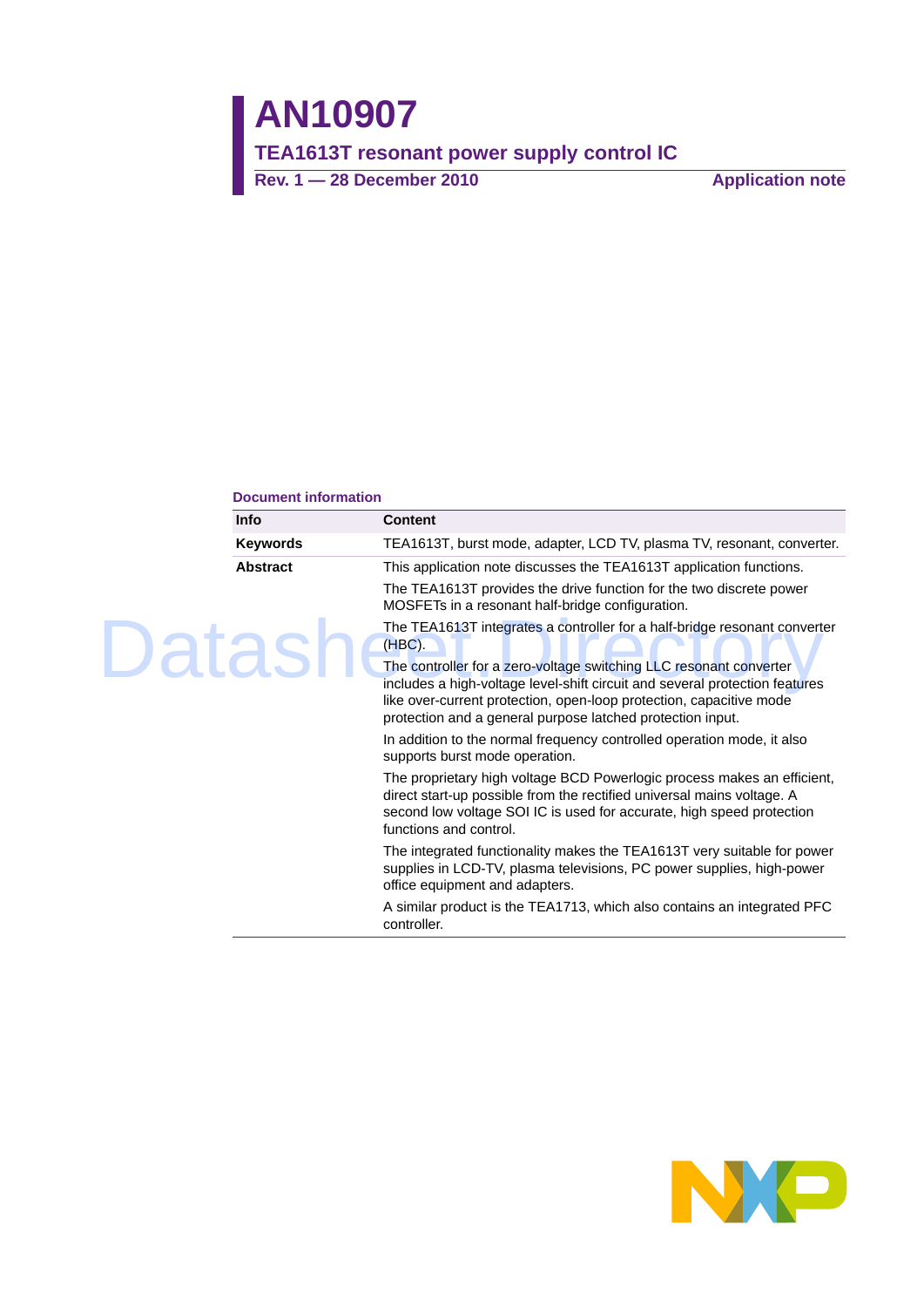## **NXP Semiconductors AN10907**

### **TEA1613T resonant power supply control IC**

#### **Revision history**

| <b>Rev</b> | <b>Date</b> | <b>Description</b> |
|------------|-------------|--------------------|
| V.1        | 20101228    | first issue        |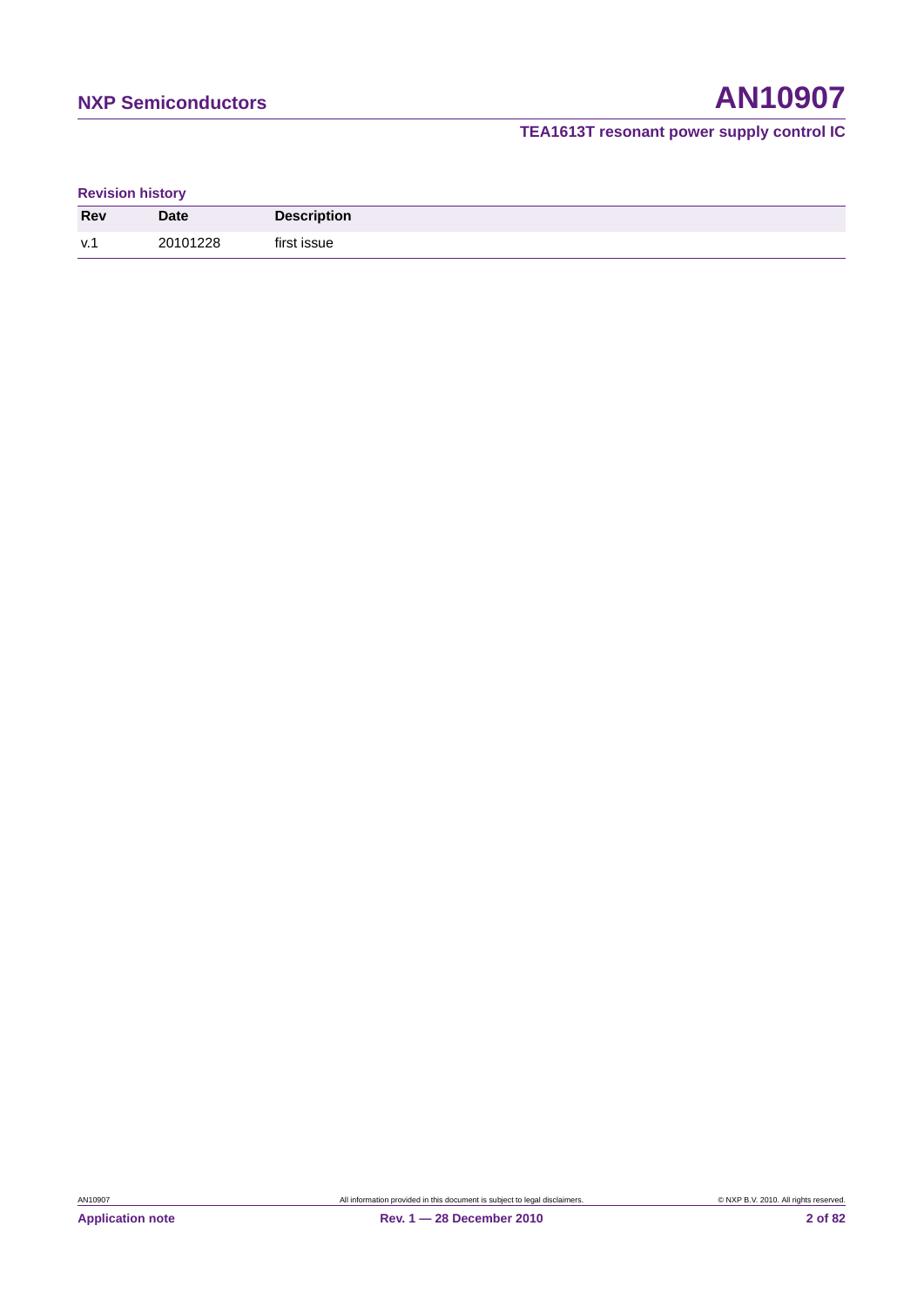### **1. Introduction**

#### **1.1 Scope and setup of this document**

This application note discusses the TEA1613T functions for applications in general. The extensive functionality of the TEA1613T leads to a high number of subjects to discuss.

To facilitate the reading of this application note, the setup of this document is made in such a way, that a chapter or paragraph on a selected subject can be read as a stand-alone explanation with a minimum number of cross-references to other document parts or the data sheet. This leads to some repetition of information within the application note and to descriptions or figures that are similar to the ones published in the TEA1613T data sheet. In most cases typical values are given to enhance the readability.

Section 1 "Introduction" Section 2 "TEA1613T highlights and features" Section 3 "Pin overview with functional description" Section 4 "Application diagram" Section 5 "Block diagram" Section 6 "Supply functions" Section 7 "MOSFET drivers GATELS and GATEHS" Section 8 "HBC functions" Section 9 "Burst mode operation" Section 10 "Protection functions" Section 11 "Miscellaneous advice and tips" Section 12 "Application examples and topologies" Section 13 "Abbreviations" Section 14 "Legal information" Section 15 "Tables" Section 16 "Figures" Section 17 "Contents"

**Please note that all values provided throughout this document are typical values unless otherwise stated.**

#### **1.2 Related documents**

Additional information and tools can be found in other TEA1613T documents such as:

- **•** Data sheet
- **•** Calculation sheet
- **•** User manual of demo board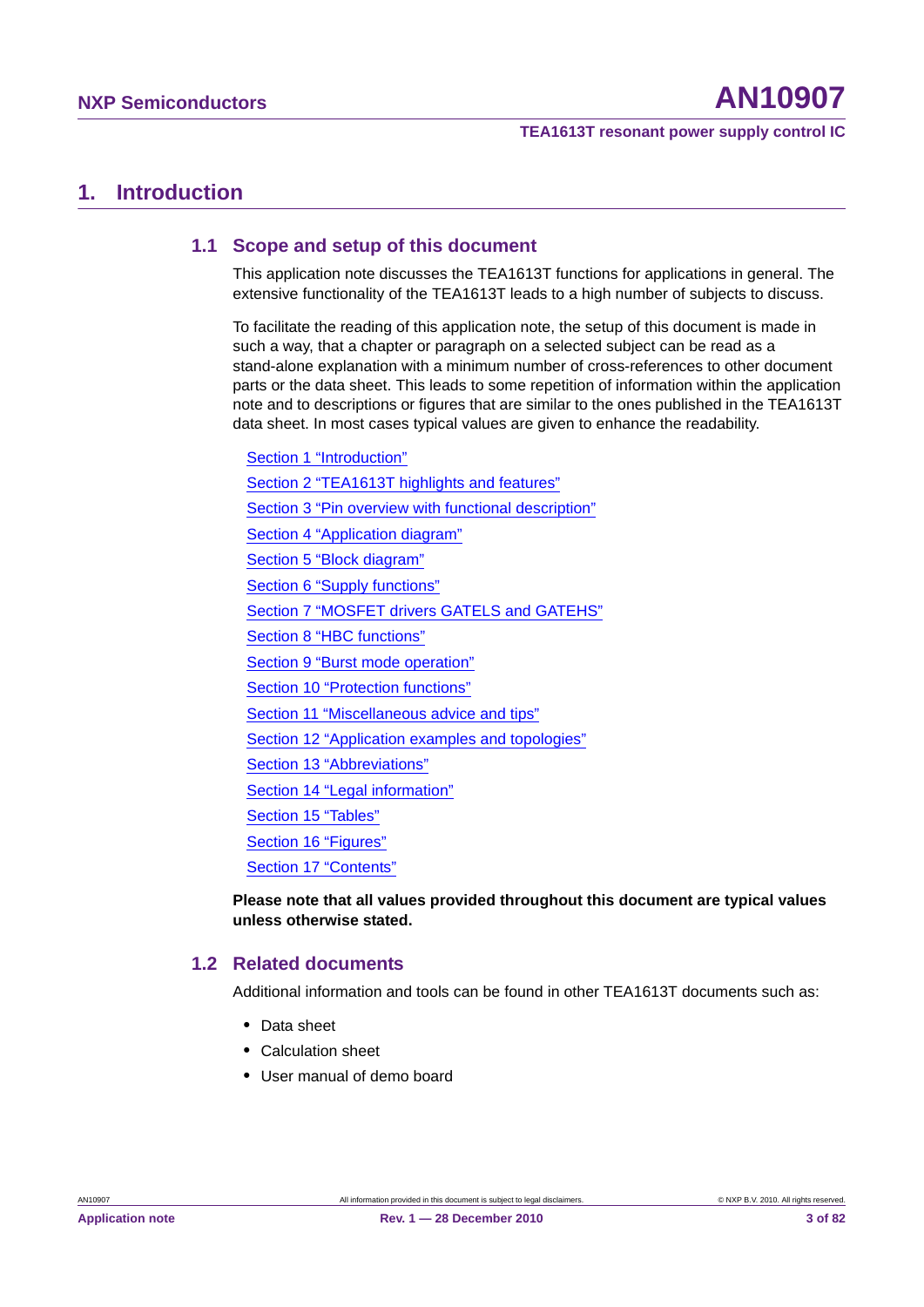## **2. TEA1613T highlights and features**

#### **2.1 Resonant conversion**

Today's market demands high quality, reliable, small, lightweight and efficient power supplies.

In principle, the higher the operating frequency, the smaller and lighter the transformers, filter inductors and capacitors can be. On the other hand, the core, switching and winding losses of the transformer increases at higher frequencies and become dominant. This effect reduces efficiency at high frequencies, which limits the minimum size of the transformer.

The corner frequency of the output filter usually determines the bandwidth of the control loop. A well-chosen corner frequency allows high operating frequencies for achieving a fast dynamic response.

Pulse-Width Modulated (PWM) power converters, such as flyback, up- and down converters, are widely used in low and medium power applications. A disadvantage of these converters is that the PWM rectangular voltage and current waveforms cause turn-on and turn-off losses that limit the operating frequency. The rectangular waveforms also generate broadband electromagnetic energy that can produce ElectroMagnetic Interference (EMI).

A resonant DC-DC converter produces sinusoidal waveforms and reduces the switching losses, which allows it to operate at higher frequencies.

Recent environmental considerations have resulted in a need for high efficiency performance at low loads. Burst-mode operation of the resonant converter can provide this if the converter is to remain active as for adapter applications.

Resonant conversion provides the following benefits:

- **•** High power
- **•** High efficiency
- **•** EMI friendly
- **•** Compact

#### **2.2 General features**

- **•** Universal mains supply operation
- **•** High level of integration, resulting in a low external component count and a cost effective design
- **•** Enable input
- **•** On-chip high-voltage start-up source
- **•** Stand-alone operation or IC supply from external DC supply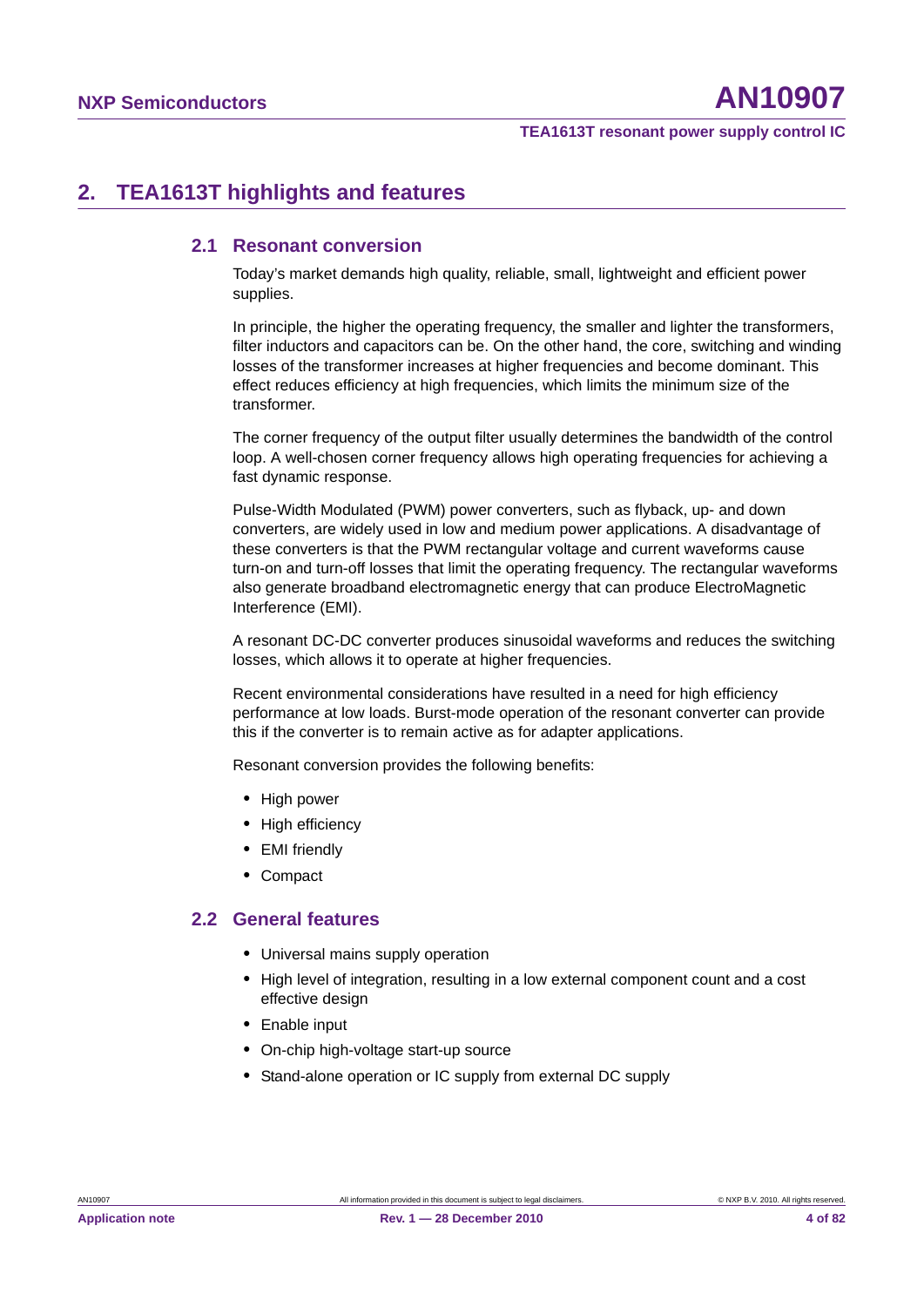#### **2.3 Resonant half-bridge controller features**

- **•** Integrated high-voltage level shifter
- **•** Adjustable minimum and maximum frequency
- **•** Maximum 500 kHz half-bridge switching frequency
- **•** Adaptive non-overlap timing
- **•** Burst mode switching

#### **2.4 Protection features**

- **•** Safe restart mode for system fault conditions
- **•** General latched protection input for output over-voltage protection or external temperature protection
- **•** Protection timer for time-out and restart
- **•** Overtemperature protection
- **•** Soft (re)start
- **•** Under-voltage protection for boost (brownout), IC supply and output voltage
- **•** Over-current regulation and protection
- **•** Input voltage brownout
- **•** Capacitive mode protection for resonant converter

#### **2.5 Protection**

The TEA1613T provides several protection functions that combine detection with a response to solve the problem. By regulating the frequency as a reaction to, for example, over-power or bad half-bridge switching, the problem can be solved or operation kept safe until it is decided to stop and restart (timer-function).

#### **2.6 Typical areas of application**

- **•** LCD television
- **•** Plasma television
- **•** High-power adapters
- **•** Slim notebook adapters
- **•** PC power supplies
- **•** Office equipment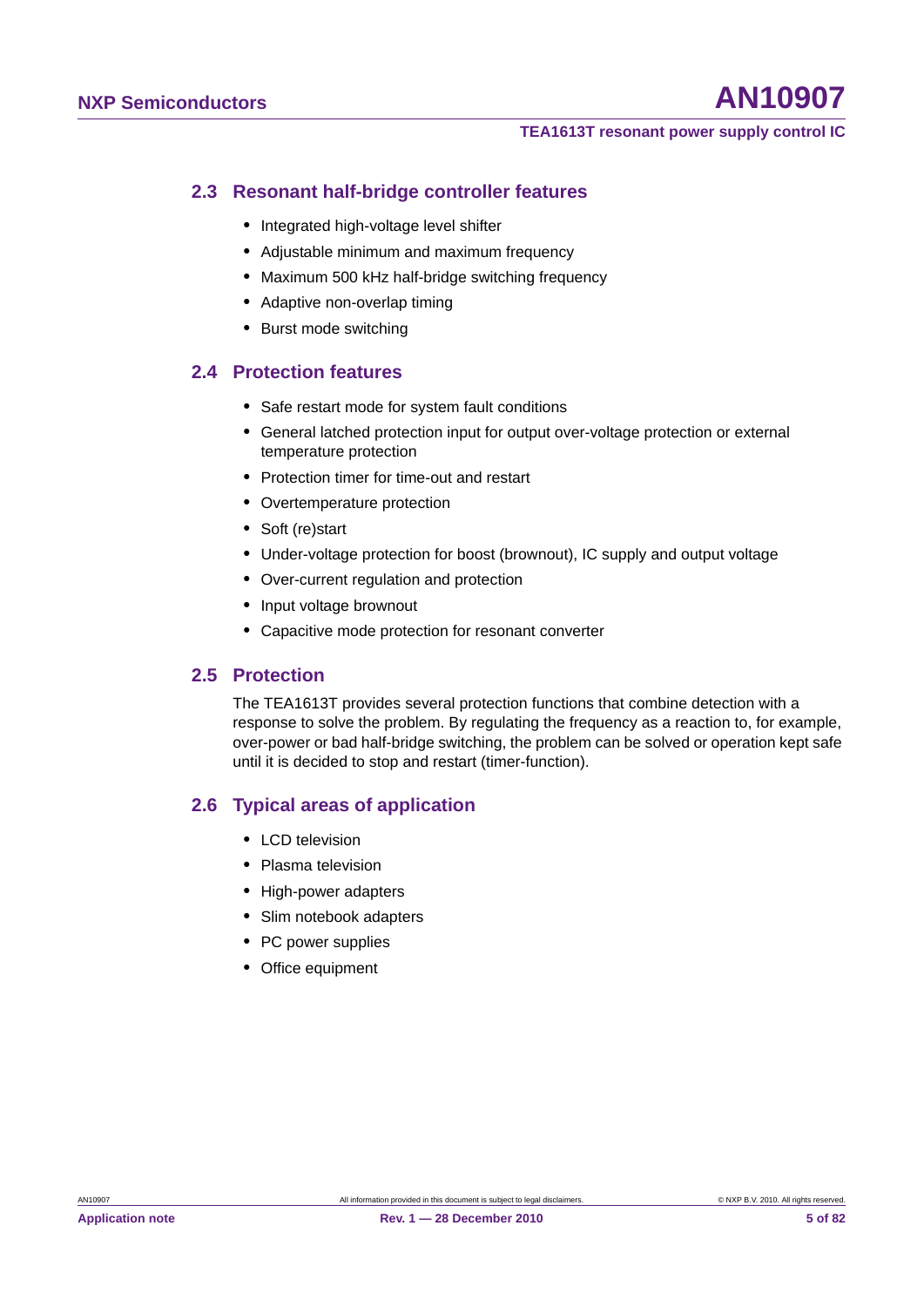## **3. Pin overview with functional description**

| Table 1. | <b>Pinning overview</b> |                                                                                                                                                                                                                                                                                                                                                        |  |  |
|----------|-------------------------|--------------------------------------------------------------------------------------------------------------------------------------------------------------------------------------------------------------------------------------------------------------------------------------------------------------------------------------------------------|--|--|
| Pin      | <b>Name</b>             | <b>Functional description</b>                                                                                                                                                                                                                                                                                                                          |  |  |
| 1        | SNSOUT/PFCON            | Input for sensing (indirectly) the output voltage of resonant converter. Normally connected to an<br>auxiliary winding of HBC.                                                                                                                                                                                                                         |  |  |
|          |                         | Also output signal for PFC to hold switching in order to provide synchronous burst mode<br>operation.                                                                                                                                                                                                                                                  |  |  |
|          |                         | This pin has 2 functions related to internal comparators:                                                                                                                                                                                                                                                                                              |  |  |
|          |                         | • Overvoltage protection: SNSOUT >3.5 V, latched                                                                                                                                                                                                                                                                                                       |  |  |
|          |                         | • Undervoltage protection: SNSOUT < 2.3 V, protection timer                                                                                                                                                                                                                                                                                            |  |  |
|          |                         | The pin also contains an internal current source of 100 mA that, initially, generates a voltage up<br>to 1.5 V across an external impedance (>20 k $\Omega$ recommended). This voltage level should<br>enable PFC operation (PFCON). After start-up this level is higher, representing the state of the<br>output voltage.                             |  |  |
|          |                         | During burst mode, an internal switch makes this voltage level low during the time that the HBC<br>is not switching.                                                                                                                                                                                                                                   |  |  |
| 2        | <b>SNSFB</b>            | Sense input for HBC output regulation feedback by voltage.                                                                                                                                                                                                                                                                                             |  |  |
|          |                         | Sinking a current from SNSFB provides the feedback-voltage on SNSFB. This current through<br>an internal resistor (1.5 k $\Omega$ ), internally connected to 8.4 V results in the regulation voltage.                                                                                                                                                  |  |  |
|          |                         | The regulation voltage range is from 4.1 V to 6.4 V, and corresponds with the maximum and<br>minimum frequency that can be controlled by SNSFB. The SNSFB range is limited to 65 % of<br>the maximum frequency preset by RFMAX.                                                                                                                        |  |  |
|          |                         | Open loop detection is provided, activating the protection timer when SNSFB is (remains) above<br>7.7 V.                                                                                                                                                                                                                                               |  |  |
| 3        | <b>SNSBURST</b>         | Sense input for regulation voltage to enter burst mode.                                                                                                                                                                                                                                                                                                |  |  |
|          |                         | Externally connected to SNSFB by using a resistive divider.                                                                                                                                                                                                                                                                                            |  |  |
|          |                         | When the voltage on SNSBURST drops below $V_{burst(SNSBURST)} = 3.5 V$ , the HBC pauses its<br>operation. When the voltage on SNSBURST increases to above V <sub>burst(SNSBURST)</sub> + internal<br>hysteresis = 3.6 V it resumes operation without a soft-start sequence. The transition level can<br>be chosen by the values of the resistors used. |  |  |
|          |                         | An internal current source compensates the transition level for variations on boost voltage<br>(supply voltage of the converter) by using the SNSBOOST information. The total impedance of<br>the resistive divider determines the amount of compensation.                                                                                             |  |  |
| 4        | <b>SNSBOOST</b>         | Sense input for boost voltage.                                                                                                                                                                                                                                                                                                                         |  |  |
|          |                         | Externally connected to resistor divided boost voltage.                                                                                                                                                                                                                                                                                                |  |  |
|          |                         | As soon as the voltage on this pin drops below $V_{UVP(SNSBOOST)} = 1.6 V$ , switching of the HBC is<br>stopped at the moment the low-side MOSFET is on.                                                                                                                                                                                               |  |  |
|          |                         | An internal hysteresis current source of 3 mA in combination with the resistance of the external<br>divider determines the start level. The boost voltage for starting is higher than the boost voltage<br>for stopping.                                                                                                                               |  |  |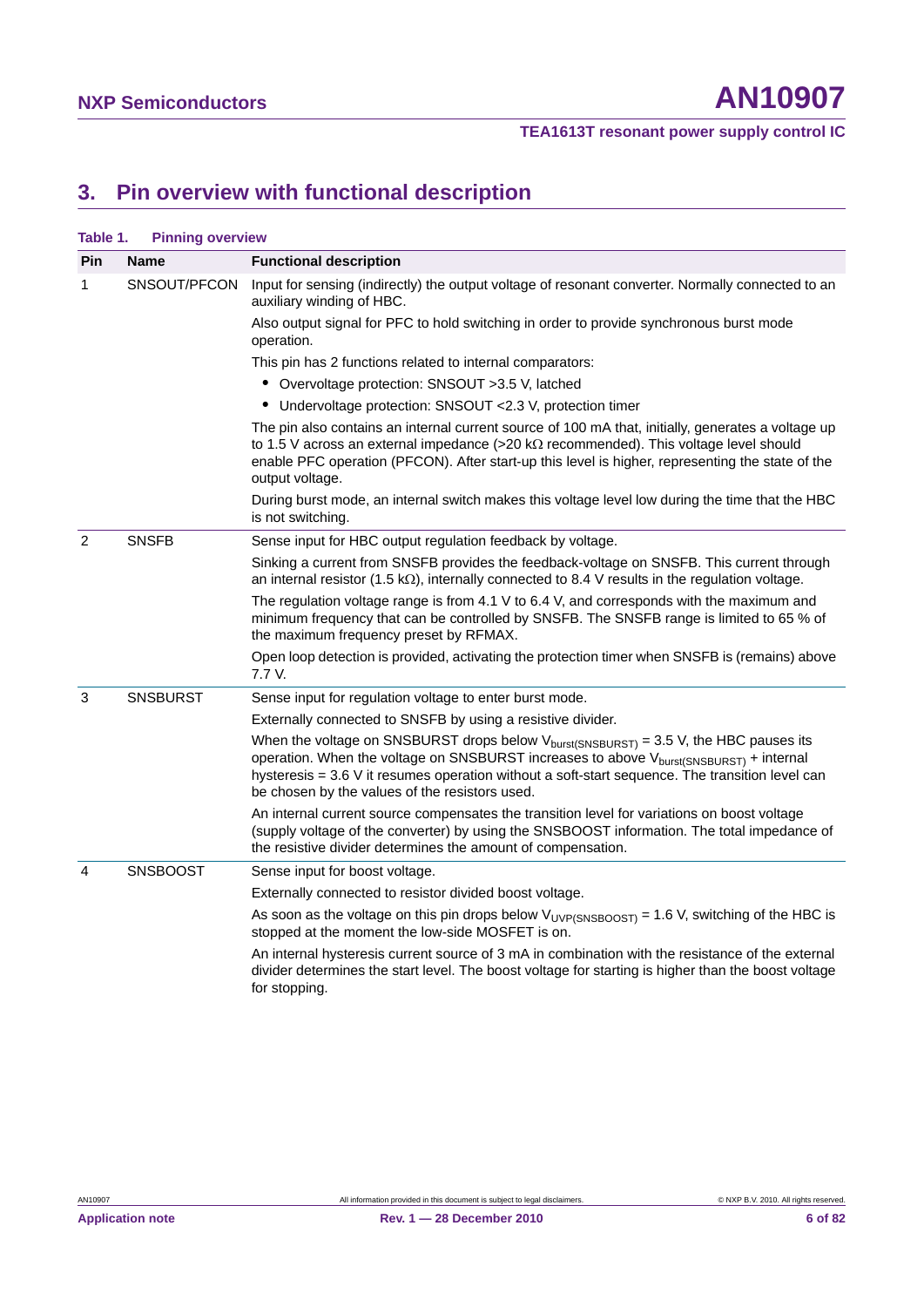| $I$ anic $I$ .                                                                   | <b>Filling Overview</b> Commuted |                                                                                                                                                                                                                                                                                                                                                                                                                                                                                                |  |  |  |  |
|----------------------------------------------------------------------------------|----------------------------------|------------------------------------------------------------------------------------------------------------------------------------------------------------------------------------------------------------------------------------------------------------------------------------------------------------------------------------------------------------------------------------------------------------------------------------------------------------------------------------------------|--|--|--|--|
| <b>Pin</b>                                                                       | <b>Name</b>                      | <b>Functional description</b>                                                                                                                                                                                                                                                                                                                                                                                                                                                                  |  |  |  |  |
| 5                                                                                | <b>SUPIC</b>                     | IC voltage supply input and output of the internal HV start-up source.                                                                                                                                                                                                                                                                                                                                                                                                                         |  |  |  |  |
|                                                                                  |                                  | All internal circuits are directly or indirectly (via SUPREG) supplied from this pin, with the<br>exception of the high-voltage circuit.                                                                                                                                                                                                                                                                                                                                                       |  |  |  |  |
|                                                                                  |                                  | The buffer capacitor on SUPIC can be charged in several ways:                                                                                                                                                                                                                                                                                                                                                                                                                                  |  |  |  |  |
|                                                                                  |                                  | • Internal high-voltage (HV) start-up source                                                                                                                                                                                                                                                                                                                                                                                                                                                   |  |  |  |  |
|                                                                                  |                                  | Auxiliary winding from HBC transformer or capacitive supply from switching half-bridge<br>node                                                                                                                                                                                                                                                                                                                                                                                                 |  |  |  |  |
|                                                                                  |                                  | External DC supply, for example a standby supply                                                                                                                                                                                                                                                                                                                                                                                                                                               |  |  |  |  |
|                                                                                  |                                  | The IC enables operation when the SUPIC voltage has reached the start level of 22 V (for<br>HV start) or 17 V (for external supply). It stops operation below 15 V and a shutdown reset is<br>activated at 7 V.                                                                                                                                                                                                                                                                                |  |  |  |  |
| 6                                                                                | <b>PGND</b>                      | Power ground. Reference (ground) for HBC low-side driver.                                                                                                                                                                                                                                                                                                                                                                                                                                      |  |  |  |  |
| <b>SUPREG</b><br>7<br>Output of the internal regulator: 10.9 V.                  |                                  |                                                                                                                                                                                                                                                                                                                                                                                                                                                                                                |  |  |  |  |
|                                                                                  |                                  | The supply made by this function is used by internal IC functions such as the MOSFET drivers.<br>It can also be used to supply an external circuit. SUPREG can provide a minimum output<br>current of 40 mA.                                                                                                                                                                                                                                                                                   |  |  |  |  |
|                                                                                  |                                  | SUPREG becomes operational after SUPIC has reached its start level.                                                                                                                                                                                                                                                                                                                                                                                                                            |  |  |  |  |
|                                                                                  |                                  | The IC starts full operation when SUPREG has reached 10.7 V.                                                                                                                                                                                                                                                                                                                                                                                                                                   |  |  |  |  |
|                                                                                  |                                  | UVP: If SUPREG drops below 10.3 V after start, the IC stops operating and the current from<br>SUPIC is limited to 5.4 mA, to allow recovery.                                                                                                                                                                                                                                                                                                                                                   |  |  |  |  |
| 8                                                                                | <b>GATELS</b>                    | Gate driver output for low-side MOSFET of HBC.                                                                                                                                                                                                                                                                                                                                                                                                                                                 |  |  |  |  |
| 9                                                                                | n.c.                             | Not connected, high-voltage spacer.                                                                                                                                                                                                                                                                                                                                                                                                                                                            |  |  |  |  |
| <b>SUPHV</b><br>10<br>High-voltage supply input for internal HV start-up source. |                                  |                                                                                                                                                                                                                                                                                                                                                                                                                                                                                                |  |  |  |  |
|                                                                                  |                                  | In a stand-alone power supply application, this pin is connected to the boost voltage. SUPIC and<br>SUPREG are charged with a constant current by the internal start-up source. SUPHV operates<br>at a voltage above 25 V.                                                                                                                                                                                                                                                                     |  |  |  |  |
|                                                                                  |                                  | Initially the charging current is low (1.1 mA). When the SUPIC exceeds the short-circuit<br>protection level of 0.65 V, the generated current increases to 5.1 mA. The source is switched off<br>when SUPIC reaches 22 V which initiates a start operation. During start operation the voltage<br>drops until an auxiliary supply takes over the supply of SUPIC. If the takeover does not take<br>place before SUPIC drops below 15 V, the SUPHV source is reactivated and a restart is made. |  |  |  |  |
| 11                                                                               | <b>GATEHS</b>                    | Gate driver output for high-side MOSFET of HBC.                                                                                                                                                                                                                                                                                                                                                                                                                                                |  |  |  |  |
| 12                                                                               | <b>SUPHS</b>                     | High-side driver supply connected to an external bootstrap capacitor between HB and SUPHS.<br>The supply is obtained using an external diode between SUPREG and SUPHS.                                                                                                                                                                                                                                                                                                                         |  |  |  |  |
| 13                                                                               | HB                               | Reference for the high-side driver GATEHS.                                                                                                                                                                                                                                                                                                                                                                                                                                                     |  |  |  |  |
|                                                                                  |                                  | Input for the internal half-bridge slope detection circuit for adaptive non-overlap regulation and<br>capacitive mode protection, externally connected to a half-bridge node between the MOSFETs<br>of HBC.                                                                                                                                                                                                                                                                                    |  |  |  |  |
| 14                                                                               | n.c.                             | Not connected, high-voltage spacer.                                                                                                                                                                                                                                                                                                                                                                                                                                                            |  |  |  |  |
| 15                                                                               | <b>SNSCURHBC</b>                 | Sense input for the momentary current of the HBC. In case of too high voltage level (that<br>represents the primary current), internal comparators determine to regulate to a higher<br>frequency (SNSCURHBC = $\pm$ 0.5 V) or protect (SNSCURHBC = $\pm$ 1 V) by switching immediately<br>to maximum frequency.                                                                                                                                                                               |  |  |  |  |
|                                                                                  |                                  | Variations on protection level, caused by HBC input voltage variations, can be compensated by<br>additional current from SNSCURHBC. This current leads to a voltage offset across the external<br>series resistance which adapts the protection levels. This series resistance is normally provided<br>by the current measurement resistor and an extra series resistance which has a typical value of<br>1 k $\Omega$ .                                                                       |  |  |  |  |
| AN10907                                                                          |                                  | All information provided in this document is subject to legal disclaimers<br>© NXP B.V. 2010. All rights reserved.                                                                                                                                                                                                                                                                                                                                                                             |  |  |  |  |

#### **Table 1. Pinning overview** *…continued*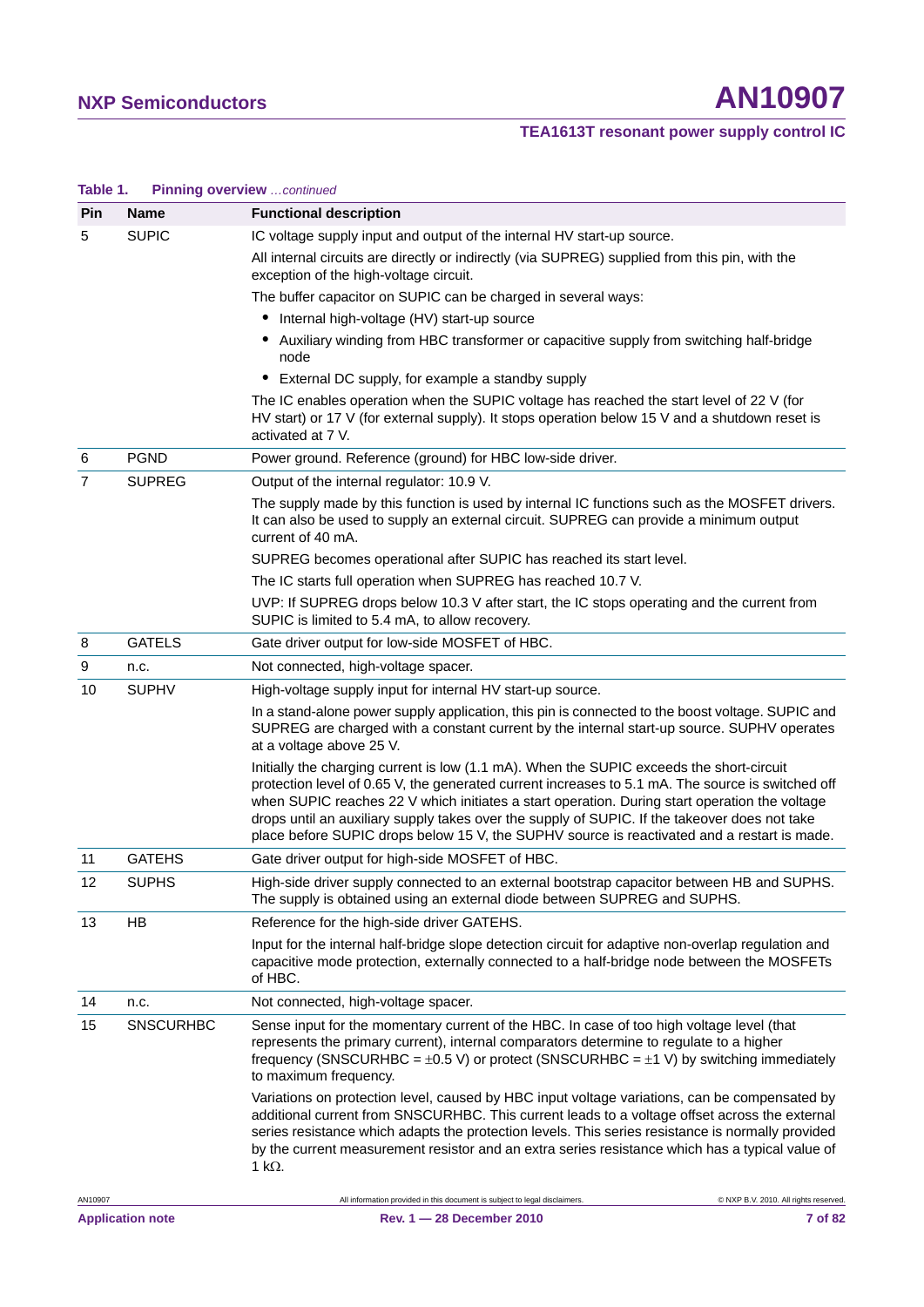## **NXP Semiconductors AN10907**

### **TEA1613T resonant power supply control IC**

| iuwit i i<br>Pin | <b>Name</b>   | <b>Functional description</b>                                                                                                                                                                                                                                                                                                                                                      |  |
|------------------|---------------|------------------------------------------------------------------------------------------------------------------------------------------------------------------------------------------------------------------------------------------------------------------------------------------------------------------------------------------------------------------------------------|--|
| 16               | <b>SGND</b>   | Signal ground, reference for IC.                                                                                                                                                                                                                                                                                                                                                   |  |
| 17               | <b>CFMIN</b>  | Oscillator pin.                                                                                                                                                                                                                                                                                                                                                                    |  |
|                  |               | The value of the external capacitor determines the minimum switching frequency of the HBC. In<br>combination with the resistor value on RFMAX, it sets the operating frequency range.                                                                                                                                                                                              |  |
|                  |               | To facilitate switching timing, a triangular waveform is generated on the CFMIN capacitor<br>$V_{\text{low(CFMIN)}}$ = 1 V and $V_{\text{high(CFMIN)}}$ = 3 V). The minimum frequency is determined by a fixed<br>minimum (dis)charging current of 150 µA. During special conditions, the (dis)charging current is<br>reduced to 30 $\mu$ A to temporarily slow down the charging. |  |
|                  |               | An internal function limits the operating frequency to 670 kHz.                                                                                                                                                                                                                                                                                                                    |  |
| 18               | <b>RFMAX</b>  | Oscillator frequency pin.                                                                                                                                                                                                                                                                                                                                                          |  |
|                  |               | The value of the resistor connected between this pin and ground, determines the frequency<br>range. Both the minimum and maximum frequencies of the HBC are preset. The minimum<br>frequency is set by CFMIN and the absolute maximum frequency is internally limited to 670 kHz.                                                                                                  |  |
|                  |               | The voltage on RFMAX and the value of the resistor connected to it, determine the variable part<br>(in addition to the fixed 150 µA) of the (dis)charging current of the CFMIN-capacitor. The voltage<br>on RFMAX can vary between 0 V (minimum frequency) and 2.5 V (maximum frequency).                                                                                          |  |
|                  |               | The RFMAX voltage (running frequency) is driven by SNSFB- and SSHBC/EN- function.                                                                                                                                                                                                                                                                                                  |  |
|                  |               | The protection timer is started when the voltage level is above 1.83 V. An error is assumed<br>when the HBC is operating at high frequency for a longer time.                                                                                                                                                                                                                      |  |
| 19               | SSHBC/EN      | Combined soft-start/protection frequency control of HBC and IC enable input (PFC or<br>PFC + HBC). Externally connected to a soft-start capacitor and an enable pull-down function.<br>This pin has 3 functions:<br>$\bullet$ Enable IC (>2.2 V)                                                                                                                                   |  |
|                  |               | • Frequency sweep during soft-start from 3.2 V to 8 V                                                                                                                                                                                                                                                                                                                              |  |
|                  |               | Frequency control during protections between 8 V to 3.2 V                                                                                                                                                                                                                                                                                                                          |  |
|                  |               | Seven internal current sources operate the frequency control, depending on which of the<br>following actions is required:                                                                                                                                                                                                                                                          |  |
|                  |               | Soft-start + overcurrent protection: high/low charge (160 $\mu$ A/40 $\mu$ A) + high/low discharge<br>(160 μA/40 μA)                                                                                                                                                                                                                                                               |  |
|                  |               | • Capacitive mode regulation: high/low discharge (1800 µA/440 µA)                                                                                                                                                                                                                                                                                                                  |  |
|                  |               | • General: bias discharge $(5 \mu A)$                                                                                                                                                                                                                                                                                                                                              |  |
| 20               | <b>RCPROT</b> | Timer presetting for time-out and restart. The timing is determined by the values of an externally<br>connected resistor and capacitor.                                                                                                                                                                                                                                            |  |
|                  |               | Protection timer.                                                                                                                                                                                                                                                                                                                                                                  |  |
|                  |               | During the protections listed below, the timer is activated by a 100 µA charge current:                                                                                                                                                                                                                                                                                            |  |
|                  |               | • OverCurrent Regulation OCR (SNSCURHBC)                                                                                                                                                                                                                                                                                                                                           |  |
|                  |               | High Frequency Protection HFP (RFMAX)                                                                                                                                                                                                                                                                                                                                              |  |
|                  |               | • Open Loop Protection OLP (SNSFB)                                                                                                                                                                                                                                                                                                                                                 |  |
|                  |               | Undervoltage Protection UVP (SNSOUT)                                                                                                                                                                                                                                                                                                                                               |  |
|                  |               | When the level of $4 \vee i$ s reached the protection is activated. The resistor discharges the<br>capacitor and at a level of 0.5 V, a restart is made.                                                                                                                                                                                                                           |  |
|                  |               | Restart timer.                                                                                                                                                                                                                                                                                                                                                                     |  |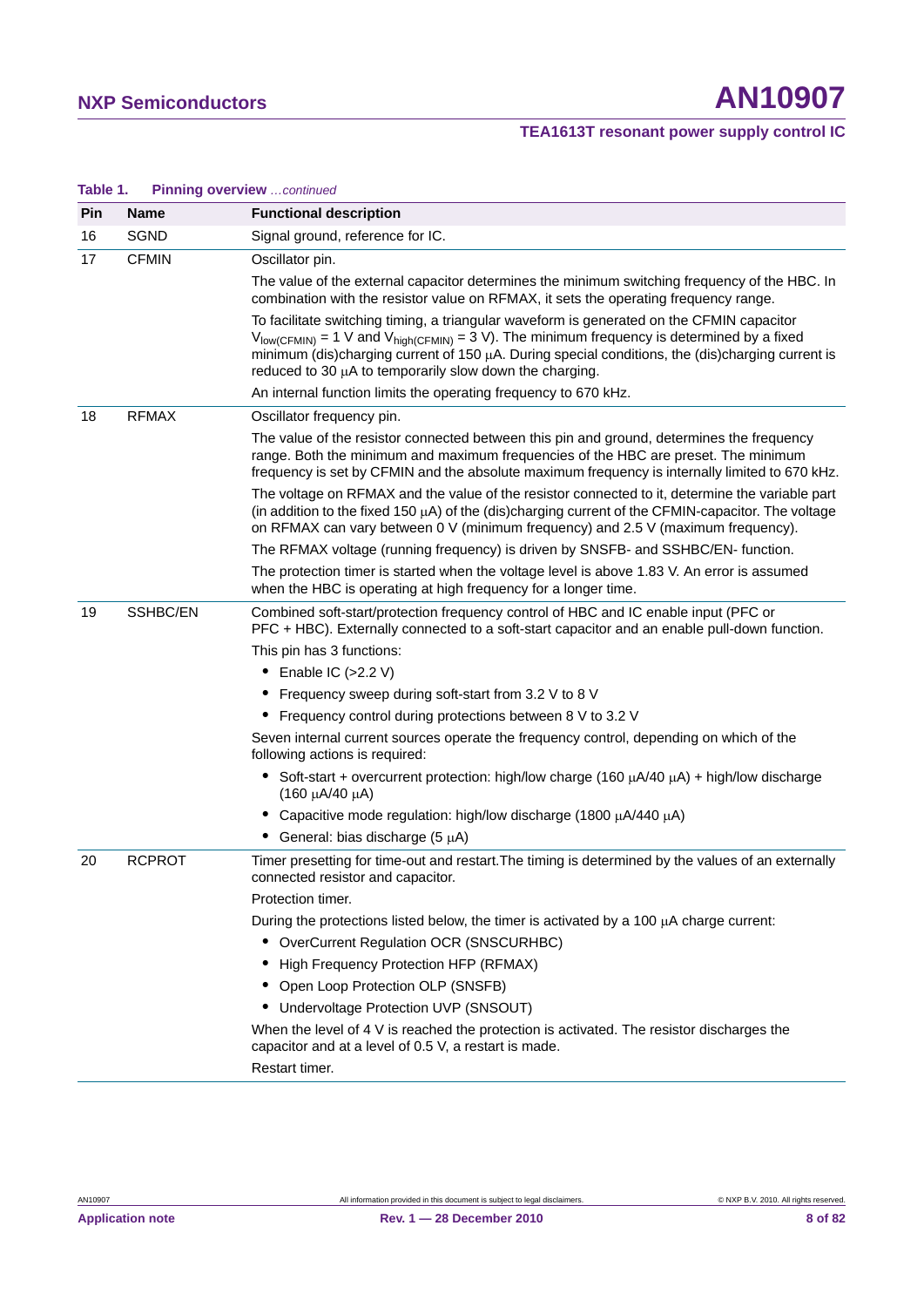**NXP Semiconductors NXP Semiconductors**

**AN10907**

TEA1613T resonant power supply control IC **TEA1613T resonant power supply control IC**

# $\overline{4}$ **4. Application diagram Application diagram**



**Application note Application note**

> All information provided in this document is subject to legal disclaimers. All information provided in this document is subject to legal disclaimers  $Rev.1 -$ Rev. 1  $-$  28 December 2010 9 of 82 **28 December 2010**

9 of 82  $\overline{B}$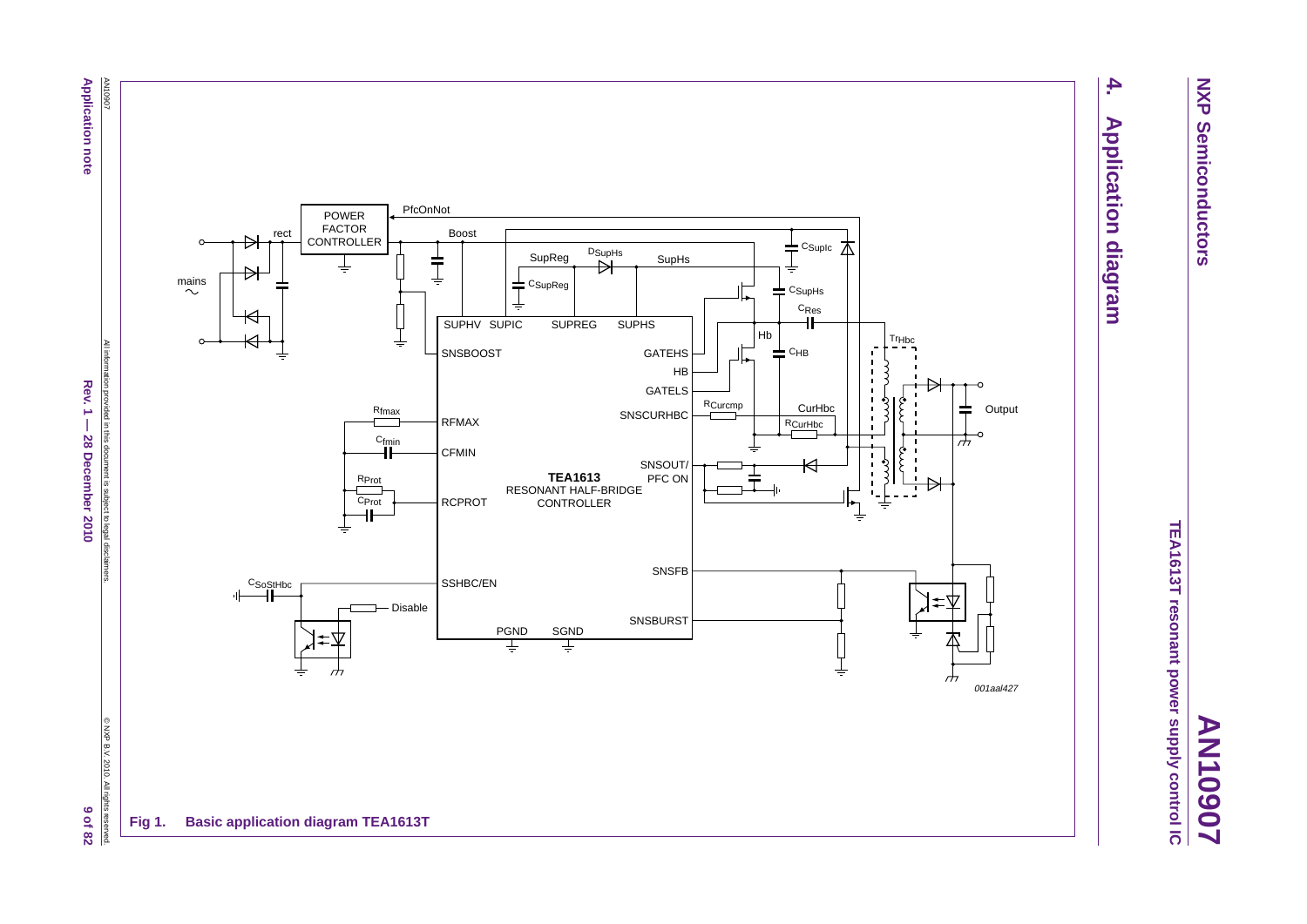## **NXP Semiconductors AN10907**

#### **TEA1613T resonant power supply control IC**

## **5. Block diagram**

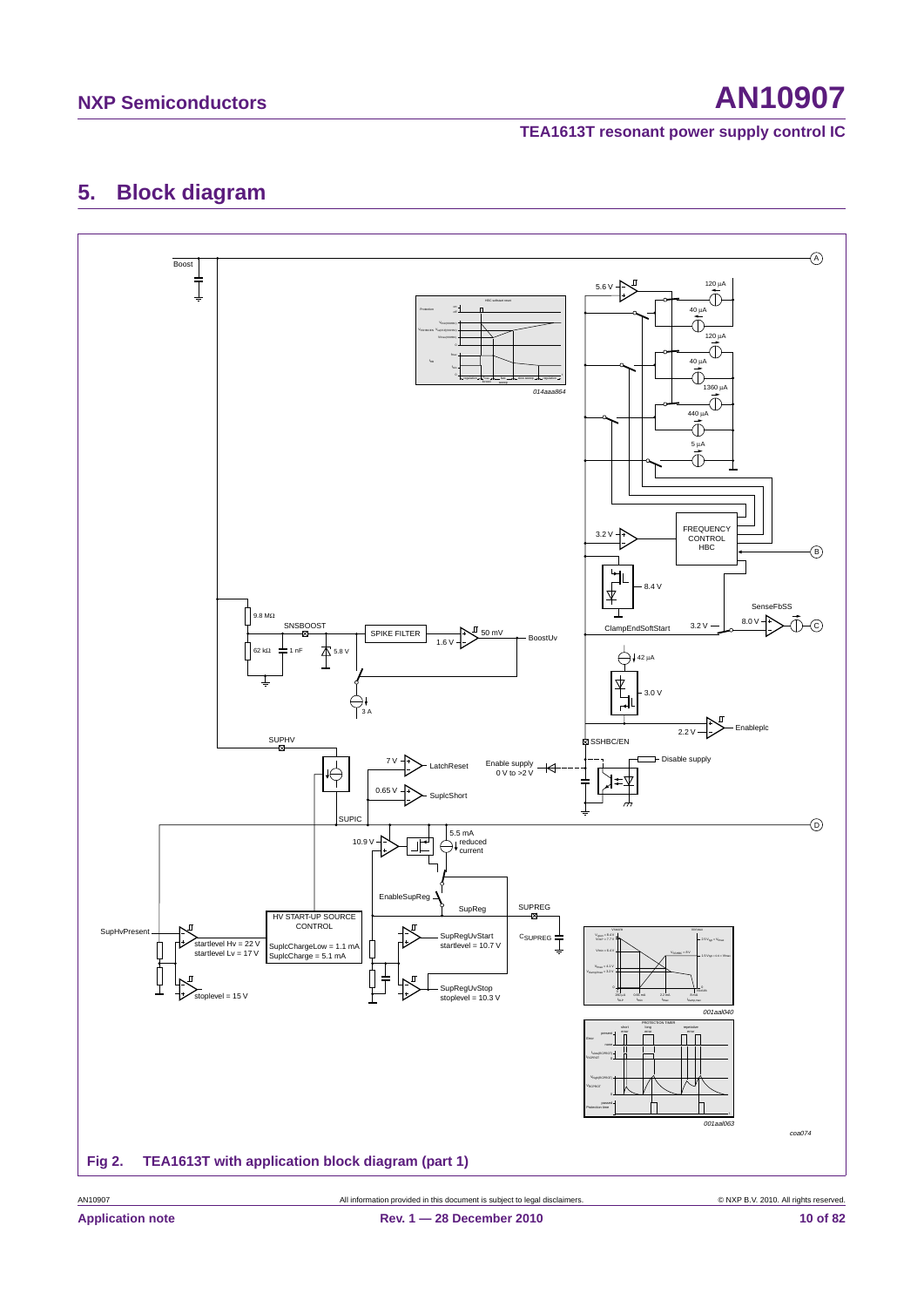## **NXP Semiconductors AN10907**

#### **TEA1613T resonant power supply control IC**

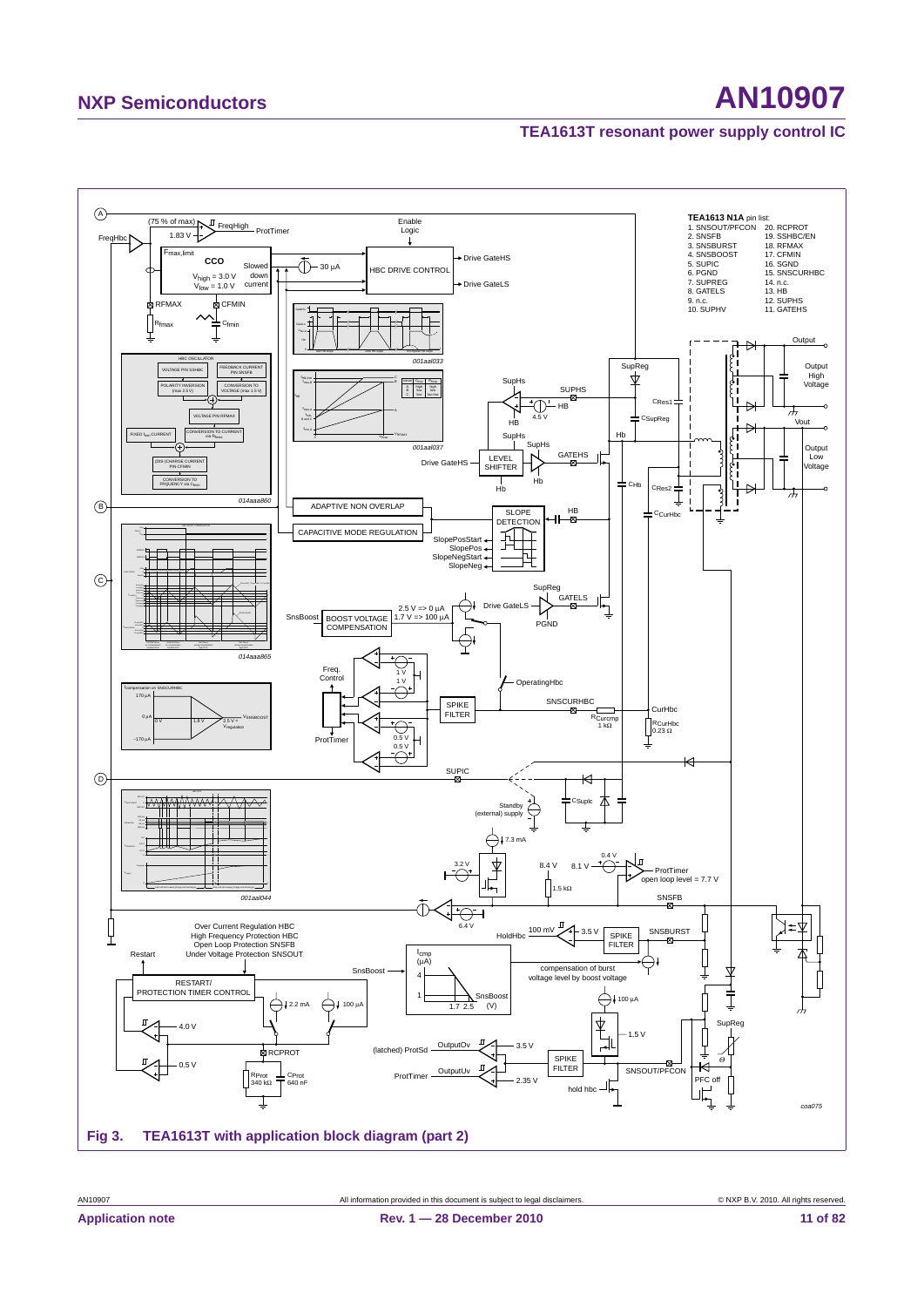## **6. Supply functions**



### **6.1 Basic supply system overview**

**6.1.1 TEA1613T supplies**

The main supply for the TEA1613T is SUPIC.

SUPHV can be used to charge SUPIC for starting the supply. During operation a supply voltage is applied to SUPIC and the SUPHV source is switched off. The SUPHV source is only switched on again at a new start-up.

The internal regulator SUPREG generates a fixed voltage of 10.9 V to supply the internal MOSFET drivers GATELS and GATEHS. To supply GATEHS a bootstrap function with an external diode is used to make supply SUPHS.

SUPIC and SUPREG also supply other internal TEA1613T circuits.

#### **6.1.2 Supply monitoring and protection**

The supply voltages are internally monitored for deciding when to initiate certain actions i.e. starting, stopping or protection.

In several applications the SUPIC voltage can also be used to monitor the HBC output voltage by protection input SNSOUT/PFCON.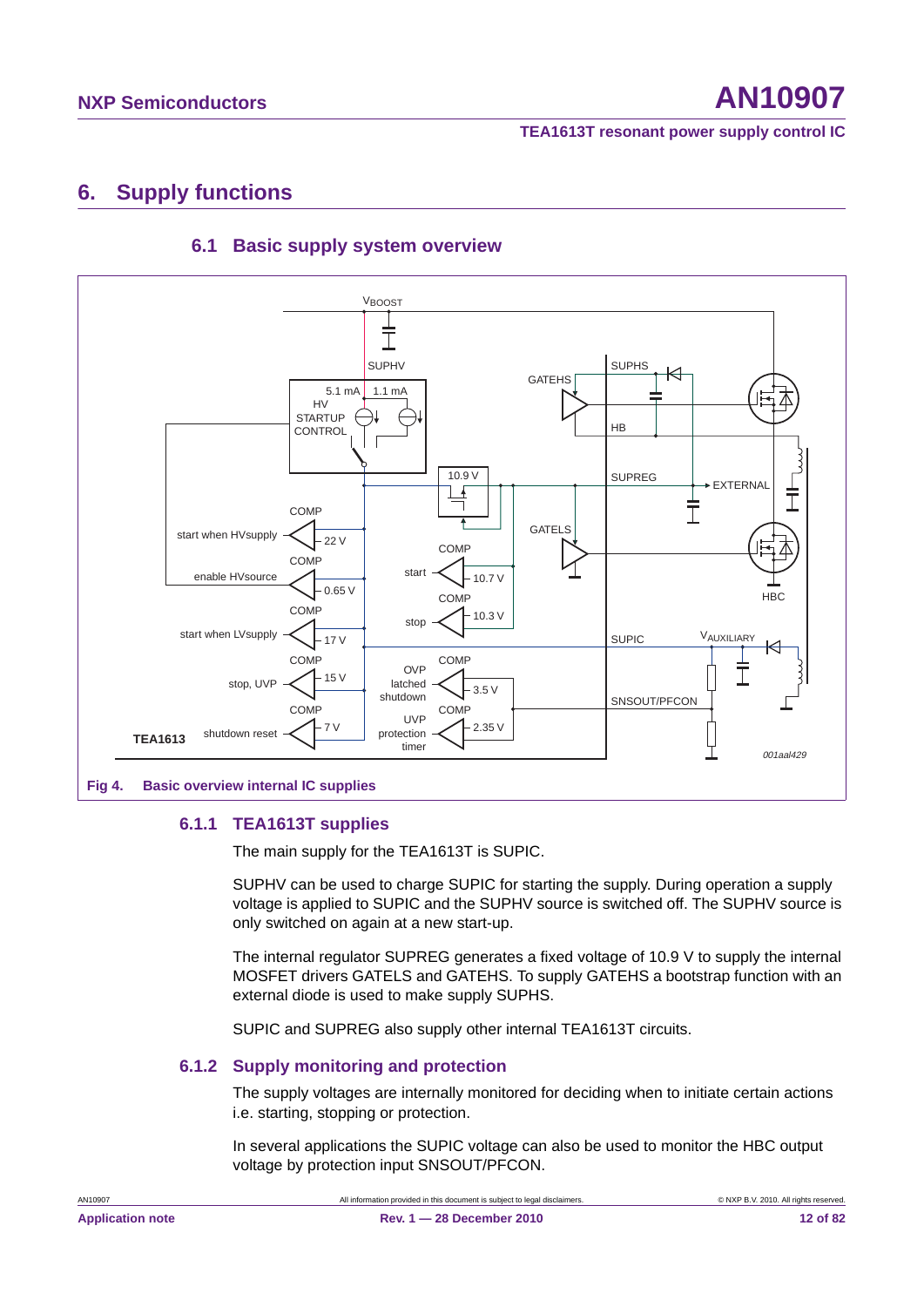#### **6.2 SUPIC - the low voltage IC supply**

SUPIC is the main IC supply. With the exception of the SUPHV circuit, all internal circuits are either directly or indirectly supplied from this pin.

#### **6.2.1 SUPIC start-up**

SUPIC needs to be connected to an external buffer capacitor. This buffer capacitor can be charged in several ways:

- **•** Internal high-voltage (HV) start-up source
- **•** Auxiliary supply (e.g. from a winding on the HBC transformer)
- **•** External DC supply (e.g. from a standby supply)

The IC starts operating when the SUPIC and SUPREG voltages have reached the start level. The start level value of SUPIC depends on the condition of the SUPHV pin.

#### $SUPHV \geq 25 V_{max}$

This is the case in a stand-alone application where SUPIC is initially charged by the HV start-up source. The SUPIC start level is 22 V. The large difference between start level and stop level (15 V) is used to allow discharge of the SUPIC capacitor until the auxiliary supply can take over the IC supply.

#### SUPHV not connected/used

This is the case when the TEA1613T is supplied from an external DC supply. The SUPIC start level is now 17 V. During start-up and operation the IC is continuously supplied by the external DC supply. For this kind of application the SUPHV pin should be left open.

#### **6.2.2 SUPIC stop, UVP and short-circuit protection**

The IC stops operating when the SUPIC voltage drops below 15 V which is the Under-Voltage Protection (UVP) of SUPIC. While in the process of stopping, the HBC continues until the low-side MOSFET is active before stopping the HBC operation. SUPIC has a low level detection at 0.65 V to detect a short circuit to ground. This level also controls the current source from the SUPHV pin.

#### **6.2.3 SUPIC current consumption**

The SUPIC current consumption depends on the state of the TEA1613T.

- **• Disabled IC state:** when the IC is disabled via the SSHBC/EN pin, the current consumption is low at  $250 \mu A$ .
- **• SUPIC charge, SUPREG charge, thermal hold, restart and shutdown state:** During the charging of SUPIC and SUPREG before start-up, during a restart sequence or during shutdown after activation of protection, only a small part of the IC is active. The HBC operation is disabled. The current consumption from SUPIC in these states is small:  $400 \mu A$ .
- **• Operating supply state:** When the HBC is operational and switching, the current consumption is larger. The MOSFET drivers are dominant in the current consumption, especially during a soft-start of the HBC, when the switching frequency is high, but also during normal operation (see Section 6.5.5). Initially the SUPIC current is delivered by the stored energy in the SUPIC capacitor. During normal operation, this is eventually taken over by the supply source on SUPIC.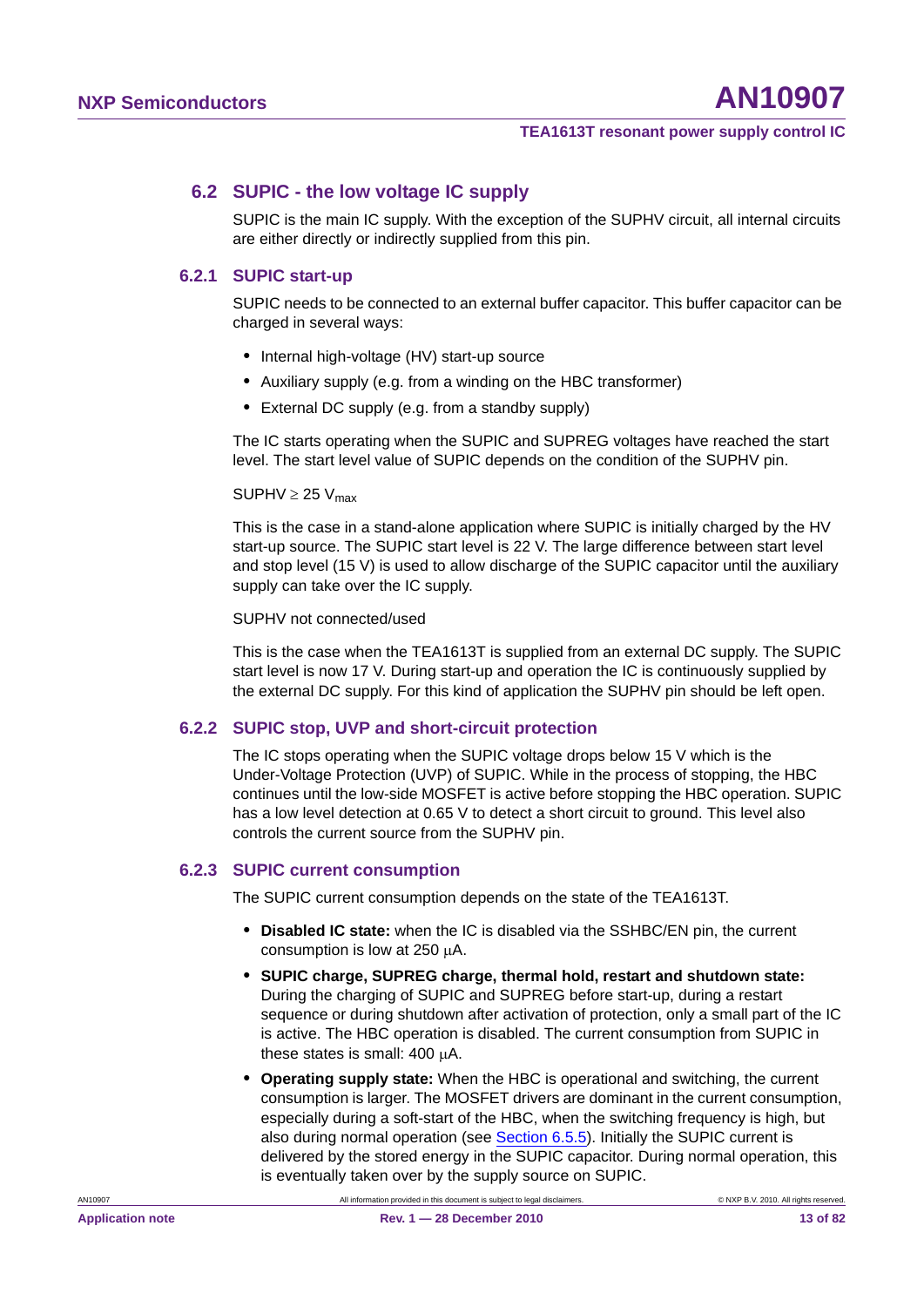#### **6.3 SUPIC supply using HBC transformer auxiliary winding**

#### **6.3.1 Start-up by SUPHV**

In a stand-alone power supply application, the IC can be started by a high voltage source such as the rectified mains voltage. For this purpose the high voltage input SUPHV can be connected to the boost voltage (for example a PFC output voltage).

The SUPIC and SUPREG are charged by the internal HV start-up source which delivers a constant current from SUPHV to SUPIC. SUPHV is operational at a voltage > 25 V.

As long as the voltage at SUPIC is below the short circuit protection level (0.65 V), the current from SUPHV is low (1.1 mA). This is to limit the dissipation in the HV start-up source when SUPIC is shorted to ground.

During normal conditions, SUPIC quickly exceeds the protection level and the HV start-up source switches to normal current (5.1 mA). The HV start-up source switches off when SUPIC has reached the start level (22 V). The current consumption from SUPHV is low  $(7 \mu A)$  when switched off.

When SUPIC has reached the start level (22 V), SUPREG is charged. When SUPREG reaches the level of 10.7 V, it enables operation of HBC.

The auxiliary winding supply of the HBC transformer must take over the supply of SUPIC before it is discharged to the SUPIC undervoltage stop level (15 V).



#### **6.3.2 Block diagram for SUPIC start-up**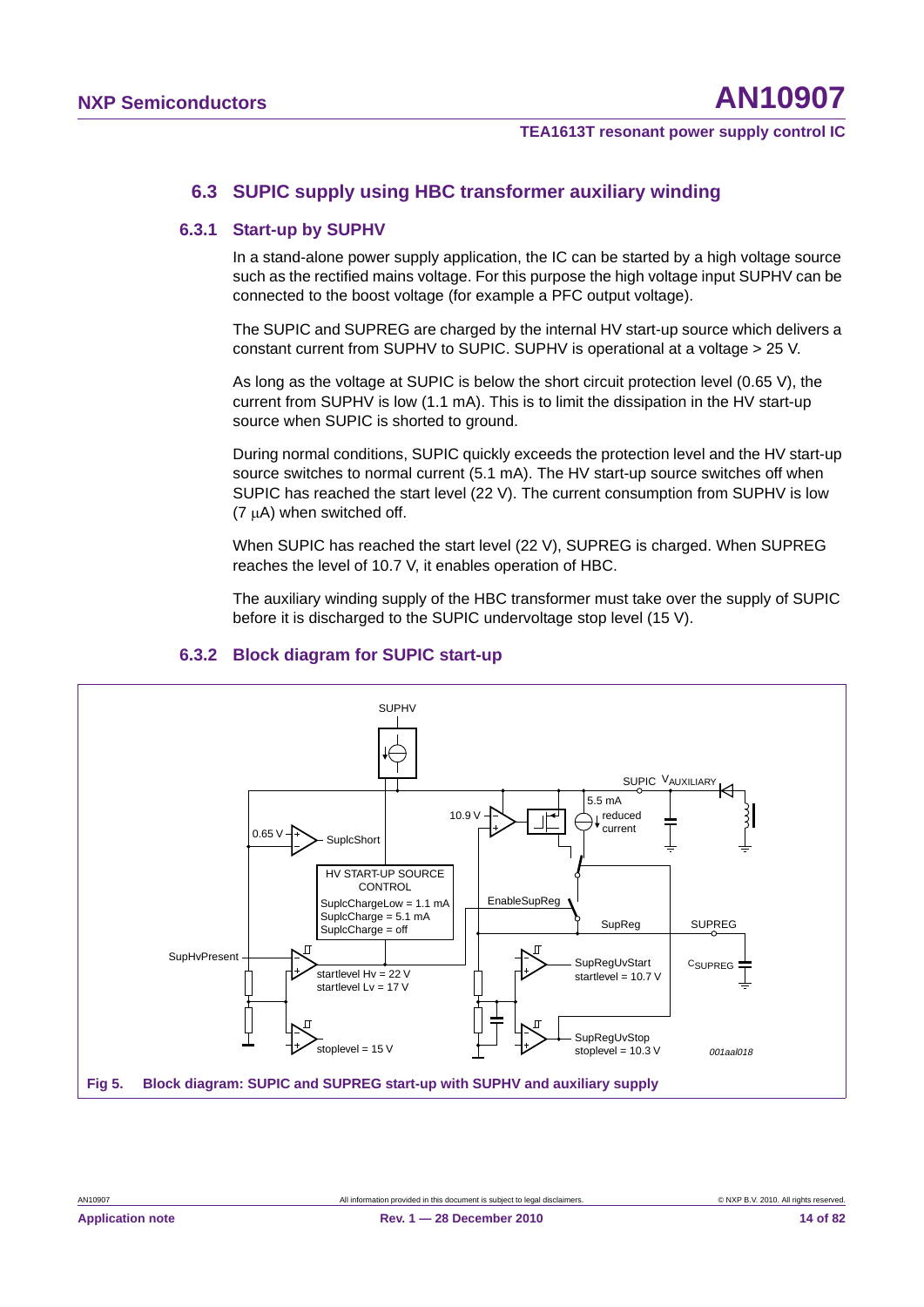#### **6.3.3 Auxiliary winding on the HBC transformer**

To obtain a supply voltage for SUPIC during operation, an auxiliary winding on the HBC transformer can be used. As SUPIC has a wide operational voltage range (15 V to 38 V), this is not a critical parameter.

Also note:

- **•** For low power consumption, the voltage on SUPIC should be low.
- **•** To use the voltage from the auxiliary winding for both the IC supply and the HBC output voltage measurement (by SNSOUT/PFCON). The auxiliary supply must be made accurately to represent the output voltage. To ensure good coupling, this winding needs to be placed on the secondary (output) side.
- **•** When mains insulation is included in the HBC transformer, it can impact the construction of the auxiliary winding. Triple insulated wire is needed when the auxiliary winding is placed on the mains-insulated area of the transformer construction.



#### **6.3.3.1 SUPIC and SNSOUT/PFCON by auxiliary winding**

The SNSOUT/PFCON input provides a combination of 3 functions:

- **•** Overvoltage protection: SNSOUT/PFCON > 3.5 V, latched
- **•** Undervoltage protection: SNSOUT/PFCON < 2.35 V, protection timer
- **•** During burst mode an internal switch makes this voltage level low during the time that the HBC is not switching. This signal can be used to make a PFC burst synchronously.

**Remark:** A more detailed discussion of the SNSOUT/PFCON functions can be found in Section 9.1 "Burst mode implementation", Section 10.3.1 "OverVoltage Protection (OVP) output" and Section 10.3.2 "UnderVoltage Protection (UVP) output".

Often, a circuit is used which combines SUPIC and the output voltage monitoring by SNSOUT/PFCON, with one auxiliary winding on the HBC transformer. But an independent construction for SUPIC and SNSOUT is also possible; for example when SUPIC is supplied by a separate standby supply and an auxiliary winding is only used for output voltage sensing. It is also possible not to use SNSOUT for output sensing. SNSOUT can be used as a general purpose protection input. For more details on the possibilities, refer to Section 10.3.3 "OVP and UVP combinations".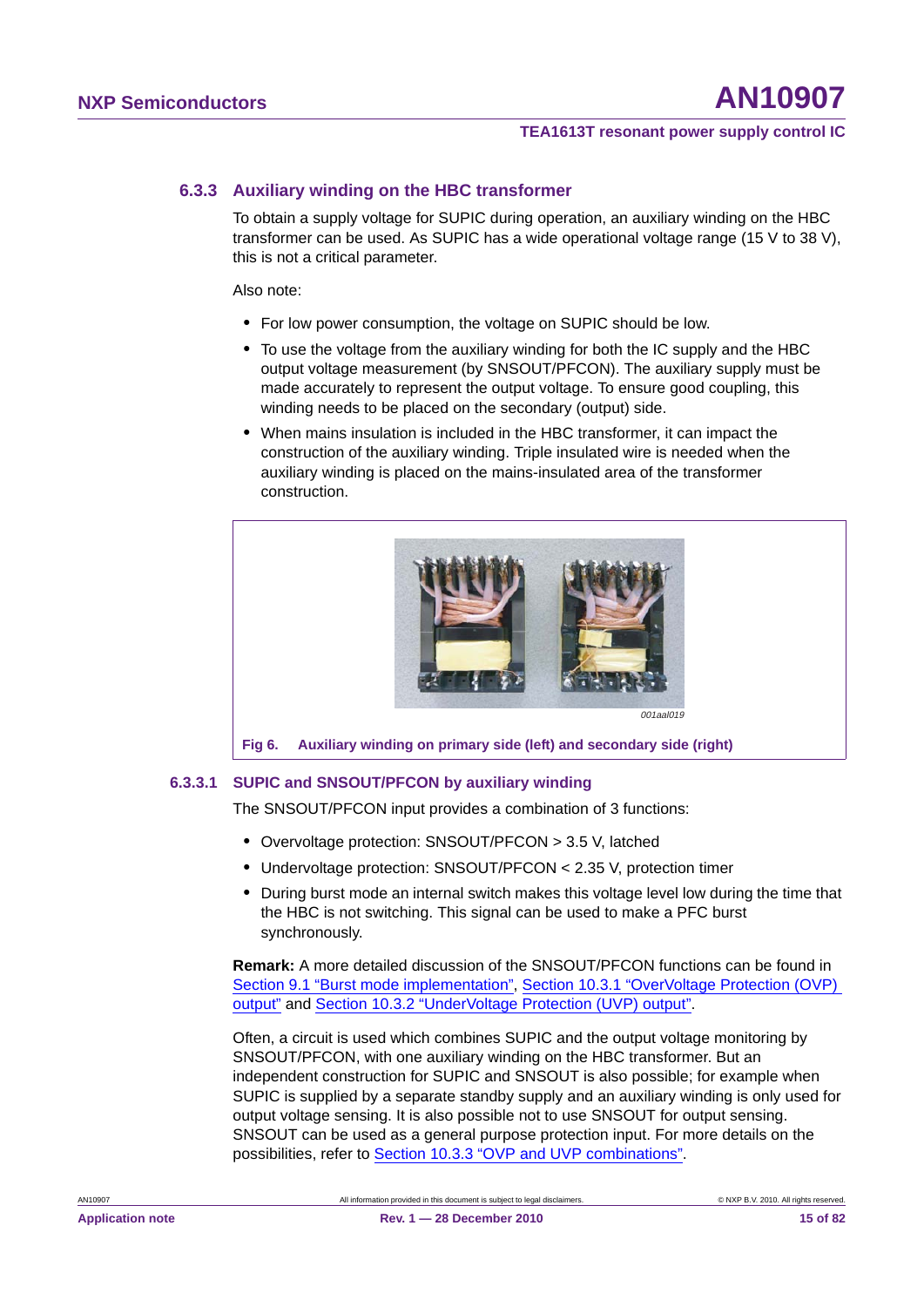In case of a combined function of SUPIC and SNSOUT/PFCON by an auxiliary winding on the HBC transformer, some issues need to be addressed to obtain a good representation of the output voltage for SNSOUT/PFCON measurement.

The advantage of a good coupling/representation of the auxiliary winding with the output windings is that a stable auxiliary voltage is also obtained for SUPIC. A low SUPIC voltage value can be designed more easily for lowest power consumption.

#### **6.3.3.2 Auxiliary supply voltage variations by output current**

At high (peak) current loads, the voltage drop across the series components of the HBC output stage (resistance and diodes) is compensated by regulation. This results in a higher voltage on the windings at higher output currents due to the higher currents causing a larger voltage drop across the series components. An auxiliary winding supply shows this variation caused by the HBC output.

#### **6.3.3.3 Voltage variations by auxiliary winding position: primary side component**

Due to a less optimal position of the auxiliary winding, the voltage for SNSOUT/PFCON and/or SUPIC can contain a certain amount of undesired primary voltage component. This can seriously endanger the feasibility of the SNSOUT/PFCON sensing function.

To avoid a primary voltage component on the auxiliary voltage, the coupling of the auxiliary winding with the primary winding should be as small as possible. To obtain this, the auxiliary winding should be placed on the secondary winding(s) and as physically remote as possible from the primary winding. See the differences in the results provided by the comparison on a secondary side position in Figure 7.

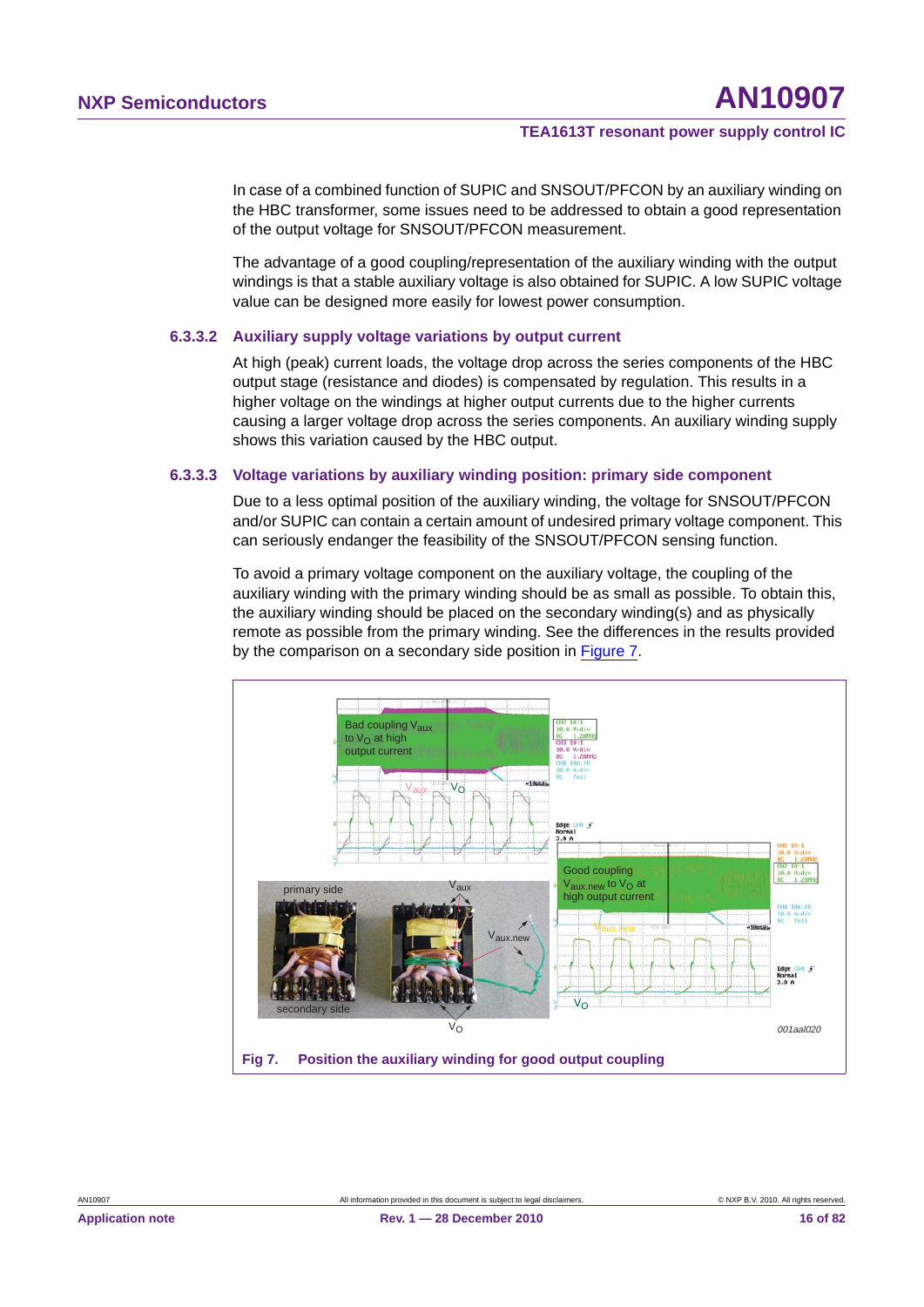#### **6.3.4 Difference between UVP on SNSOUT/PFCON and SNSCURHBC OCP/OCR**

In a system that uses output voltage sensing by means of the SNSOUT/PFCON function, there can be an overlap in functionality in an over-power or short circuit situation. In such a situation, often both the SNSOUT/PFCON UnderVoltage Protection (UVP) and the OverCurrent Protection/Regulation on SNSCURHBC, activates the protection timer.

There are basic differences between both functions:

- **•** OCP/OCR monitors the power in the system by sensing the primary current in detail
- **•** SNSOUT/PFCON monitors (indirectly) the HBC output voltage or another external protection circuit (e.g. NTC temperature measurement)

SNSOUT/PFCON is a more general protection input while SNSCURHBC is specifically designed for HBC operation.

In addition, SNSOUT/PFCON also offers two other functions: OVP (latched) and an output signal for PFC bursting.

#### **6.4 SUPIC supply by external voltage**

#### **6.4.1 Start-up**

When the TEA1613T is supplied by an external DC supply, the SUPHV pin can be left unconnected. The SUPIC start level is now 17 V.

When the SUPIC exceeds 17 V, the internal regulator is activated and charges SUPREG.

At SUPREG<sup>3</sup> 10.7 V, GATELS is switched on for the bootstrap function to charge SUPHS. The TEA1613T starts the converter as soon as  $V_{\text{BODST}}$  reaches a preset level  $(SNSBOOST<sup>3</sup> 1.6 V).$ 

#### **6.4.2 Stop**

Operation of the TEA1613T can be stopped by switching off the external source for SUPIC. As soon as the voltage level on SUPIC drops below 15 V, operation is stopped.

In case of shutdown (because of protection), this state is reset by internal logic as soon as the SUPIC voltage drops below 7 V.

#### **6.5 SUPREG**

SUPIC has a large voltage range for easy application. But because of this, SUPIC can not directly be used to supply the internal MOSFET drivers as they would exceed the allowed gate voltage of many external MOSFETs.

To avoid this issue (and create a few other benefits), the TEA1613T contains an integrated series stabilizer. The series stabilizer generates an accurate regulated voltage on SUPREG on the external buffer capacitor.

This stabilized SUPREG voltage is used for:

- **•** Supply of internal low-side HBC driver
- **•** Supply of internal high-side driver via external components
- **•** Reference voltage or supply of external circuits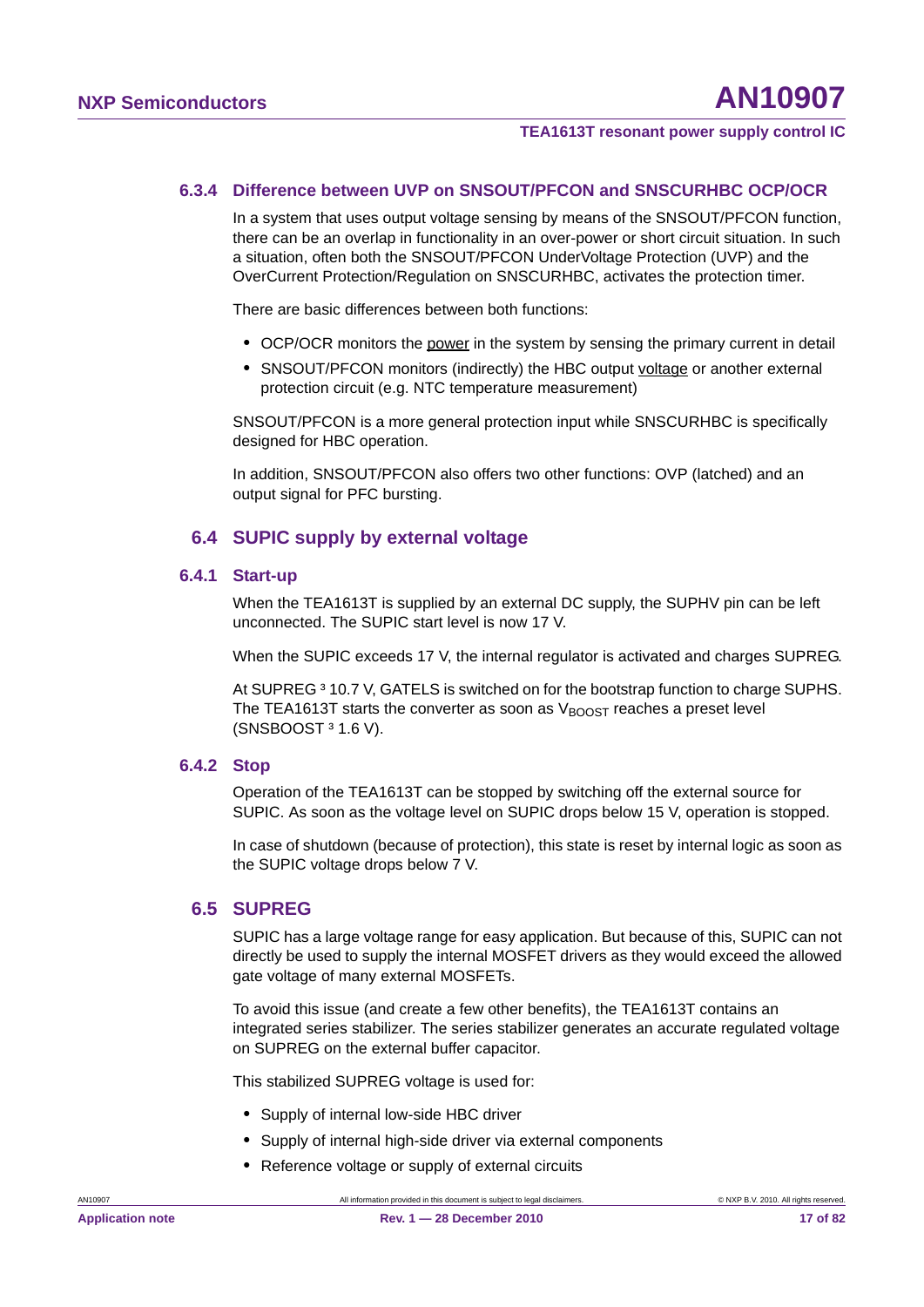The series stabilizer for SUPREG is enabled after SUPIC has been charged. In this way optional external circuitry at SUPREG does not draw from the start-up current during the charging of SUPIC. The capacitor on SUPIC acts as a buffer at charge of SUPREG and start-up of the IC.

To ensure that the external MOSFETs receive sufficient gate drive, the SUPREG voltage must first reach the V<sub>start(SUPREG)</sub> level before the IC starts operating, provided that the SUPIC voltage has also reached the start level.

The SUPREG has an Under-Voltage Protection. When the SUPREG voltage drops below the 10.3 V two actions occur:

- **•** The IC stops operating to prevent unreliable switching due to a too low gate driver voltage. The HBC continues until the low-side stroke is active.
- **•** The maximum current from the internal SUPREG series stabilizer is reduced to 5.4 mA. In case of an overload at SUPREG in combination with an external DC supply for SUPIC, this action reduces the dissipation in the series stabilizer.

It is important to realize that in principle, SUPREG can only source current.

The GATELS driver (and indirectly the GATEHS driver) is supplied by this voltage and takes current from it during operation depending on the operating conditions. Some change in value can be expected due to current load and temperature.

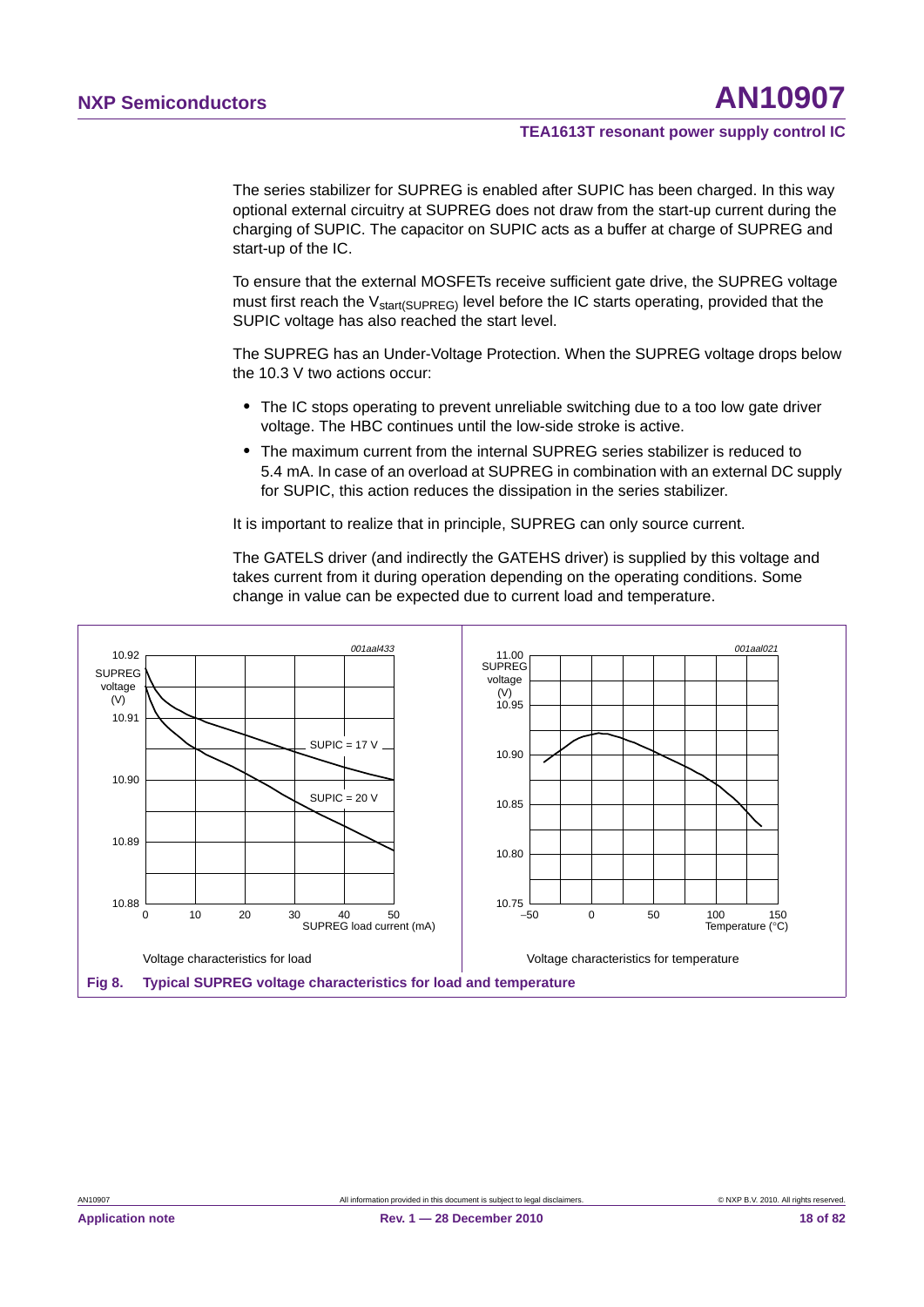

### **6.5.1 Block diagram of SUPREG regulator**

#### **6.5.2 SUPREG during start-up**

SUPREG is supplied by SUPIC. SUPIC is the unregulated external power source that is the input voltage for the internal voltage regulator that provides SUPREG.

At start-up SUPIC needs to reach a specific voltage level before SUPREG is activated:

- When start-up is by the internal HV supply, SUPREG is activated when SUPIC  $\geq$  22 V.
- **•** When start-up is by an external (low voltage) supply, SUPREG is activated when SUPIC  $\geq$  17 V.

#### **6.5.3 Supply voltage for the output drivers: SUPREG**

The TEA1613T has a powerful output stage for GATELS and GATEHS to drive large MOSFETs. These internal drivers are supplied by SUPREG which provides a fixed voltage.



It can be seen from the simplified model that current is taken from SUPREG when the external MOSFET is switched on by charging the gate to a high voltage.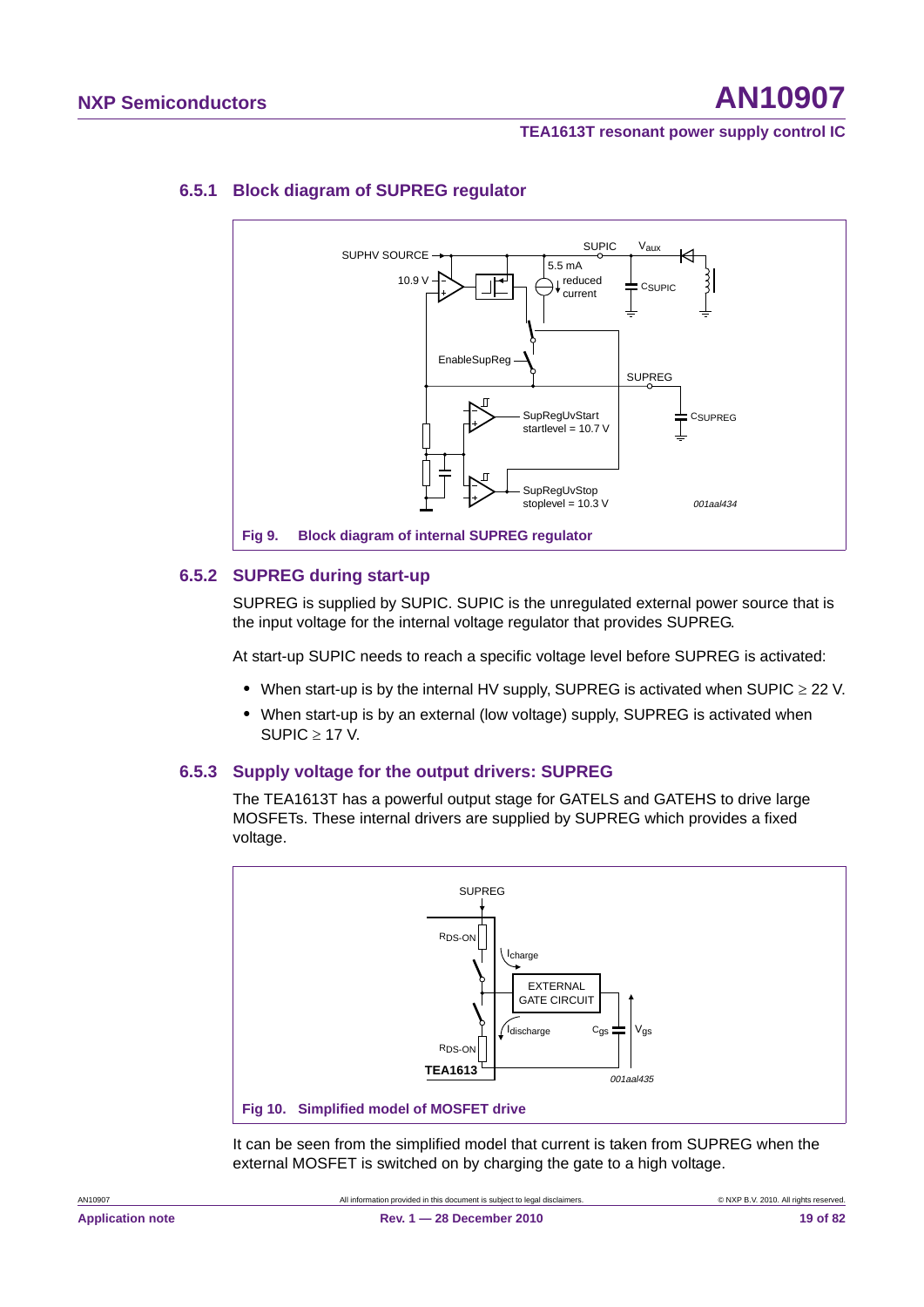The shape of the current from SUPREG at switch on is related to:

- the supply voltage for the internal driver (10.9 V)
- **•** the characteristic of the internal driver
- **•** the gate capacitance to be charged
- **•** the gate threshold voltage for the MOSFET to switch on
- the external circuit to the gate

The charging of SUPHS for GATEHS is synchronized in time with GATELS but has a different shape because of the bootstrap function.

#### **6.5.4 Supply voltage for the output drivers: SUPHS**

The high-side driver is supplied by an external bootstrap buffer capacitor. The bootstrap capacitor is connected between the high-side reference pin HB and the high-side driver supply input pin SUPHS. This capacitor is charged by an external diode from SUPREG during the time that HB is low. With the use of a suitable external diode, the voltage drop between SUPREG and SUPHS can be minimized. This is especially important when using a MOSFET that needs a large amount of gate charge and/or when switching at high frequencies.

Instead of using SUPREG as the power source for charging SUPHS, another supply source can be used. In such a construction it is important to check for correct start/stop sequences and to prevent the voltage exceeding the maximum value of HB +14 V.

Note that for each cycle, the current taken from SUPREG to charge SUPHS differs (in time and shape) from the current taken by GATELS.

#### **6.5.4.1 Initial charging of SUPHS**

At start-up, SUPHS is charged by the bootstrap function by setting GATELS HIGH to switch on the low-side MOSFET, keeping the HB node at low voltage. The PFC operation is started while SUPHS is being charged. The time between start charging and start HBC operation is normally sufficient to charge SUPHS completely.

#### **6.5.4.2 Current load on SUPHS**

The current taken from SUPHS consists of two parts:

- **•** Internal MOSFET driver GATEHS
- Internal circuit to control GATEHS (37 µA)

It can be seen from Figure 11 that the current taken by the driver GATEHS occurs at switch on. The shape of the current from SUPHS at switch on is related to:

- **•** the value of the supply voltage for the internal driver
- **•** the characteristic of the internal driver
- **•** the gate capacitance to be charged
- **•** the gate threshold voltage for the MOSFET to switch on
- **•** the external circuit to the gate

The voltage value of SUPHS can vary.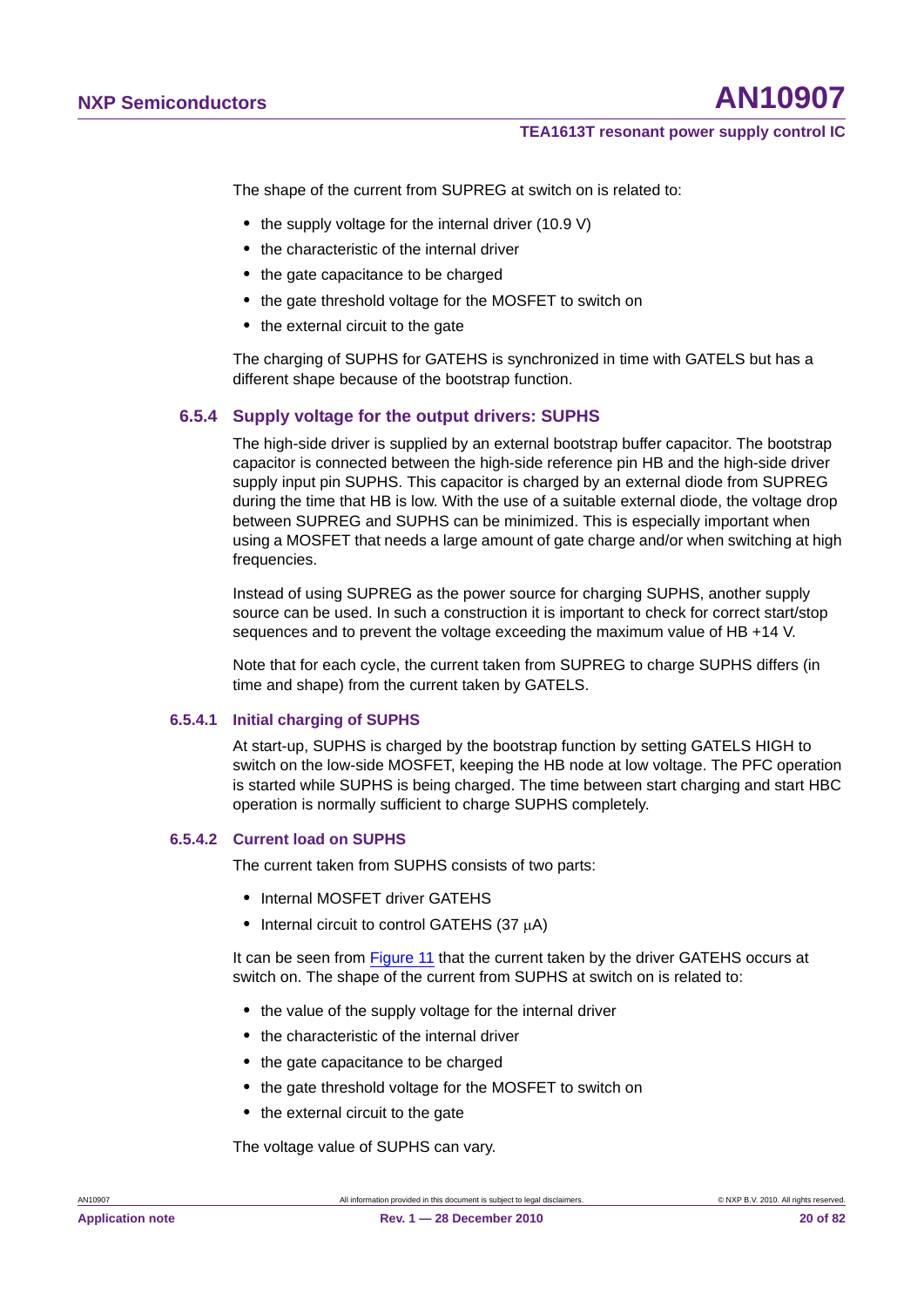

#### **6.5.4.3 Lower voltage on SUPHS**

During normal operation, each time the half-bridge node (HB) is switched to ground level, the SUPHS capacitor is charged by the bootstrap function. Because of the voltage drop across the bootstrap diode, the value of SUPHS is normally lower than SUPREG (or other bootstrap supply input).

The voltage drop across the bootstrap diode is directly related to the amount of current that is needed to charge SUPHS. The resultant SUPHS voltage is also influenced by the time available for charging.

A large voltage drop occurs when an external MOSFET with a large gate capacitance has to be switched at high frequency (high current + short time).

Also, during burst mode operation, a low voltage on SUPHS can occur. In burst mode there are (long) periods of not switching, and therefore no charging of SUPHS. During this time the circuit supplied by SUPHS slowly discharges the supply voltage capacitor. At the moment a new burst starts, the SUPHS voltage is lower than during normal operation. During the first switching cycles the SUPHS is recharged to its normal level. During burst mode, at low output power, the switching frequency is normally rather high which limits a fast recovery of the SUPHS voltage.

Although in most applications the voltage drop is limited, it is an important issue to be evaluated. It can influence the selection of the best diode type for the bootstrap function and the value of the buffer capacitor on SUPHS.

#### **6.5.5 SUPREG power consumed by MOSFET drivers**

During operation the drivers GATELS and GATEHS charging the gate capacitances of the external MOSFETs consume a major part of the power from SUPREG. The amount of energy needed for this in time, is linear to the switching frequency. Often, for the MOSFETs used, the total charge is specified for certain conditions. With this value an estimation can be made for the amount of current needed from SUPREG.

GATELS and GATEHS (driving two MOSFETs in total):

 $\Delta I_{\text{SUPIC}} = 2 \times Q_{\text{gate}} \times f_{\text{bridge}}$ 

For example, a MOSFET with  $Q<sub>gate</sub> = 40$  nC at a bridge frequency 100 kHz: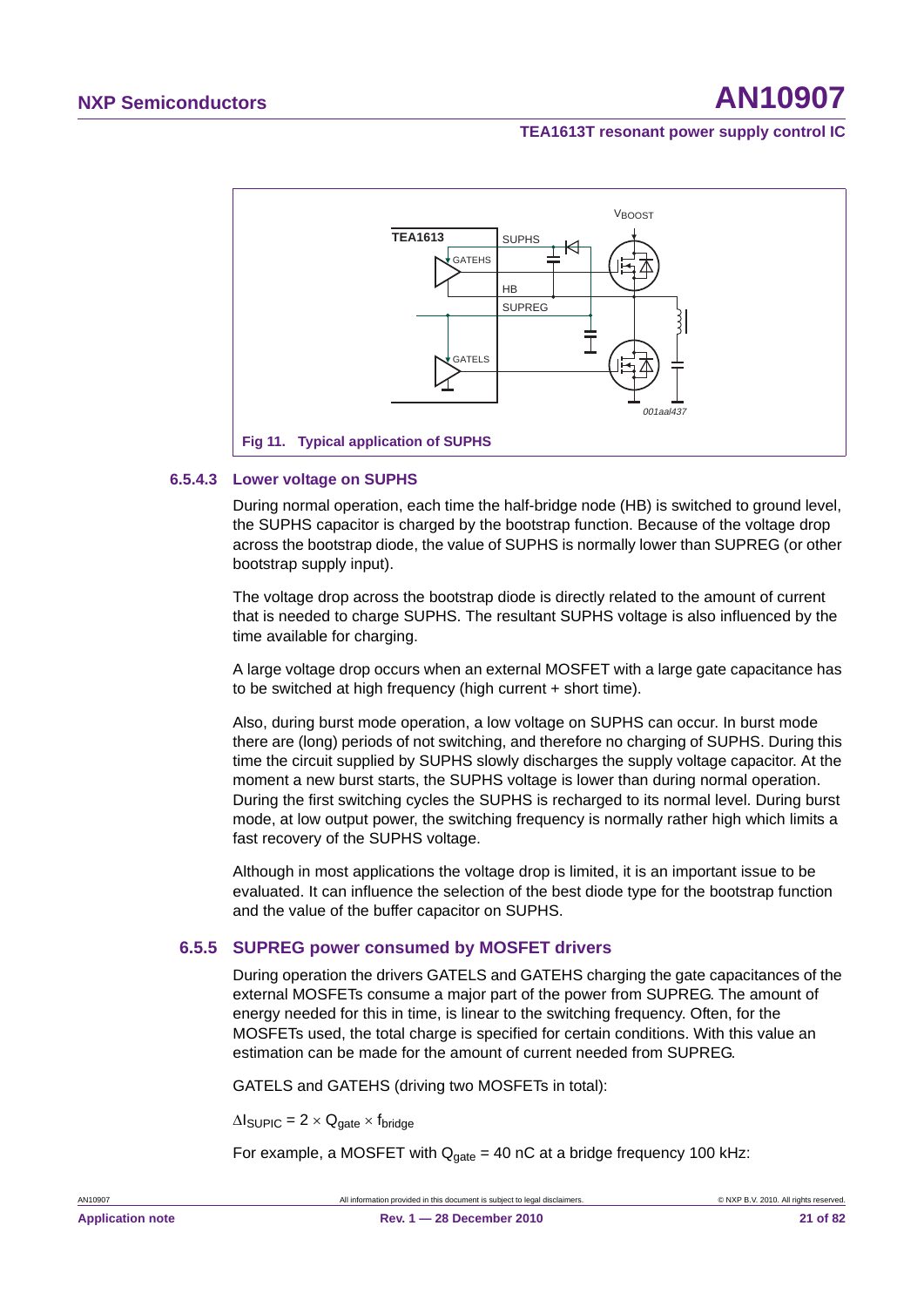$\Delta l_{\text{SUPIC}} = 2 \times 40 \text{ nC} \times 100 \text{ kHz} = 8 \text{ mA}$ 

**Remark:** Note that the calculated value is generally higher than the value found in practice, because the switching operation deviates from the MOSFET specification for Q<sub>gate</sub>.

#### **6.5.6 SUPREG supply voltage for other circuits**

The regulated voltage of SUPREG can also be used as a regulated supply for external circuits. The load of the external circuits has an effect on the start-up (time) and the total load (IC + external circuit) of SUPREG during operation.

#### **Current available for supplying an external circuit from SUPREG.**

The total current available from SUPREG is 40 mA. To determine how much current is available for an external circuit, it must be known how much is being used by the IC.

ISUPREG for external  $= 40$  MA  $-$  ISUPREG for IC

With respect to the IC, by far the most amount of current from SUPREG is consumed by the MOSFET drivers (GATELS and GATEHS). Other circuit parts in the IC, consume a maximum of 4 mA.

 $I_{\text{SUPREG}}$  for IC = ISUPREG for MOSFET-drivers + ISUPREG for other IC-circuits

 $I_{\text{SUPREG\_for\_IC}} = I_{\text{SUPREG\_for\_MOSFET-divers}} + 4 \text{ mA}_{\text{max}}$ 

ISUPREG for MOSFET-drivers can be estimated by the method provided in Section 6.5.5.

#### **An estimation by measurement**

The current used by SUPIC, while supplying the circuit from an external power supply, can be assumed as a first approximation of how much current the IC circuits take from SUPREG. Using this value, an estimation can be made of the power available for external circuits.

Be aware that the highest power consumption value is reached when the MOSFET drivers are switching at the highest frequency.

#### **Example:**

ISUPIC(maximum measured) = 14 mA

 $I_{\text{SUPREG}(\text{for IC circuits})} \approx I_{\text{SUPIC}(\text{maximum measured})} = 14 \text{ mA}$ 

 $I_{\text{SUPREG}(\text{for extensions})} = 40 \text{ mA} - I_{\text{SUPREG}(\text{for IC circuits})} = 40 \text{ mA} - 14 \text{ mA} = 26 \text{ mA}$ 

**Remark:** Note that to maintain full functionality, SUPREG must remain above the undervoltage protection level (10.3 V). High external current loads can lead to problems during start-up.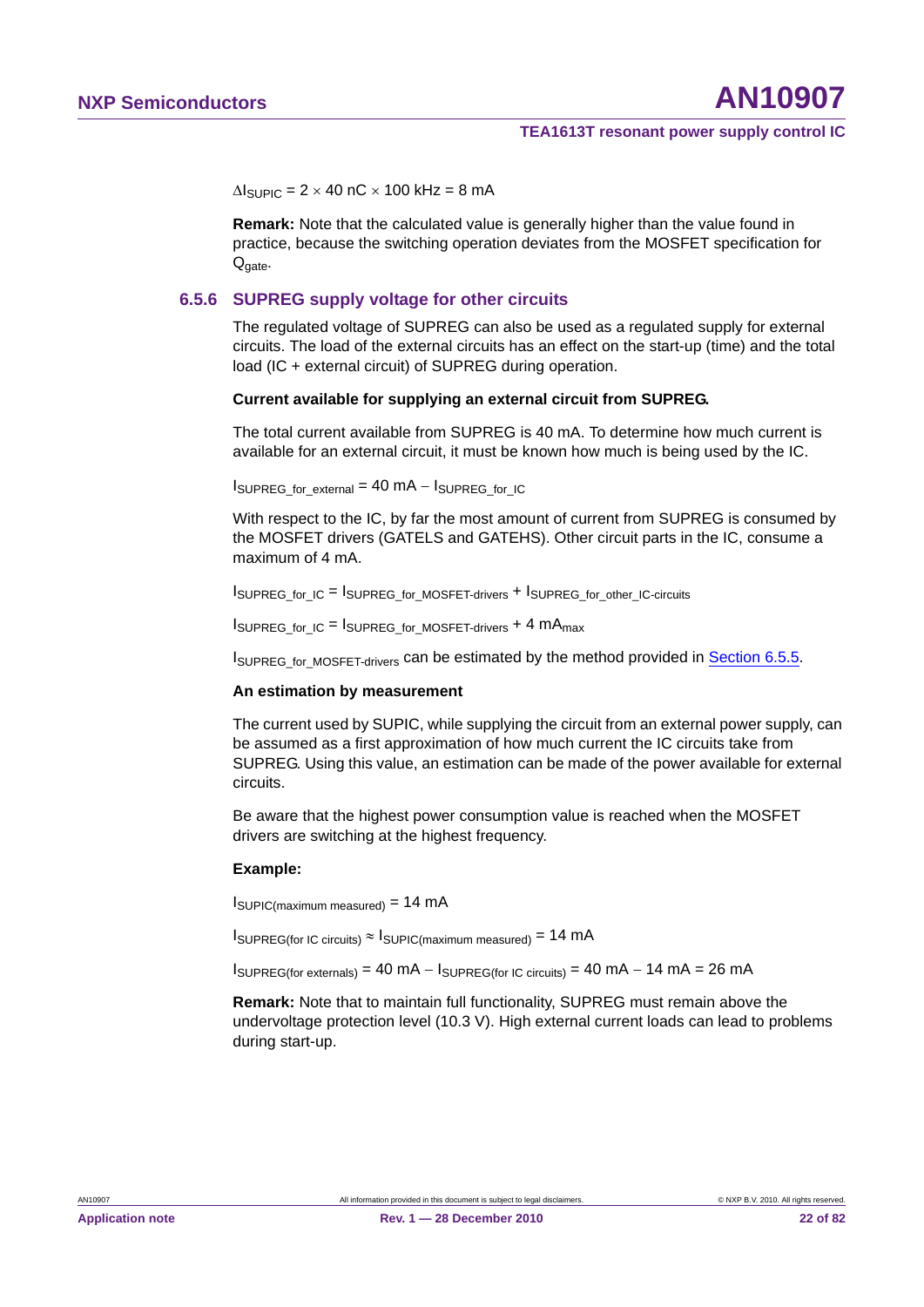#### **6.6 Value of the capacitors on SUPIC, SUPREG and SUPHS**

Some practical examples are provided in **Section 12.** 

#### **6.6.1 Value of the capacitor on SUPIC**

#### **6.6.1.1 General**

It is generally advisable to use two types of capacitor on SUPIC. An SMD ceramic type, with a smaller value located close to the IC, and an electrolytic type providing the major part of the capacitance.

#### **6.6.1.2 Start-up**

When the supply is initially provided by an HV source before being handled by an auxiliary winding, a larger capacitor is needed on SUPIC. The capacitor value should be large enough to handle the start-up before the auxiliary winding takes over the supply of SUPIC.

#### **Example:**

This example provides an estimation and not an exact calculation.

 $I_{\text{SUPIC}(\text{start-up})} = 10 \text{ mA}$ 

 $\Delta V_{\text{SUPIC}(\text{start-un})}$  = 22 V – 15 V = 7 V

 $\Delta t_{\text{Vaux} > 15V} = 70 \text{ ms}$ 

$$
C_{SUPIC} > I_{SUPIC(start-up)} \times \frac{\Delta t_{Vaux} > 15 \text{ V}}{\Delta V_{SUPIC(start-up)}} = 10 \text{ mA} \times \frac{70 \text{ ms}}{7 \text{ V}} = 100 \text{ }\mu\text{F}
$$
 (1)

#### **6.6.1.3 Normal operation**

For normal operation, the main purpose of the capacitors on SUPIC is to keep the current load variations (e.g. gate drive currents) local.

#### **6.6.1.4 Burst mode operation**

When burst mode operation is applied, the supply construction often uses an auxiliary winding and start-up from the HV source. While in the burst mode there are long periods during which the auxiliary winding is not able to charge the SUPIC because there is no HBC switching (time between two bursts). Therefore, the capacitor value on SUPIC should be large enough to keep the voltage above 15 V to prevent activating the SUPIC under-voltage stop level.

#### **Example:**

This example provides an estimation and not an exact calculation.

 $I_{\text{SUPIC(between 2 bursts)}} = 4 \text{ mA}$ 

 $\Delta V_{\text{SUPIC(burst)}} = V_{\text{aux burst}} - 15 \text{ V} = 19 \text{ V} - 15 \text{ V} = 4 \text{ V}$ 

 $\Delta t$  between 2 bursts = 25 ms

$$
C_{SUPIC} > I_{SUPIC(between\ 2\ bursts)} \times \frac{\Delta t_{between\ 2\ bursts}}{\Delta V_{SUPIC(burst)}} = 4\ mA \times \frac{25\ ms}{4\ V} = 25\ \mu F
$$
 (2)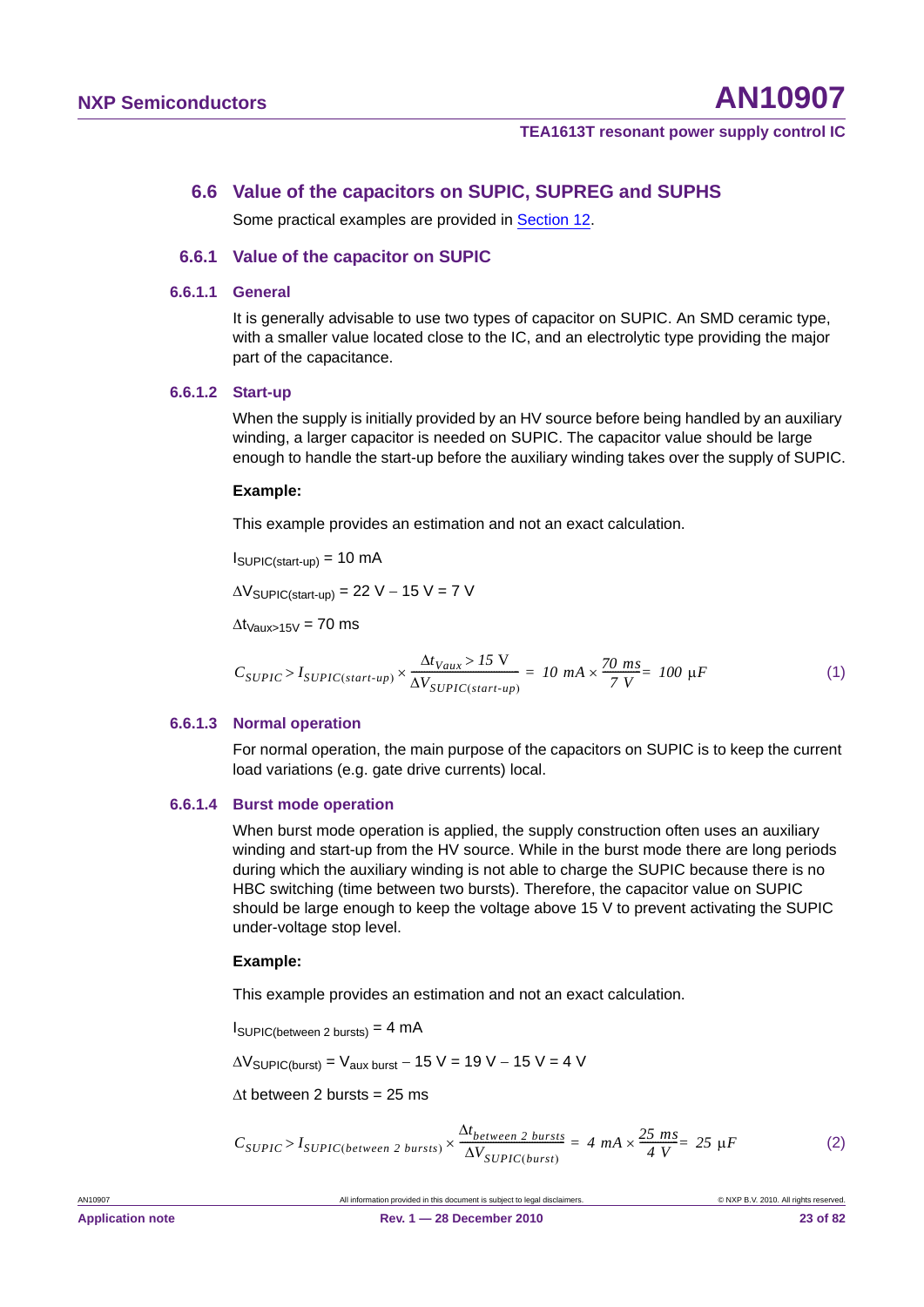#### **6.6.2 Value of the capacitor on SUPREG**

To support charging of SUPREG during an HV source start, the capacitor on SUPREG should not be larger than the capacitor on SUPIC. This is to prevent a severe voltage drop on SUPIC due to the charge of SUPREG. If SUPIC is supplied by an external (standby) source, this is not important.

SUPREG is the supply for the current of the gate drivers. Keeping current peaks local can be achieved using an SMD ceramic capacitor which is supported by an electrolytic capacitor. This is necessary to provide sufficient capacitance to prevent voltage drop during high current loads. The value of the capacitor on SUPREG should be much larger than the total capacitance of the MOSFETs that need to be driven (including the load and capacitor on SUPHS that is in parallel with the bootstrap construction), to prevent significant voltage drop.

When considering the internal voltage regulator, the value of the capacitance on SUPREG should be  $\geq 1$  µF to ensure basic regulation properties. Often a much larger value is used for the reasons mentioned previously.

#### **6.6.3 Value of the capacitor for SUPHS**

To support charging the gate of the high side MOSFET, the SUPHS capacitor should be much larger than the gate capacitance. This prevents a significant voltage drop on SUPHS by the gate charge. When burst mode is applied, SUPHS is discharged by  $37 \mu A$ during the time between two bursts by the quiescent current of the internal circuit.

#### **6.6.4 Relationship between the capacitors on SUPIC, SUPREG and SUPHS**

It can be generally stated that:

- C<sub>SUPIC</sub> > C<sub>SUPREG</sub> > C<sub>SUPHS</sub>
- **•** In a system that uses burst mode operation, the capacitor values need to be larger than in a system without burst mode operation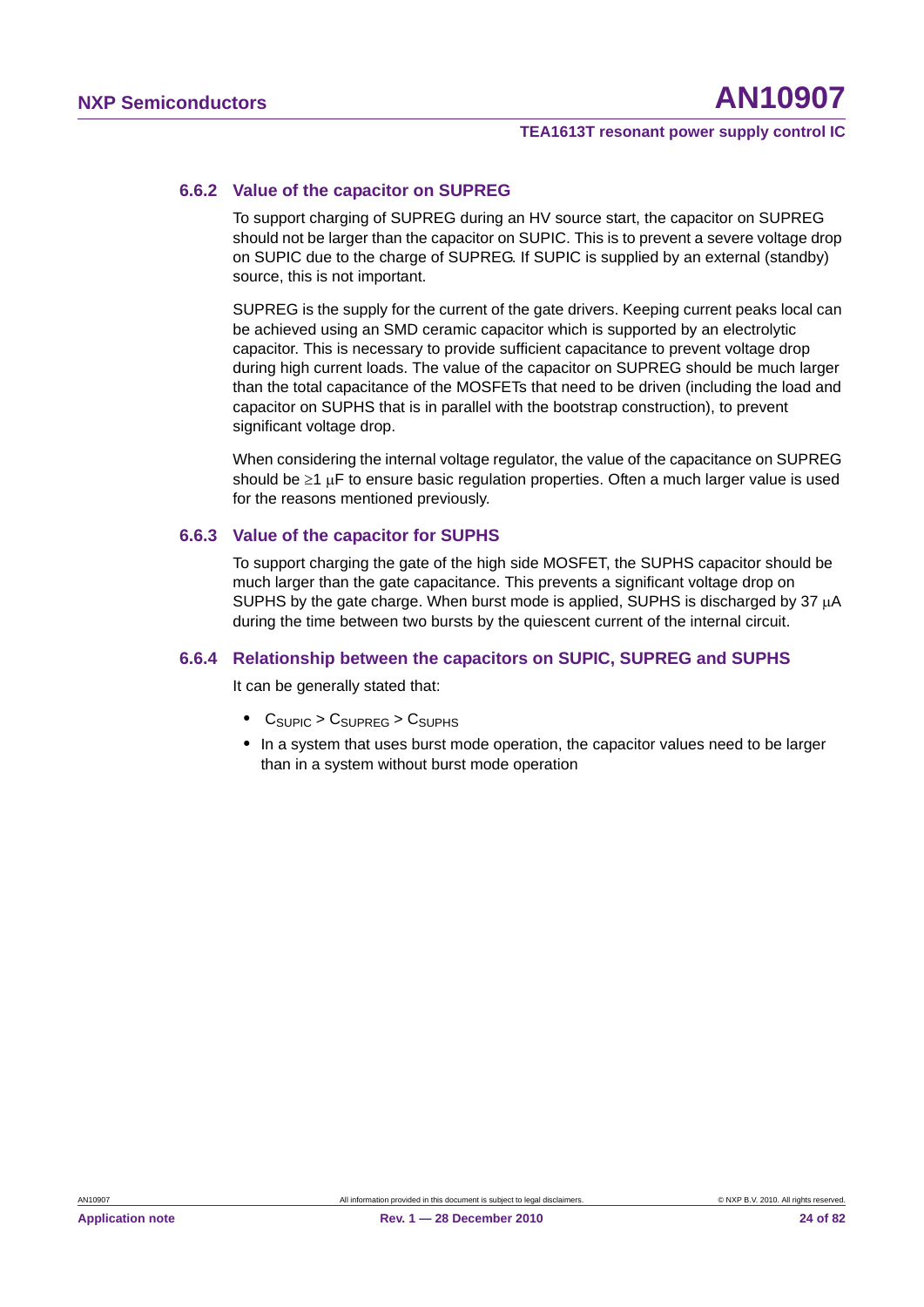## **7. MOSFET drivers GATELS and GATEHS**

The TEA1613T provides 2 outputs for driving external high voltage power MOSFETs:

- **•** GATELS for driving the low side of the HBC MOSFET
- **•** GATEHS for driving the high side of the HBC MOSFET

#### **7.1 GATELS and GATEHS**

Both drivers have identical driving capabilities for the gate of an external high-voltage power MOSFET. The low-side driver is referenced to pin PGND and is supplied from SUPREG. The high-side driver is floating, referenced to HB, the connection to the midpoint of the external half-bridge. The high-side driver is supplied by a capacitor on SUPHS that is supplied by an external bootstrap function by SUPREG. The capacitor on SUPHS is charged by the bootstrap diode when the low-side MOSFET is on.



Both MOSFET drivers have a strong current source capability and an extra strong current sink capability. In general, operation of the HBC it is not critical to be able to quickly switch on the external MOSFET, as the HB node automatically swings to the correct state after switch off. Fast switch off however, is important to limit switching losses and prevent delays especially at high frequency.

#### **7.2 Supply voltage and power consumption**

For a description of the supply voltages and power consumption by the MOSFET drivers see Section 6.5.3 and Section 6.5.5.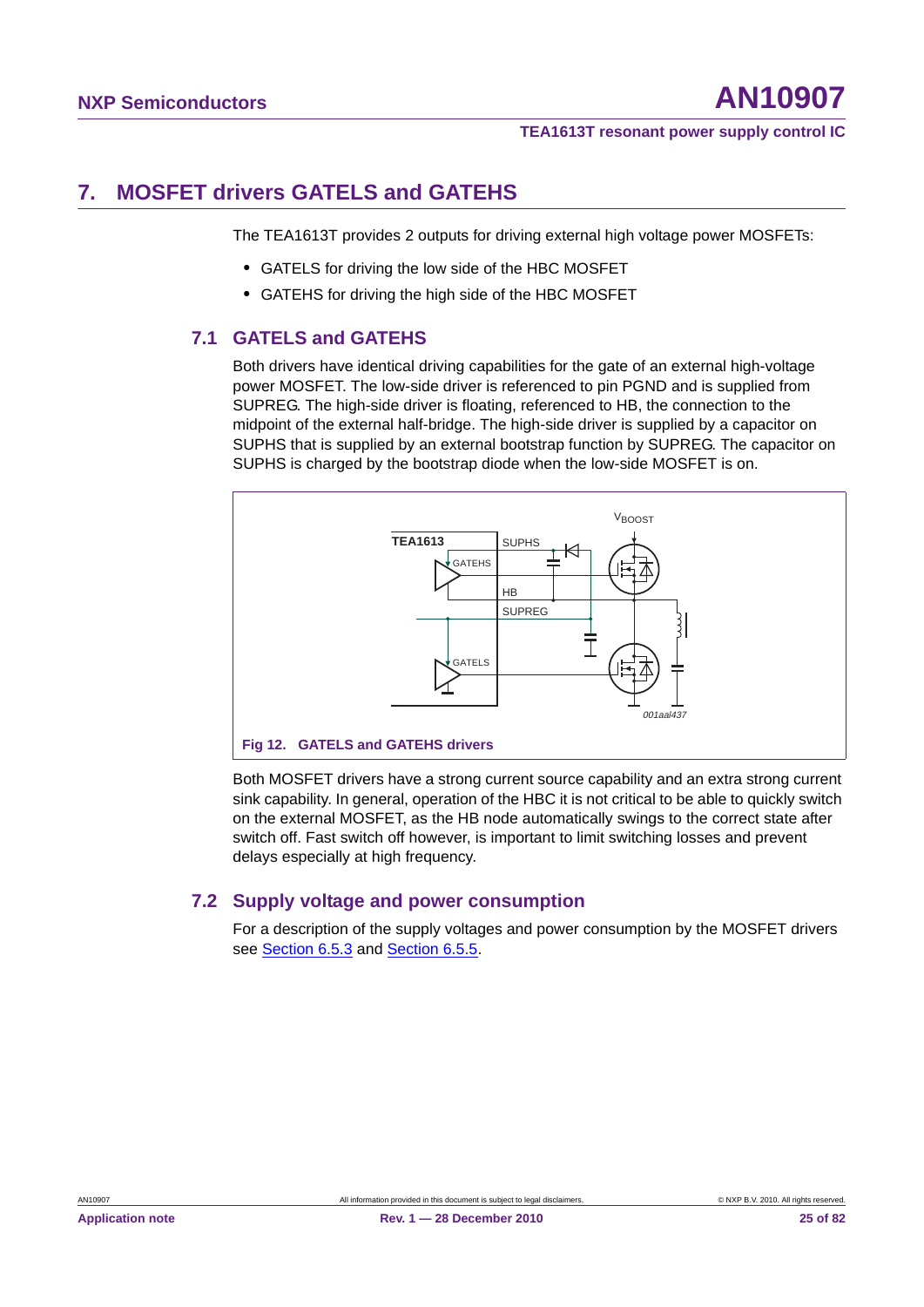### **7.3 General details regarding MOSFET drivers**

#### **Switch on**

The time to switch on is dependent upon:

- **•** the supply voltage for the internal driver
- **•** the characteristics of the internal driver
- **•** the gate capacitance to be charged
- **•** the gate threshold voltage for the MOSFET to switch on
- **•** the external circuit to the gate

#### **Switch off**

The time to switch off is dependent upon:

- **•** the characteristic of the internal driver
- **•** the gate capacitance to be discharged
- **•** the voltage on the gate just before discharge
- **•** the gate threshold voltage for the MOSFET to switch off
- the external circuit to the gate

Because the timing for switching off the MOSFET is more critical than switching it on, the internal driver can sink more current than it can source. At higher frequencies and/or short on-time, timing becomes more critical for correct switching. Sometimes a compromise must be made between fast switching and EMI effects. A gate circuit between the driver output and the gate can be used to optimize the switching behavior.



Switching the MOSFETs on and off by the drivers can be approximated by alternating charge and discharge of a (gate-source) capacitance of the MOSFET through a resistor (RDS-ON of the internal driver MOSFET).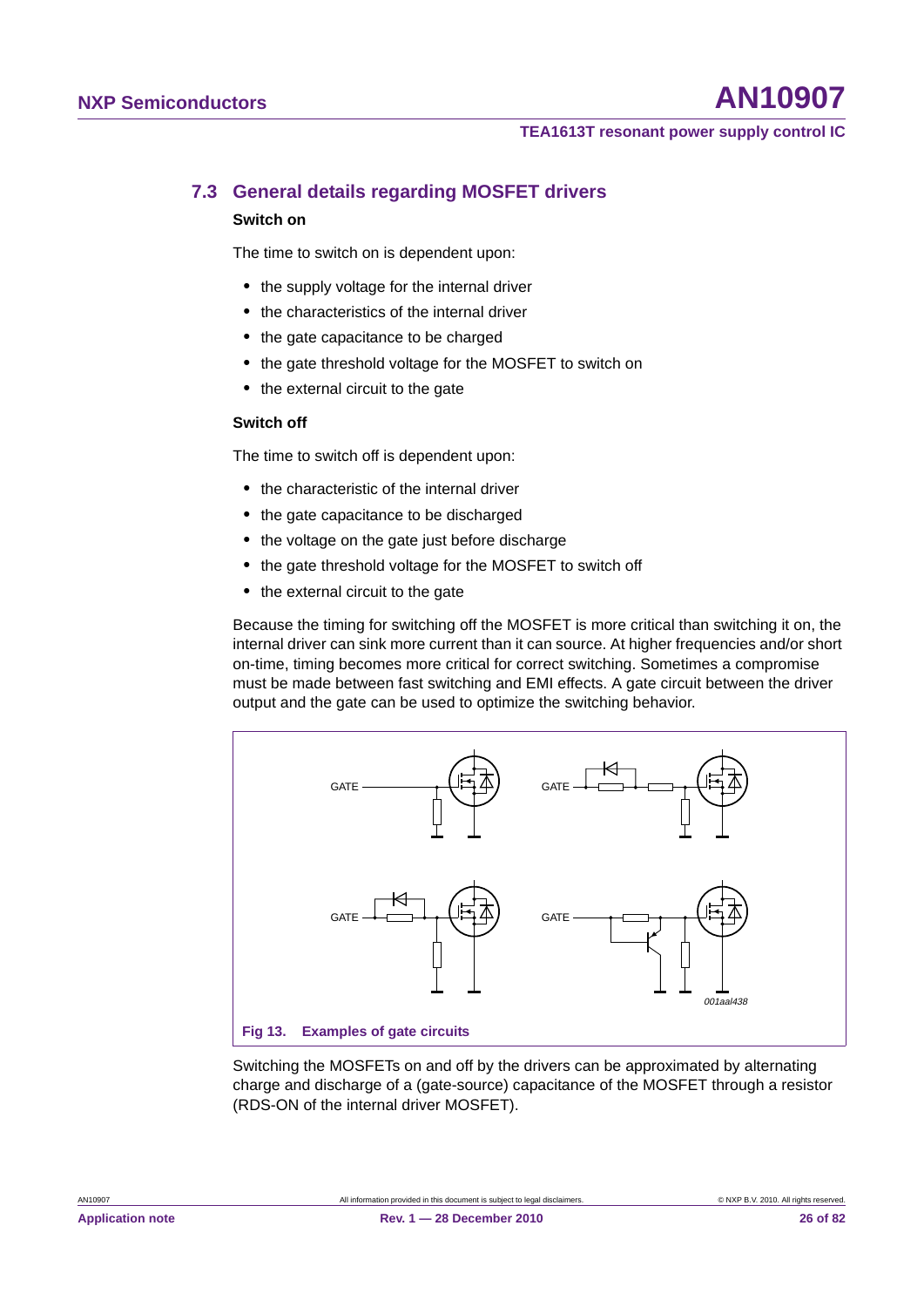

#### **7.4 Specifications**

The main function of the internal MOSFET drivers is to source current and sink current to switch the external MOSFET switch on and off.

The amount of sink and source current required is specified to show the capability of the internal driver.

The simplified model in Figure 14 demonstrates that the values of the charge current and discharge current are strongly dependant upon the conditions of the supply voltage and gate voltage. The value of the source current is highest when the supply voltage is highest and the gate voltage 0 V. The value of the sink current is highest when the gate voltage is highest.

| Symbol                                                     | <b>Parameter</b>      | <b>Conditions</b>                                 |                          | Min Typ | Max                      | Unit |
|------------------------------------------------------------|-----------------------|---------------------------------------------------|--------------------------|---------|--------------------------|------|
| HBC high-side and low-side driver (pins GATEHS and GATELS) |                       |                                                   |                          |         |                          |      |
| $I$ source $(drv)$                                         | driver source current | high-side; $V_{GATFHS} - V_{HR} = 4 V$            | ٠                        | $-310$  | $\overline{\phantom{a}}$ | mA   |
|                                                            |                       | $low\text{-}side$ ; $V_{GATELS} - V_{PGND} = 4 V$ | $\sim$                   | $-310$  | $\blacksquare$           | mA   |
| $I\sin(k(drv))$                                            | driver sink current   | high-side; $V_{GATEHS} - V_{HB} = 4 V$            | ۰                        | 560     | $\overline{\phantom{a}}$ | mA   |
|                                                            |                       | high-side; $V_{GATEHS} - V_{HB} = 11 V$           | $\blacksquare$           | 1.9     |                          | A    |
|                                                            |                       | $low\text{-}side$ ; $V_{GATELS} - V_{PGND} = 2 V$ | $\overline{\phantom{a}}$ | 560     | $\blacksquare$           | mA   |
|                                                            |                       | low-side; $V_{GATELS} - V_{PGND} = 11 V$          | $\overline{a}$           | 1.9     |                          | Α    |

#### **Table 2. TEA1613T driver specifications**

The supply voltage provided by SUPREG for GATELS is constant at 10.9 V. The supply voltage for GATEHS is lower and depends on the operating conditions (see Section 6.5.4).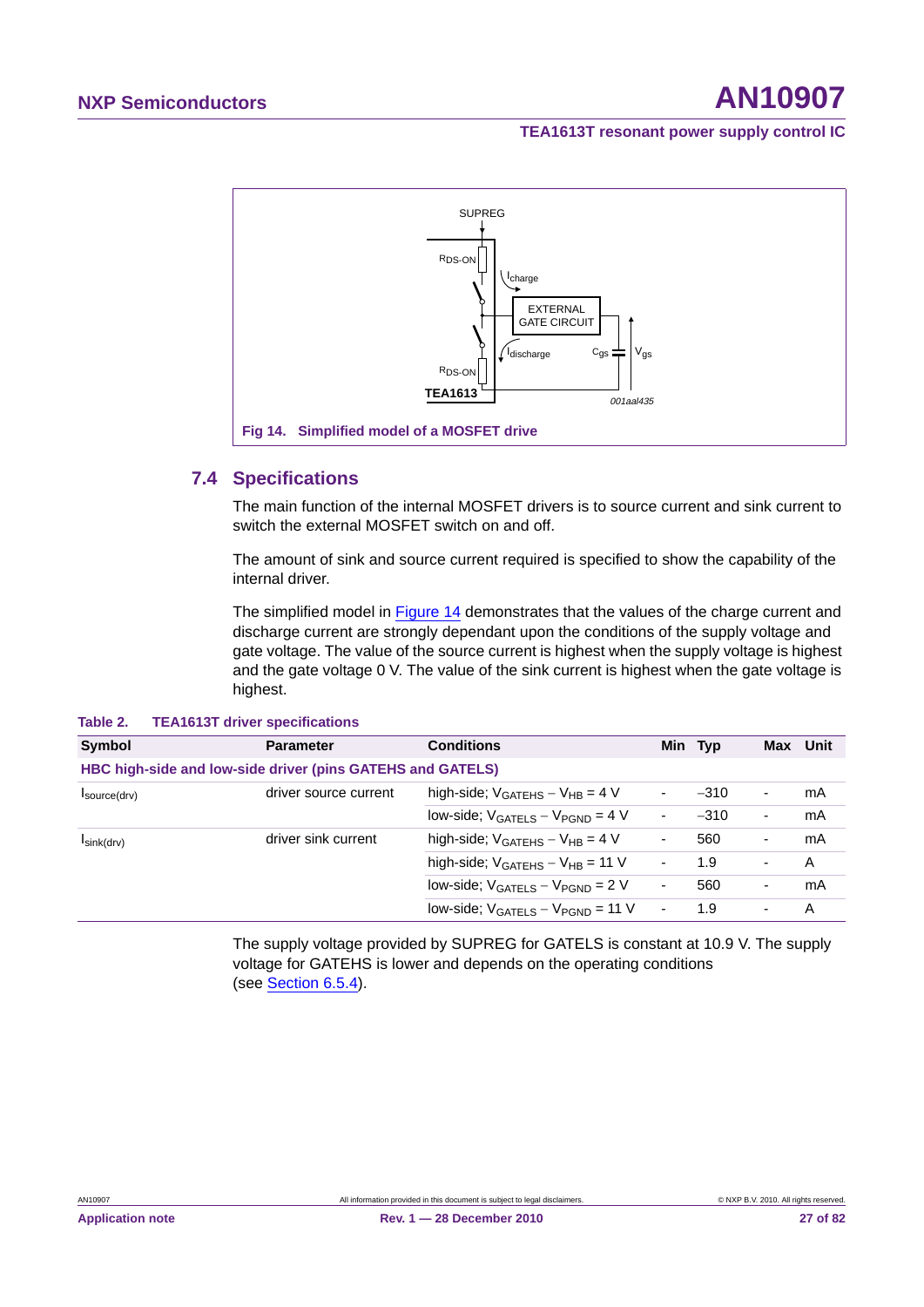### **8. HBC functions**

#### **8.1 SNSBOOST undervoltage or brownout protection level**

To prevent the HBC from operating at very low boost input voltages, the voltage on the SNSBOOST pin is sensed continuously.

After the voltage on this pin drops below VUVP(SNSBOOST) = 1.6 V, the switching of the HBC is stopped as soon as the low-side MOSFET is on. The start level is determined by an internal hysteresis current source of  $3 \mu A$  in combination with the resistance values of the external divider. The boost voltage for starting is higher than the boost voltage for stopping. For starting, an additional internally fixed hysteresis of 50 mV is added to the comparator level:  $1.6 V + 0.05 V = 1.65 V$ .



#### **8.1.1 Start and stop voltage without series resistance**

The boost voltage at which the converter starts:

$$
V_{Boost(start)} = R_I \times \left(\frac{1.65 \text{ V}}{R_2} + 3 \text{ }\mu\text{A}\right) + 1.65 \text{ V}
$$
 (3)

The boost voltage at which the converter stops:

$$
V_{Boost(stop)} = R_I \times \left(\frac{1.60 \text{ V}}{R_2}\right) + 1.60 \text{ V}
$$
\n<sup>(4)</sup>

#### **Example:**

 $R_1 = 9800 \text{ k}\Omega$ 

 $R_2 = 47$  k $\Omega$ 

 $R_s = 0$  k $\Omega$ 

$$
V_{Boost(start)} = 9800 \text{ k}\Omega \times \left(\frac{1.65 \text{ V}}{47 \text{ k}\Omega} + 3 \text{ \mu}A\right) + 1.65 \text{ V} = 375 \text{ V}
$$
 (5)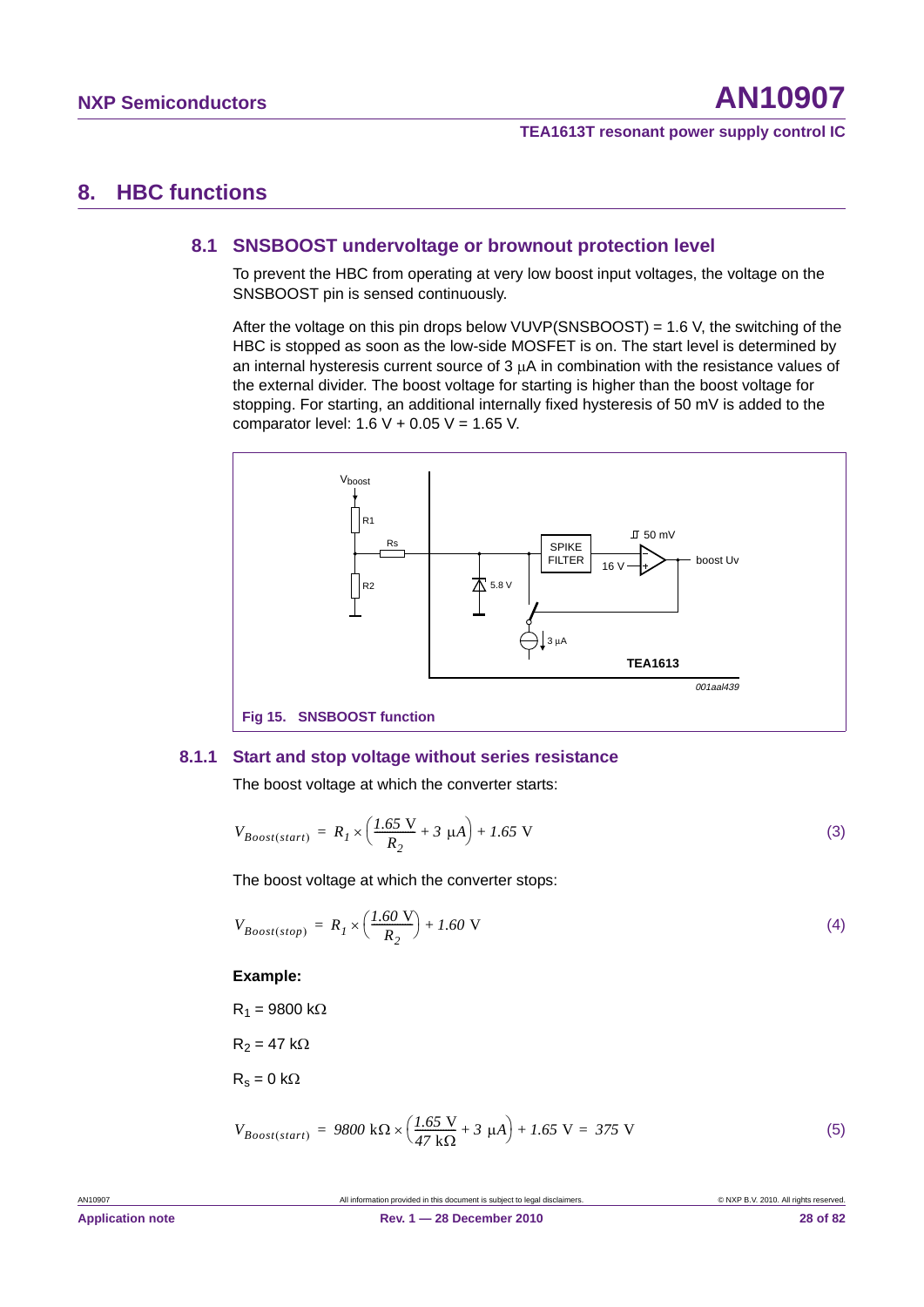$$
V_{Boost(stop)} = 9800 \text{ k}\Omega \times \left(\frac{1.60 \text{ V}}{47 \text{ k}\Omega}\right) + 1.60 \text{ V} = 335 \text{ V}
$$
 (6)

#### **8.1.2 Start and stop voltage with series resistance**

When introducing a series resistance (Rs) in the connection of SNSBOOST, the start voltage can be increased independently.

$$
V_{Boost(start, new)} = R_I \times \left(\frac{1.65 \text{ V} + (R_s \times 3 \text{ }\mu\text{A})}{R_2} + 3 \text{ }\mu\text{A}\right) + 1.65 \text{ V} + (R_s \times 3 \text{ }\mu\text{A})
$$
 (7)

**Example:**

 $R_1 = 9800$  k $\Omega$ 

 $R_2 = 47$  k $\Omega$ 

 $R_s = 22 k\Omega$ 

$$
V_{Boost(start, new)} = 9800 \times \left(\frac{1.65 + (22 \times 3)}{47} + 3\right) + 1.65 + (22 \times 3) = 389 \text{ V}
$$
 (8)

#### **8.1.3 SNSBOOST and compensation SNSBURST**

The choices made for designing the brownout function affect the design of the burst-mode presetting on SNSBURST. If the burst mode is implemented, mainly the choice for the V<sub>Boost(stop)</sub> level has an effect on the (amount of) compensation current in SNSBURST. For information relating to combining both functions, see Section 9.5.2 "Advanced design of SNSBURST circuit".

#### **8.2 HBC switch control**

The internal control for the MOSFET drivers, determines when the MOSFETs are switched on and off. It uses several inputs from the following functions:

- **•** An internal divider is used to provide the alternating switching of high-side and low-side MOSFET for every oscillator cycle.
- The adaptive non-overlap (see Section 8.3) sensing on HB determines the switch-on moment.
- **•** The oscillator (see Section 8.4) determines the switch-off moment.
- **•** Several protection and enable functions determine if the resonant converter is allowed to switch.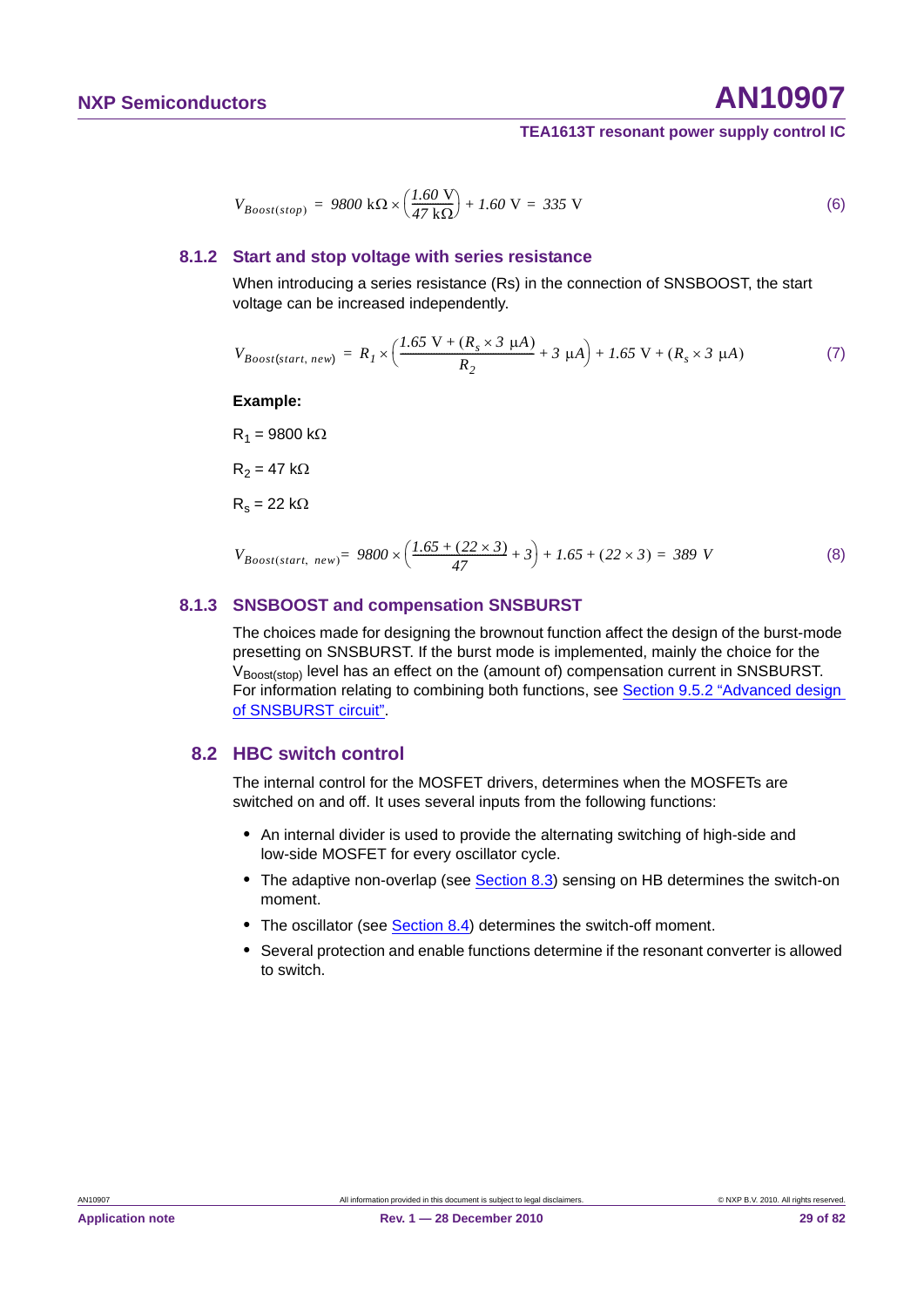#### **8.3 HBC adaptive non-overlap**

#### **8.3.1 Inductive mode (normal operation)**

The high efficiency of a resonant converter is the result of Zero-Voltage Switching (ZVS) of the power MOSFETs, also called soft-switching. To allow soft-switching, a small non-overlap time (also called dead time) is required between the on-time of the high-side MOSFET and low-side MOSFET. During this non-overlap time, the primary resonant current (dis)charges the capacitance of the half-bridge between ground and boost voltage. After the (dis)charge, the body diode of the MOSFET starts conducting and because the voltage across the MOSFET is zero, there are no switching losses.

This mode of operation is called inductive mode because the switching frequency is above the resonance frequency and the resonant tank has an inductive impedance.



The time required for the transition of the HB depends on the amplitude of the resonant current at the moment of switching. There is a (complex) relationship between the amplitude, the frequency, the boost voltage and the output voltage. Ideally the IC should switch on the MOSFET as soon as the transition of the HB has reached its end value. To prevent a swing back of the HB voltage, it should not wait longer, especially at high output load.

The adaptive non-overlap function of the TEA1613T provides an automatic measurement and control function that decides when to switch on. As it uses actual measurement inputs, the control adapts for operation changes in time.

Because of this adaptive non-overlap function, it is not necessary to preset a fixed non-overlap time, which always is a compromise between different operating conditions.

The adaptive non-overlap function senses the slope at HB after one MOSFET has been switched-off. Normally the slope at the HB starts directly. Once the transition of the HB node is complete, the slope ends. This is detected by the adaptive non-overlap sensing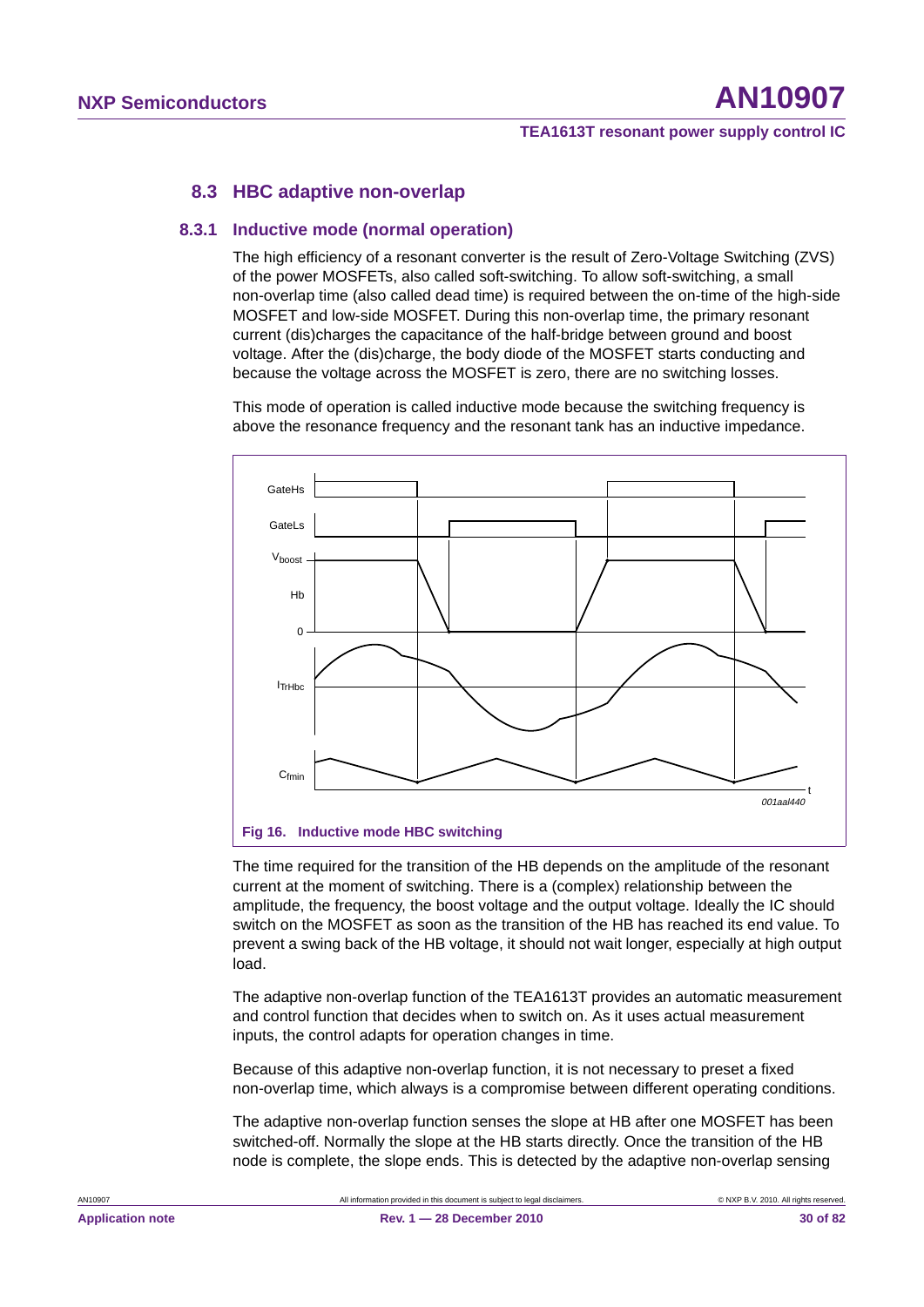and the other MOSFET is switched-on. In this way the non-overlap time is automatically adjusted to the best value providing the lowest switching loss, even if the HB transition cannot be fully completed.



The non-overlap time depends on the HB slope, but has an upper and lower time limit. An integrated minimum non-overlap time (160 ns) prevents accidental cross conduction in all conditions. The maximum non-overlap time is limited to the charging time of the oscillator. If the HB slope takes more time than the charging of the oscillator (25 % of HB switching period) the MOSFET is forced to switch on. In this case the MOSFET is not soft-switching. This limitation of the maximum non-overlap time ensures that at very high switching frequency the on-time of the MOSFET is at least 25 % of the HB switching period.

#### **8.3.2 Capacitive mode**

During error conditions (e.g. output short-circuit, load pulse too high) or special start-up conditions, the switching frequency can become lower than the resonance frequency. The resonant tank then has a capacitive impedance. In capacitive mode the HB slope doesn't start after the MOSFET has switched off. It is not preferred to just switch on the other MOSFET. The lack of soft-switching increases dissipation in the MOSFETs. The conducting body diode in the MOSFET at the switching moment can damage the device very quickly.

**Application note Rev. 1 — 28 December 2010 31 of 82**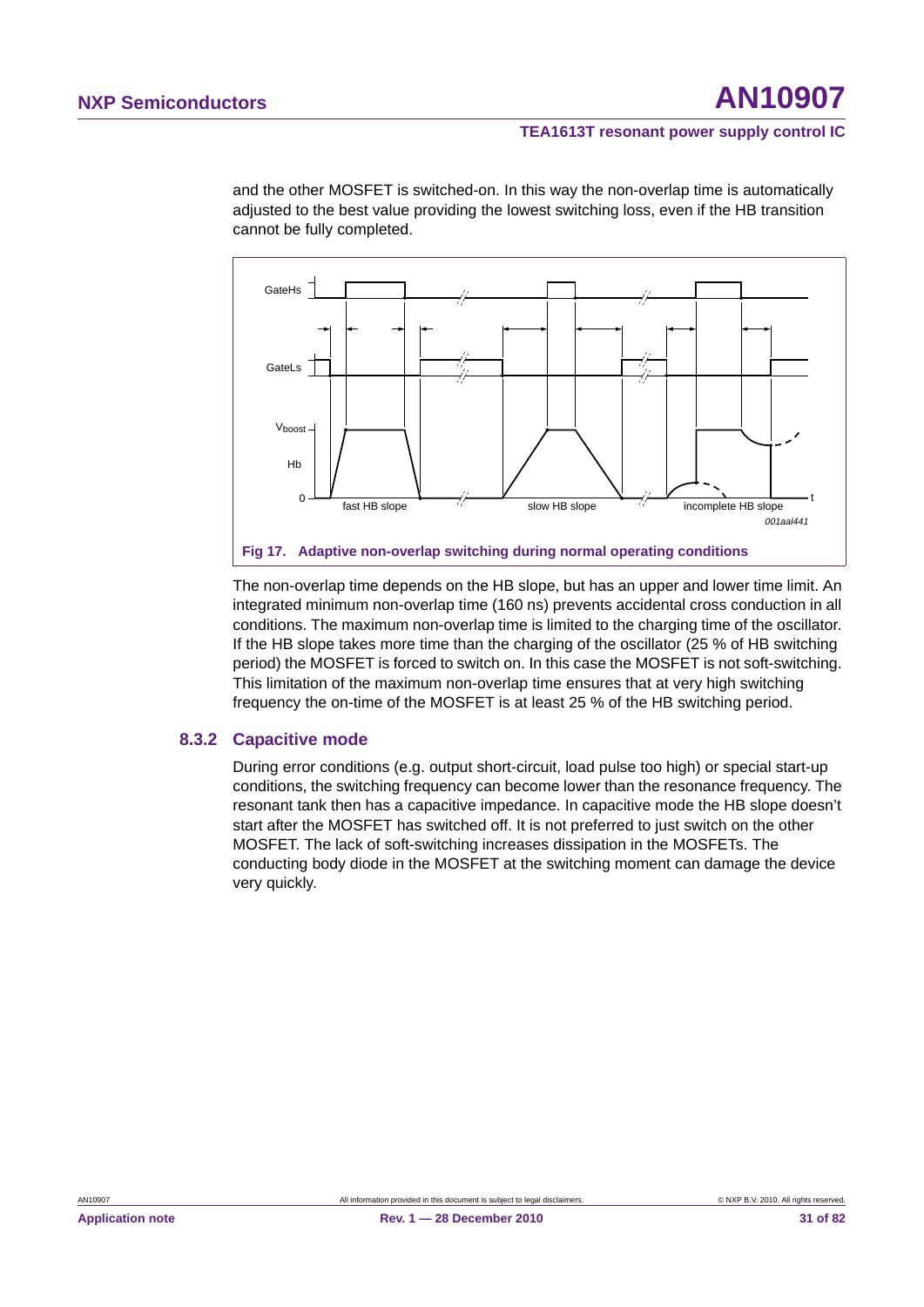

The adaptive non-overlap system of the TEA1613T always waits until the slope at the half-bridge node starts. It guarantees safe/best switching of the MOSFETs in all circumstances. In capacitive mode, it can take half the resonance period before the resonant current changes back to the correct polarity and starts charging the half-bridge node. To allow this relatively long waiting time, the oscillator remains in its slow charging current mode until the half-bridge slope starts (see also Section 8.4.2 and Figure 22).

The MOSFET is forced to switch-on when the half-bridge slope doesn't start at all and the slowed-down oscillator reaches the high level.

To bring the converter from capacitive mode to inductive operation again, the oscillation frequency is increased by the capacitive mode regulation function.

#### **8.3.3 Capacitive Mode Regulation (CMR)**

The harmful switching in capacitive mode is prevented by the adaptive non-overlap function. However, to end the capacitive mode operation and go back to inductive mode operation, an extra action is executed which results in the Capacitive Mode Regulation.

Capacitive mode is detected when the HB slope doesn't start shortly (690 ns) after the MOSFET is switched-off. When the capacitive mode is detected, the switching frequency is quickly increased. This is realized by discharging SSHBC/EN with a high current (1800  $\mu$ A) from the moment t<sub>no-slope</sub> = 690 ns has passed before the half-bridge slope starts. The resultant frequency increase regulates the HBC back to the threshold between capacitive and inductive mode.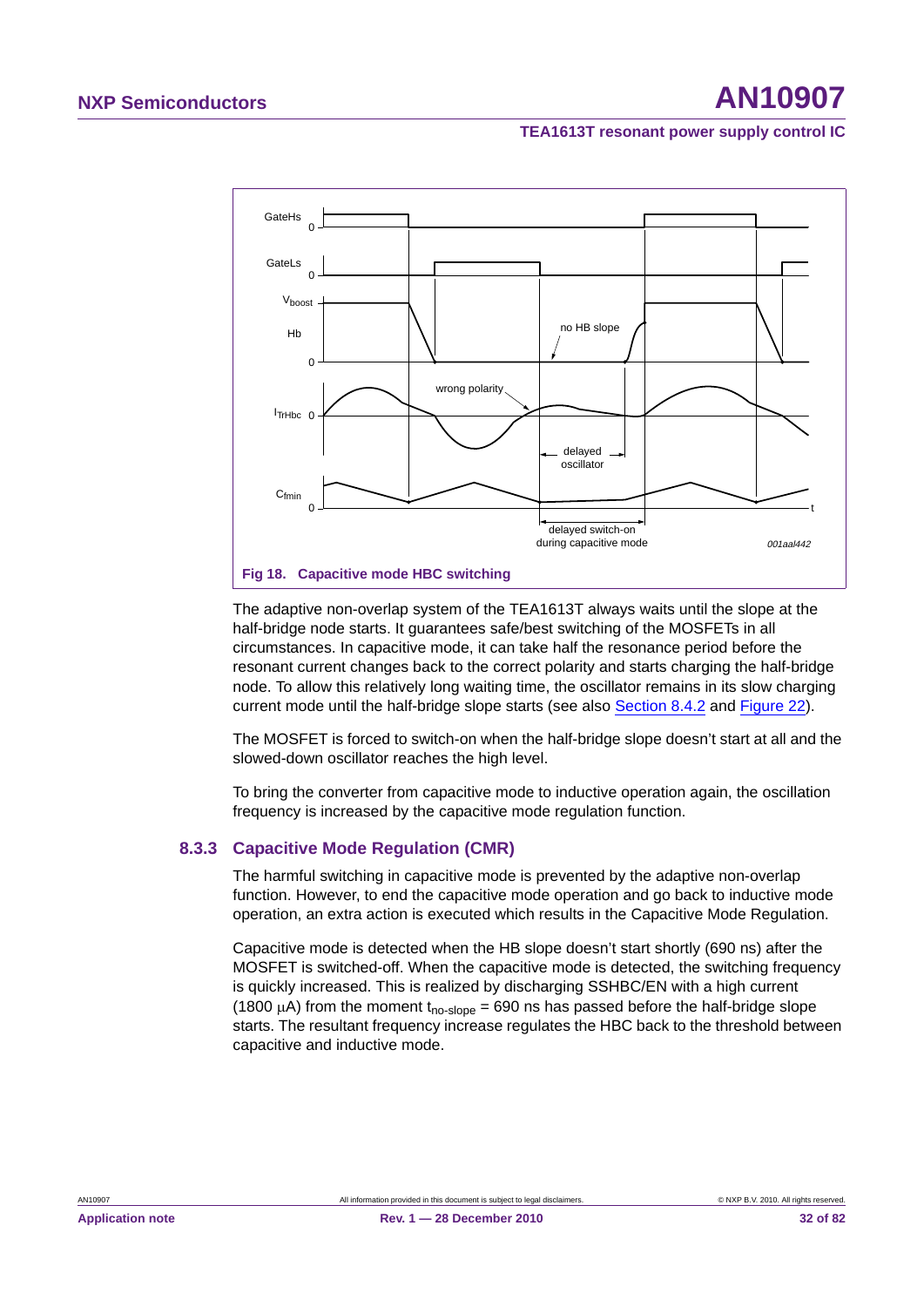## **NXP Semiconductors AN10907**

#### **TEA1613T resonant power supply control IC**



CMR of the TEA1613T can be recognized by the typical slowing of the oscillator in combination with the discharging of SSHBC/EN.

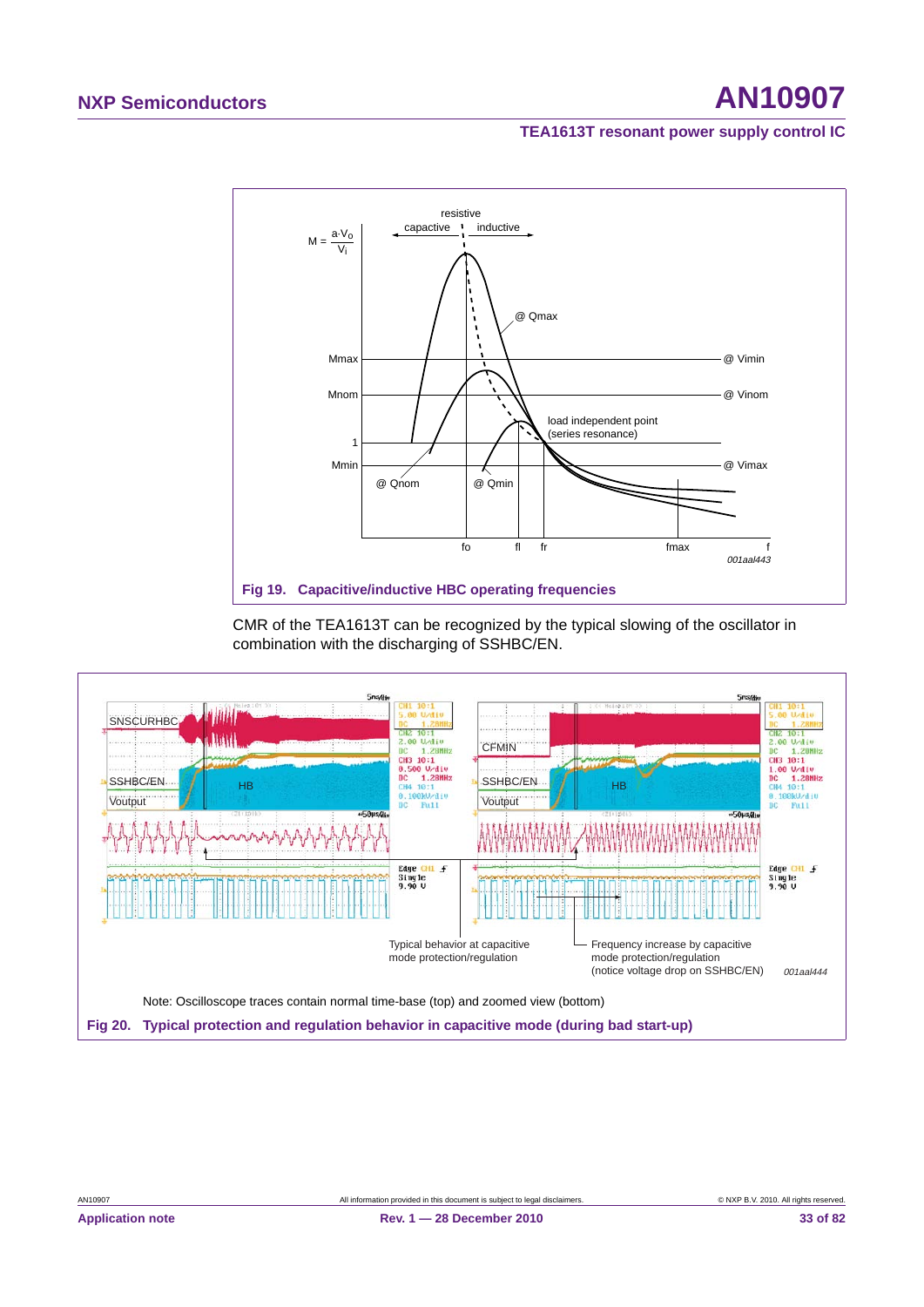#### **8.4 HBC oscillator**

The slope controlled oscillator determines the switching frequency of the half-bridge. The oscillator generates a triangular waveform at the external capacitor  $C_{fmin}$ .

#### **8.4.1 Presets**

Two external components determine the frequency range:

- **•** Capacitor at CFMIN: This sets the minimum frequency in combination with an internally trimmed current source.
- **Resistor at RFMAX: This sets the frequency range and, in combination with C<sub>fmin</sub>, the** maximum frequency.

The oscillator frequency depends on the charge and discharge current of the capacitor on CFMIN. This (dis)charge current consists of a fixed part which determines the minimum frequency, and a variable part which depends on the value of the resistor on RFMAX and the voltage at pin RFMAX.

- **•** The voltage on RFMAX is 0 V when the oscillator frequency is minimum.
- **•** The voltage on RFMAX is 2.5 V when the oscillator frequency is maximum.
- The value of the resistor on RFMAX determines the relationship between V<sub>RFMAX</sub> and the frequency. It also determines the maximum frequency when  $V_{RFMAX} = 2.5$  V.

The maximum frequency of the oscillator is independent of the settings on CFMIN and RFMAX and is limited internally to a minimum of 500 kHz. Figure 21 visualizes the relationship between  $V_{RFMAX}$ ,  $R_{FMAX}$ ,  $C_{fmin}$  and  $f_{HB}$ .



#### **8.4.2 Operational control**

During operation, the oscillator is controlled by the state of the half-bridge node HB. To achieve this, an internal slope detection circuit monitors the voltage on HB.

The charge current of the oscillator is initially set to a low value of 30  $\mu$ A. After the start of the half-bridge slope has been detected, the charge current is increased to the normal value that corresponds to the working frequency at that moment. The working frequency is controlled by feedback on SNSFB. Normally, the half-bridge slope starts directly after the switch-off of the MOSFET, the time with the low oscillator current (30  $\mu$ A) being negligible.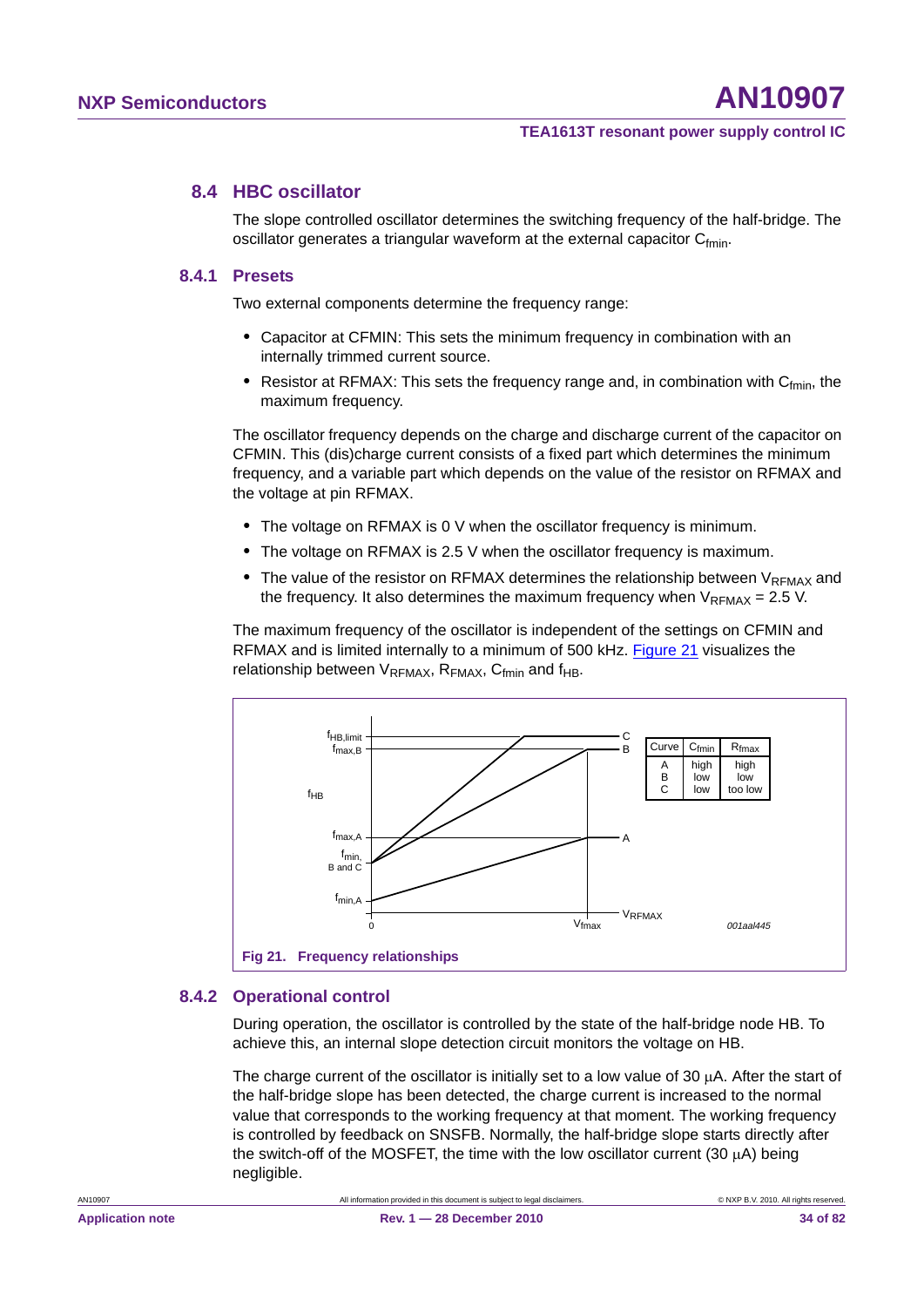The similarity when switching GATELS and GATEHS is that the oscillator signal determines the moment of switching off. The moment of switching on is determined by the HB sensing circuit.

As the moment of switching on is determined by the HB sensing (and therefore not fixed), the time between switching one MOSFET off and the other one on, is adaptive non-overlap time (or dead time). This non-overlap time has no influence on the oscillator signal.

The frequency control by oscillator frequency consists of determining the time between two moments of switching off (including a small period during which the oscillator current is only 30  $\mu$ A).



#### **8.4.3 CFMIN and RFMAX**

This section explains the method of calculating the values for the capacitor on CFMIN and the resistor on RFMAX.

#### **8.4.3.1 Minimum frequency setting for CFMIN**

| $f_{oscillator} = 2 \times f_{HB}$ | (9) |
|------------------------------------|-----|
|                                    |     |

$$
t_{charge} \approx t_{discharge} \approx \frac{t_{oscillator}}{2}
$$
 (10)

(11)  $\Delta V_{oscillator} = V_{high(CFMIN)} - V_{low(CFMIN)} = 3 V - 1 V = 2 V$ 

$$
I_{oscillator(min)} = 150 \, \mu A \tag{12}
$$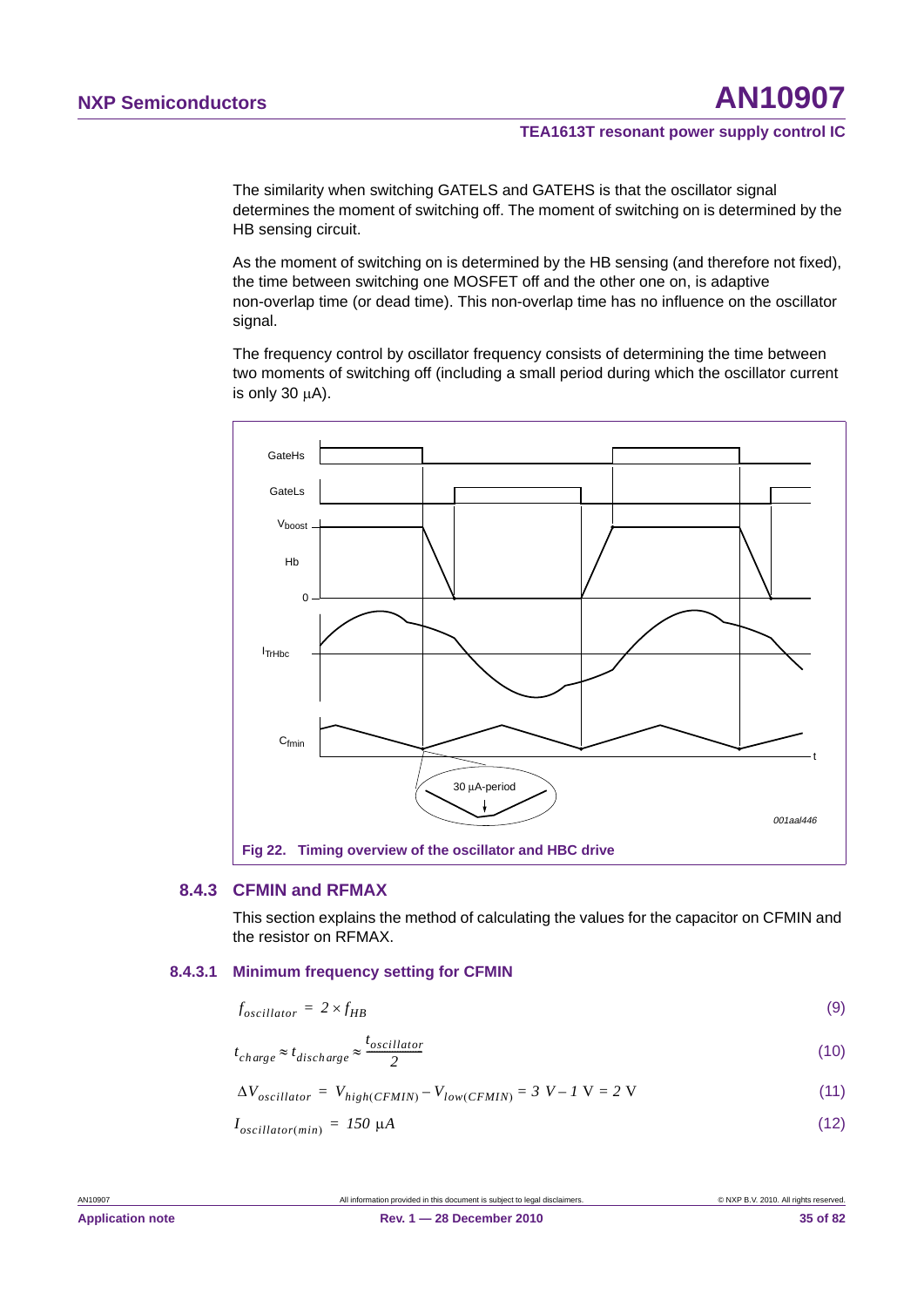## **NXP Semiconductors AN10907**

#### **TEA1613T resonant power supply control IC**

$$
CFMIN = \frac{I_{oscillator(min)}}{2 \times 2 \times f_{HB(min)} \times \Delta V_{oscillator}} = \frac{150 \text{ }\mu\text{A}}{8 \times f_{HB(min)}}\tag{13}
$$

#### **Example:**

Given  $f_{HB(min)} = 57$  kHz

$$
CFMIN = \frac{150 \text{ }\mu\text{A}}{2 \times 2 \times 57 \text{ }\text{kHz} \times 2} = \frac{0.00015}{456000} = 329 \text{ }\text{pF}
$$
\n(14)

#### **8.4.3.2 Maximum frequency setting for RFMAX**

$$
I_{oscillator(max)} = 4.7^{(note)} \times I_{RFMAX(max)} + I_{oscillator(min)} \tag{15}
$$

$$
I_{RFMAX(max)} = \frac{V_{f(max)}}{RFMAX}
$$
\n(16)

$$
RFMAX = \frac{V_{f(max)}}{I_{RFMAX(max)}} = \frac{2.5 \text{ V}}{I_{RFMAX(max)}}
$$
(17)

Analog to the situation with  $I_{oscillator(min)}$ :

$$
f_{HB(max)} = \frac{I_{oscillator(max)}}{4 \times CFMIN \times \Delta V_{oscillator}} = \frac{4.7 \times I_{RFMAX(max)} + I_{oscillator(min)}}{4 \times CFMIN \times 2}
$$
(18)

$$
I_{RFMAX(max)} = \frac{8 \times CFMIN \times f_{HB(max)} - I_{oscillator(min)}}{4.7}
$$
\n(19)

$$
I_{RFMAX(max)} = \frac{8 \times CFMIN \times f_{HB(max)} - 150 \mu A}{4.7}
$$
 (20)

$$
RFMAX = \frac{2.5 \text{ V}}{I_{RFMAX(max)}} = \frac{11.75 \text{ V}}{8 \times CFMIN \times f_{HB(max)} - 150 \text{ }\mu\text{A}}
$$
(21)

#### **Example:**

Requirement -  $f_{HB(max)}$  = 180 kHz and CFMIN = 330 pF

$$
I_{RFMAX(max)} = \frac{8 \times 330 \text{ pF} \times 180 \text{ kHz} - 150 \text{ }\mu\text{A}}{4.7} = \frac{(475 \text{ }\mu\text{A} - 150 \text{ }\mu\text{A})}{4.7} = 69.15 \text{ }\mu\text{A}
$$
 (22)

$$
RFMAX = \frac{2.5 \text{ V}}{69.15 \text{ }\mu\text{A}} = 36 \text{ k}\Omega
$$
\n(23)

**Remark:** Note that the average multiplication factor is 4.7. There is a small deviation in value depending on other parameters and presetting conditions. Practical verification of the result is advised.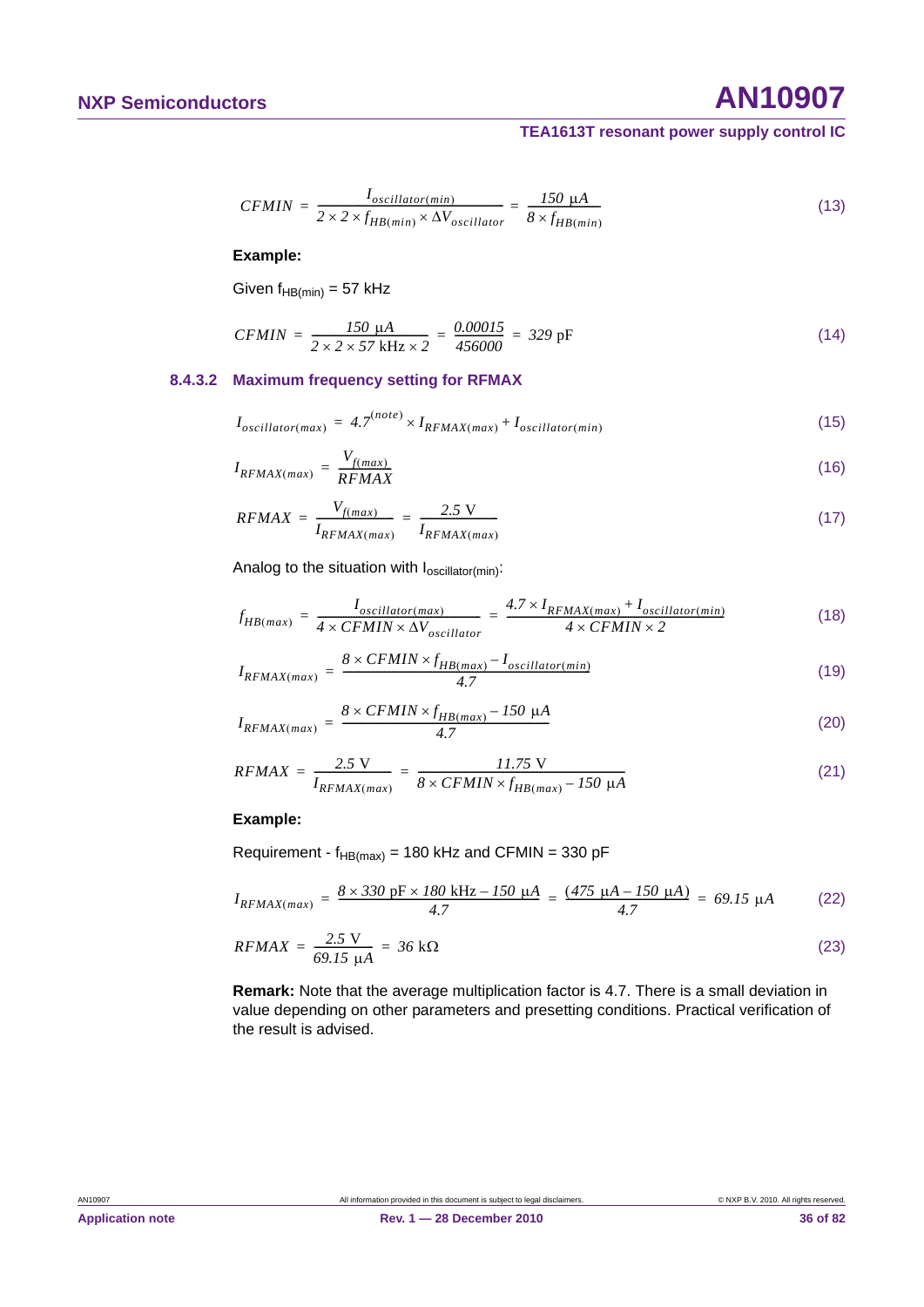# **8.4.4 RFMAX and High Frequency Protection (HFP)**

Normally the converter does not operate continuously at the preset maximum frequency. This maximum frequency is only used for a short time during soft-start or temporary fault/overload conditions.

When the operating frequency remains at, or close to, maximum frequency for a longer period, a fault condition is assumed and a protection activated.

For this, the HFP senses the voltage at pin RFMAX. This voltage indicates the actual operating frequency. When the frequency is higher than approximately 75 % of the frequency range (RFMAX =  $1.83$  V), the protection timer is started.

Be aware that during normal regulation the maximum frequency is limited to only 60 % of the present range and  $V_{\text{PFMAY}}$  is a maximum of 1.5 V.

# **8.5 HBC feedback (SNSFB)**

A typical power supply application contains mains insulation in the HBC. On the secondary (mains insulated) side, the output voltage is compared to a reference and amplified. The TEA1613T is normally placed on the primary side. The output of the error amplifier is transferred to the primary side via an optocoupler. The output of the optocoupler on the primary side can be connected directly to SNSFB.



The SNSFB pin supplies the optocoupler from an internal voltage source of 8.4 V via an internal series resistor of 1.5  $k\Omega$ . The internal series resistance also allows spike filtering by an external capacitor at the pin.

To ensure sufficient bias current for proper working of the optocoupler, the feedback input has a threshold current of 0.66 mA at which the frequency is minimum. The maximum frequency controlled by SNSFB is reached at 2.2 mA. Notice that this is only approximately 60 % of the total preset frequency range. The remaining upper part of the present frequency range can only be reached by control of SSHBC/EN in case of soft-start or protection.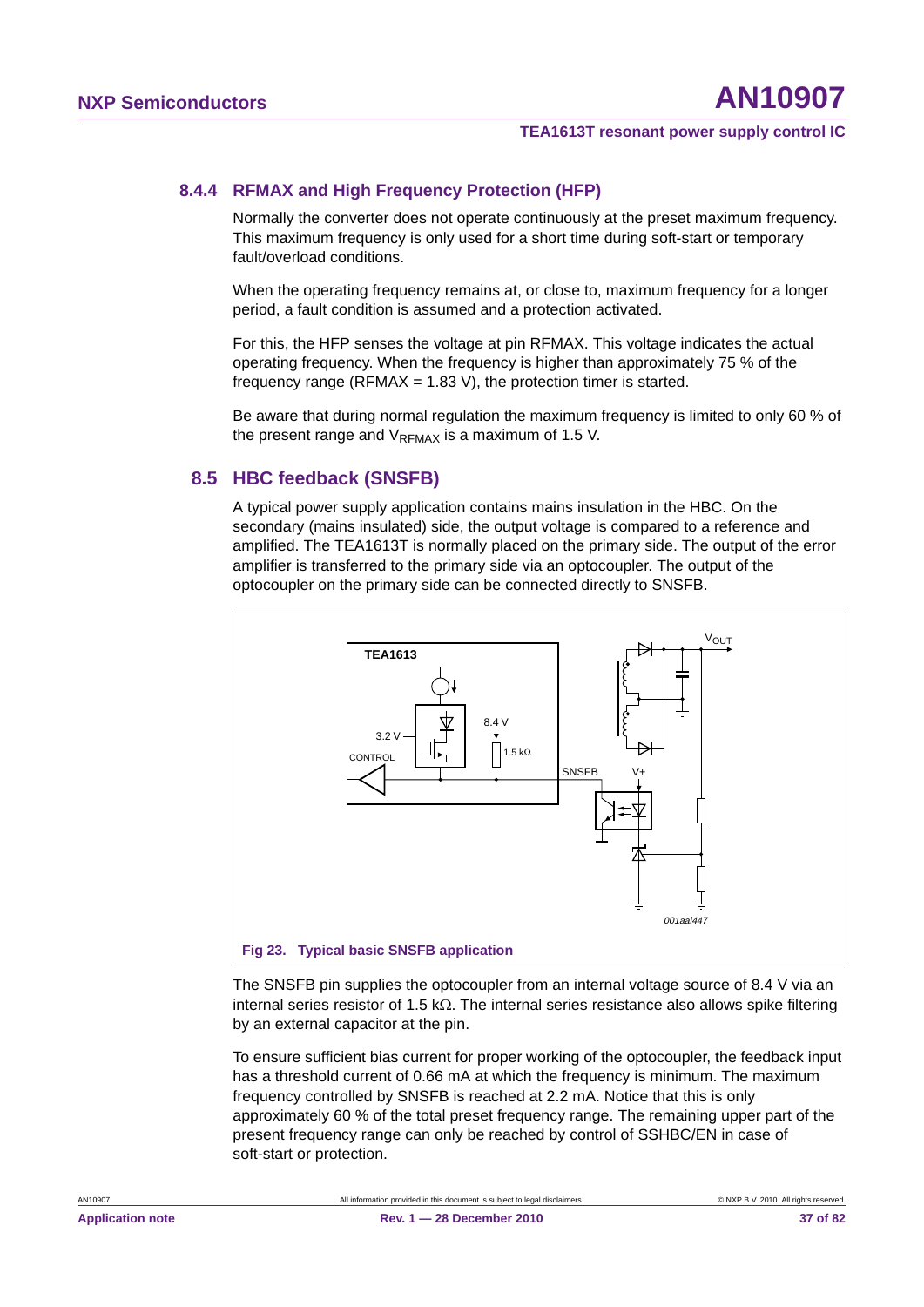# **NXP Semiconductors AN10907**

# **TEA1613T resonant power supply control IC**





# **8.5.1 HBC Open Loop Protection (OLP)**

The resonant controller of the TEA1613T contains an Open-Loop Protection (OLP). This protection monitors the voltage on SNSFB. When it exceeds 7.7 V, the protection timer is started.

In normal operating conditions, the optocoupler current is between 0.66 mA and 2.2 mA which pulls down the voltage at pin SNSFB. If an error occurs in the feedback loop, the current can become less than 260 µA which leads to an open loop protection.

# **Burst mode and open loop protection**

To implement a burst mode, a resistor divider is connected between SNSFB and ground. The impedance of this resistor divider should be significantly higher than 30  $k\Omega$  to keep the Open Loop Protection function. If the lower resistance value is lower, the voltage is lower than the threshold voltage of 7.7 V. This disables open loop error detection.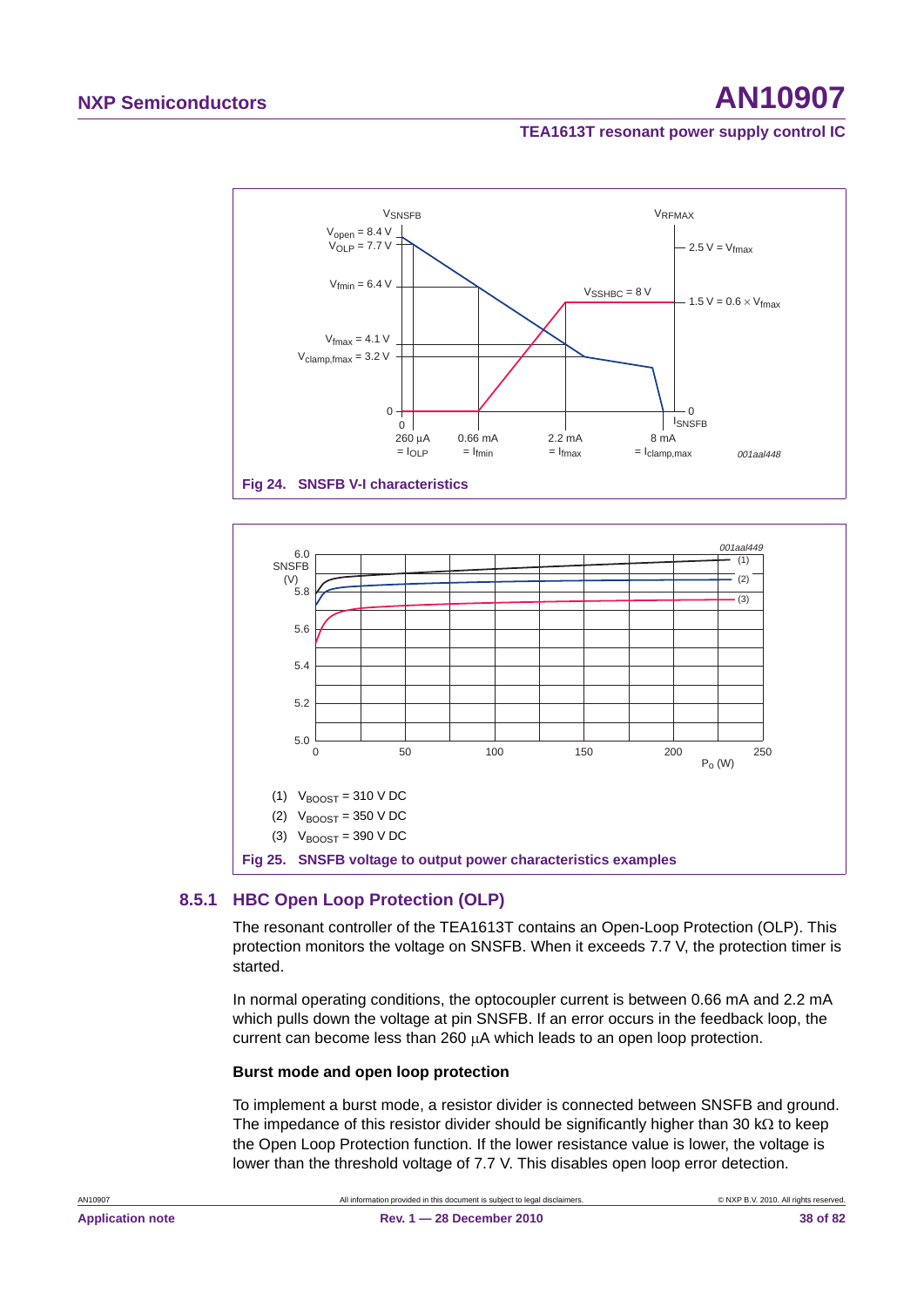# **8.6 SSHBC/EN soft-start and enable**

The SSHBC/EN pin provides the following three functions:

- Enables the IC (> 2.2 V)
- **•** It performs an HBC frequency sweep during soft-start from 3.2 V to 8 V
- **•** It provides frequency control during protection

Seven internal current sources operate the frequency control depending on the required action i.e.

- Soft-start + Over-Current Protection: high/low charge (160  $\mu$ A/40  $\mu$ A) + high/low discharge (160  $\mu$ A/40  $\mu$ A)
- Capacitive Mode Regulation: high/low discharge (1800  $\mu$ A/440  $\mu$ A)
- **General: bias discharge (5 µA)**



# **8.6.1 Switching on and off using an external control function**

The SSHBC/EN can be used to switch the converters on and off using an external control function.

This function is often driven by a microcontroller from the secondary side of the optocoupler. By doing this, the main power supply [HBC and PFC (when supplied by an auxiliary of HBC)] can be switched off for Standby mode and on for normal operation. In such a concept a separate standby supply is needed to supply the microcontroller functions during the standby.

The TEA1613T also offers the possibility to switch on/off using the SNSBURST function. This function is intended for burst-mode operation where the duration of the on- and off-states are short.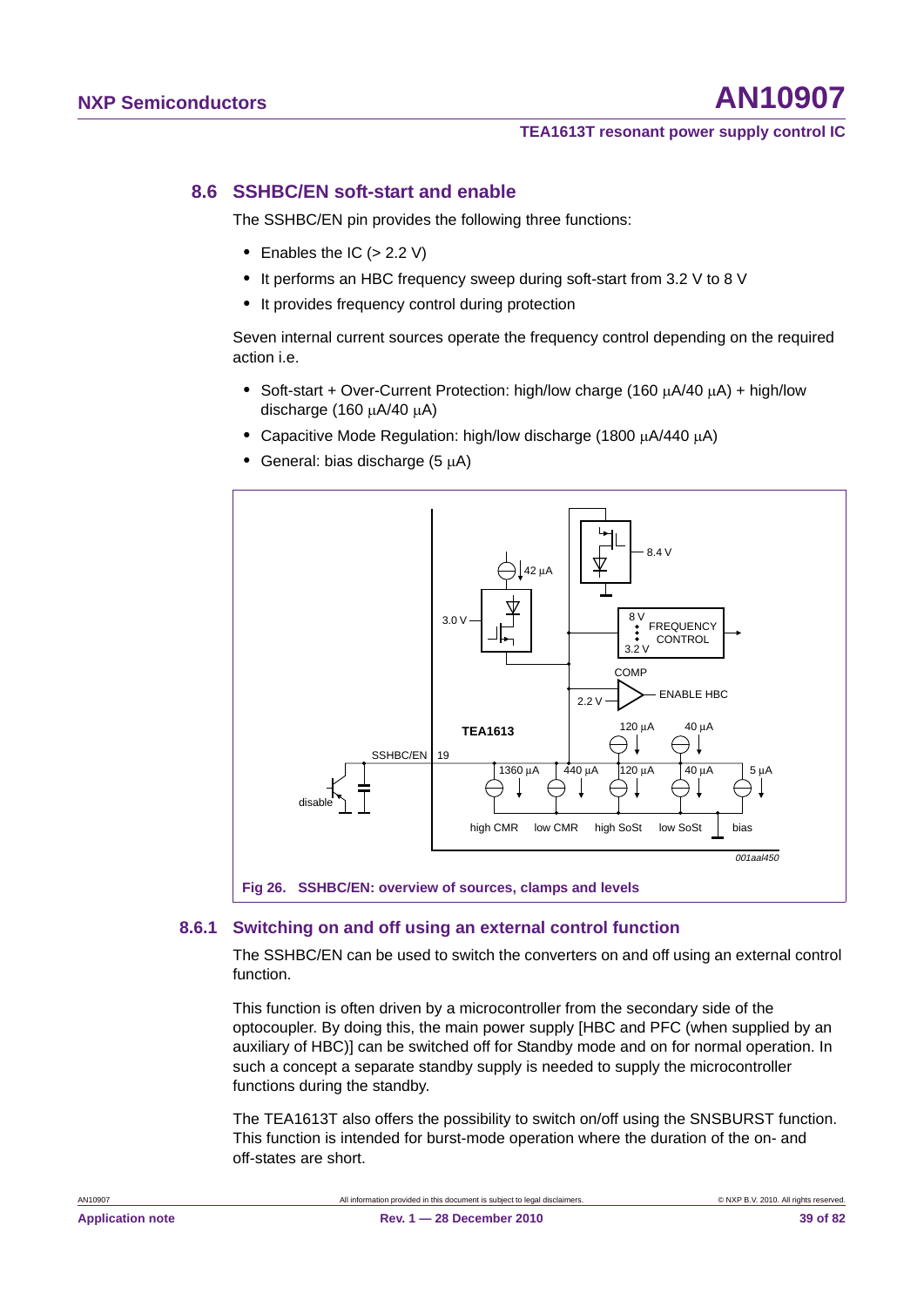### **8.6.1.1 Switching on and off using SSHBC/EN**

When a voltage is present at pin SUPHV or at pin SUPIC, a current of  $42 \mu A$  from the SSHBC/EN pin charges the external capacitor. If the pin is not pulled-down, this current initially lifts the voltage to 3.0 V. Since this is above the enable level (2.2 V), the IC is enabled.

The IC can be disabled by pulling down the SSHBC/EN pin below 2.2 V. The HBC continues until the low-side stroke is active. The pull-down current must be larger than the current capability from the internal soft-start clamp: i.e.  $42 \mu A$ .

# **8.6.1.2 Hold and continue**

The SNSBURST function can be used to start and stop the HBC. This method is intended for burst-mode operation to switch off the converters for only a short time. It is possible to either operate only the HBC in burst-mode or both HBC + PFC simultaneously (by use of the SNSOUT/PFCON signal). The possibilities are similar to SSHBC/EN with the main difference being that HBC continues without soft-start. For more details on burst mode operation, see Section 9.1.

# **8.6.2 Soft-start HBC**

The soft-start function for the resonant converter is provided by SSHBC/EN.

The relationship between switching frequency and output current/power is not constant. It depends strongly on output voltage and boost voltage and the relationship can be complex. To ensure that the resonant converter starts or re-starts with safe currents, the TEA1613T has a soft-start function.

The soft-start function forces a start at high frequency so that currents are acceptable in all conditions. It slowly decreases the frequency until the output voltage regulation has taken over the frequency control. The limitation of the output current during start-up also limits the output voltage rise and prevents an overshoot.

During soft-start, and in parallel with the soft-start frequency sweep, the SNSCURHBC function monitors the primary current and can activate regulation in case of a (temporary) overpower situation.

The soft-start uses the voltage at pin SSHBC/EN. The timing (duration) of the soft-start event is set by an external capacitor on SSHBC/EN.

As the SSHBC/EN is also used as an input enable, the soft-start functionality is above the enable related voltage levels (see Figure 27).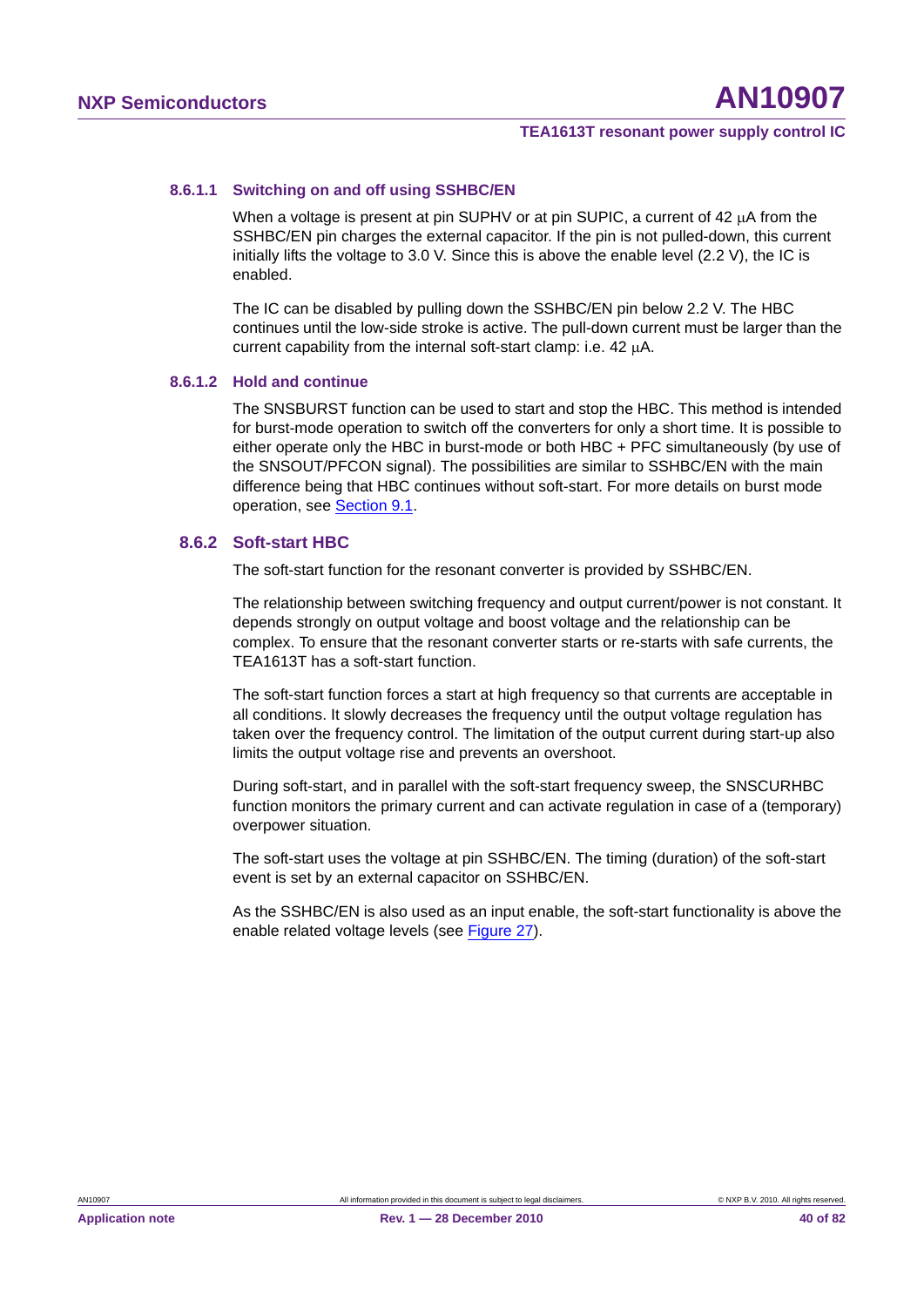

### **8.6.2.1 Soft-start voltage levels**

At start-up, the SSHBC/EN voltage is low which corresponds to the maximum frequency. During the soft-start procedure, the external capacitor is charged, the SSHBC/EN voltage rises and the frequency decreases. The contribution of the soft-start function ends when SSHBC/EN is above 8 V.

The SSHBC/EN voltage is clamped at 8.4 V and remains at that level during normal operation.

When the voltage on SSHBC/EN is reduced during protection or regulation, the voltage is clamped at 3.0 V. This is to provide a quick response so that the operating frequency can be reduced again. Below 3.2 V the discharge current is reduced to 5  $\mu$ A.

#### **8.6.2.2 SSHBC/EN charge and discharge**

During initial start-up, the soft-start external capacitor on SSHBC/EN is only charged to obtain a decreasing frequency sweep from maximum to operating frequency.

Besides the function to soft-start, SSHBC/EN is also used for regulation purposes such as over-current regulation. Therefore the voltage on the capacitor on SSHBC/EN can vary by charging and discharging it by internal current sources.

For example: in case of over-current regulation, a continuous alternation between charging and discharging of the SSHBC/EN capacitor occurs. In this way the SSHBC/EN voltage can be regulated, thereby overruling the signal on the feedback input SNSFB.

The (dis)charge current can have a high value  $\pm 160$   $\mu$ A or a low value  $\pm 40$   $\mu$ A. The two-speed soft-start sweep of the TEA1613T allows a combination of a short start-up time of the resonant converter and stable regulation loops such as overcurrent regulation.

In some cases there can be a situation when overcurrent regulation is activated during the soft-start sequence. This results in a feedback controlled or corrected soft-start.

The fast (dis)charge speed is used for the upper frequency range where  $V_{\text{SSHBC/FN}}$  is below 5.6 V. In the upper frequency range the current and power in the converter do not react strongly to fast frequency variations.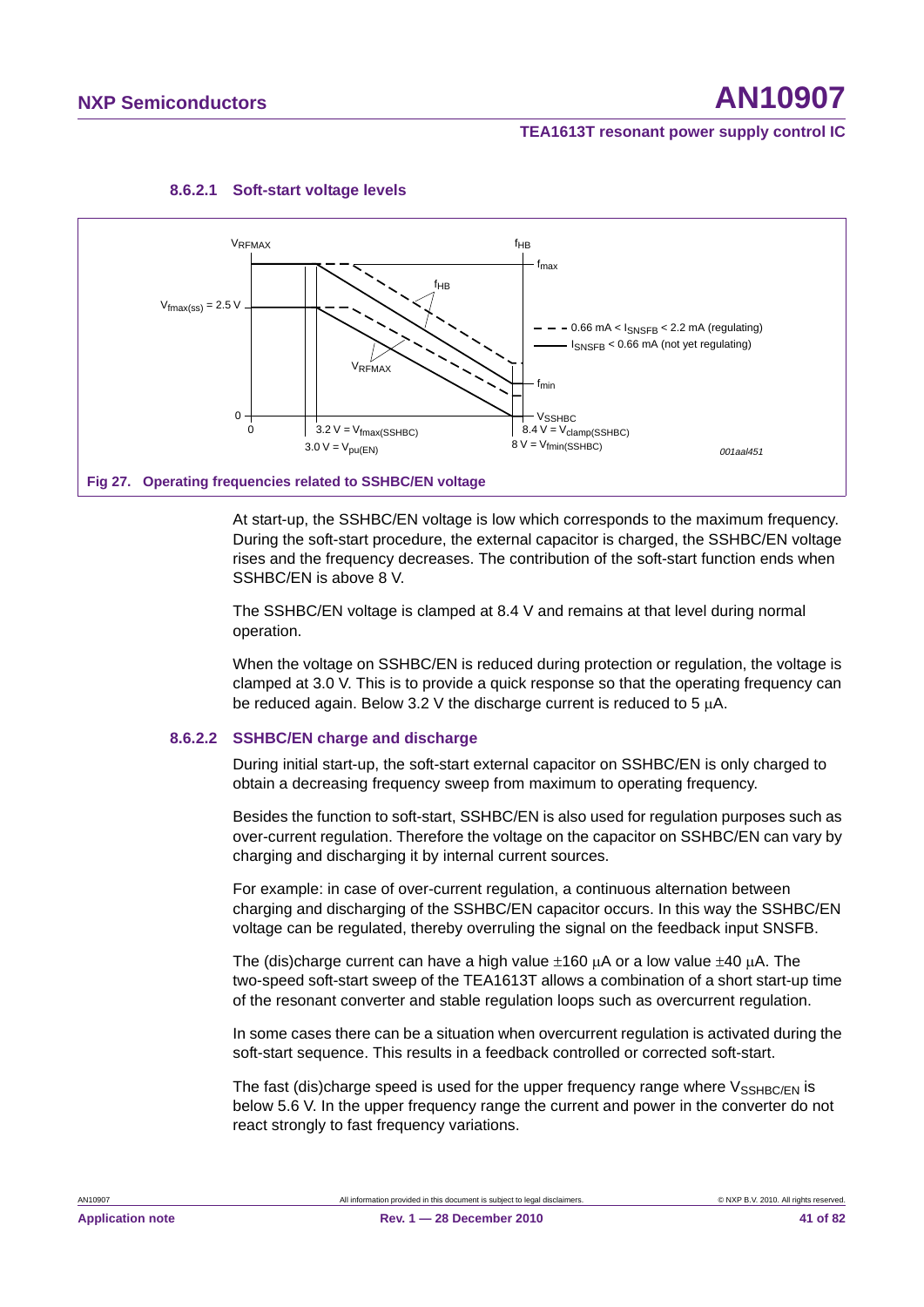

# **Fig 28. OverCurrent Regulation (OCR) during start-up**

The slow (dis)charge speed is used for the lower frequency range where  $V_{\text{SSHBC/EN}}$  is above 5.6 V. In the lower frequency range the current in the converter reacts strongly to frequency variations.

# **Burst mode**

The soft-start capacitor is neither charged nor discharged during the no-operation time in burst mode operation. The soft-start voltage does not change during this time.

# **8.6.2.3 SNSFB, SSHBC/EN and soft-start reset - operating frequency control**

The operating frequency can be controlled by the SNSFB and SSHBC/EN simultaneously. SSHBC/EN is dominant to provide protection and soft-start capability. In addition, there is an internal soft-start reset mechanism that overrules both SNSFB and SSHBC/EN control inputs and immediately sets the frequency to maximum.

#### **8.6.2.4 Soft-start reset**

Some protection functions require a fast correction of the operating frequency to the maximum value, but it is not needed to stop switching. The overcurrent protection is an example (see Table 3).

When this protection is activated, the control input of the oscillator is disconnected internally from the soft-start capacitor at pin SSHBC/EN and the switching frequency is immediately set to maximum. In most cases, the change to the maximum switching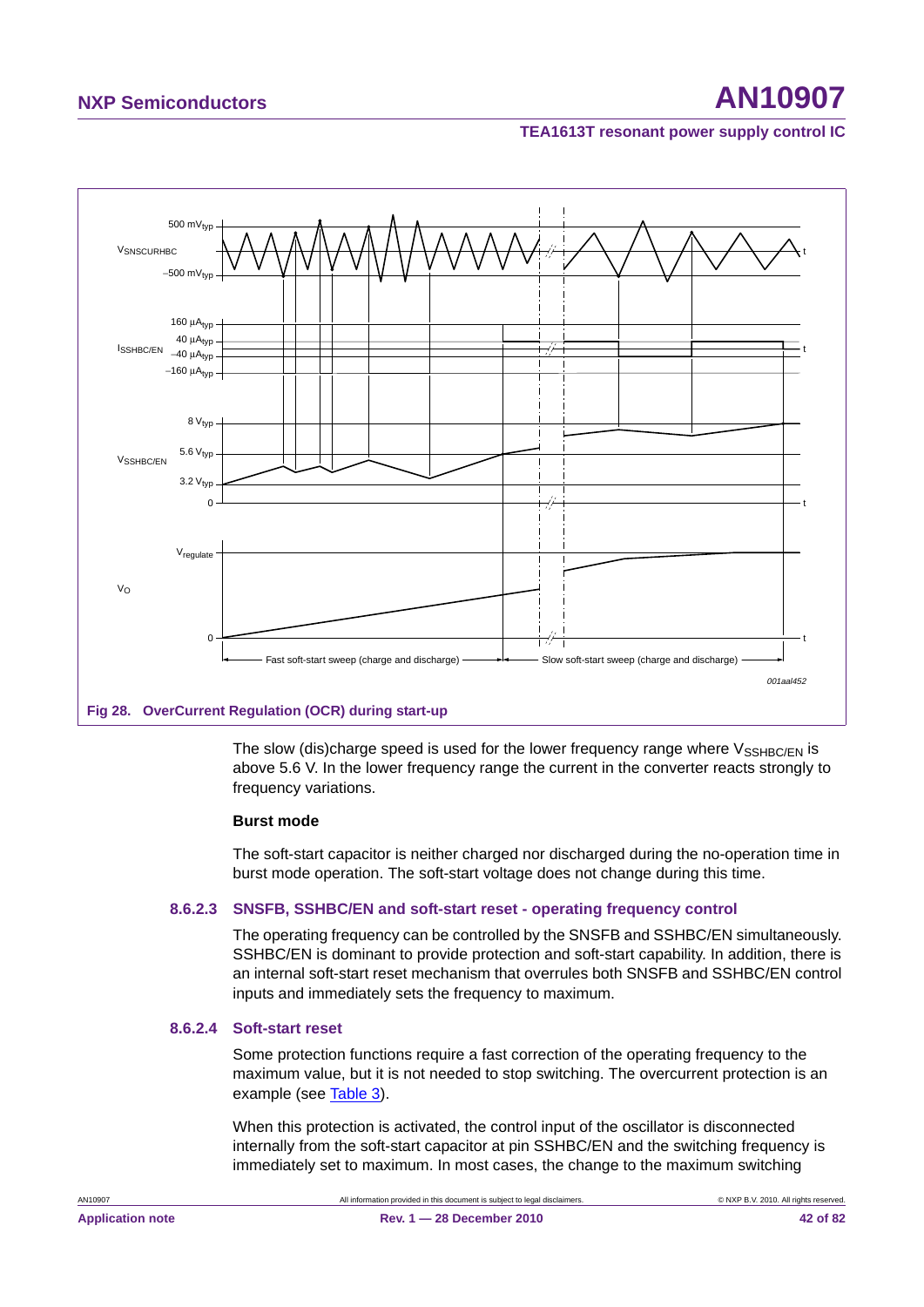frequency restores safe switching operation. Once the voltage at pin SSHBC/EN has reached 3.2 V, the control input of the oscillator is connected to the pin again and the normal soft-start sweep follows. Figure 29 shows the soft-start reset and the two-speed frequency downward sweep.



The soft-start reset is also used to ensure a safe start-up at maximum frequency when the HBC is enabled by SSHBC/EN or after a restart. The soft-start reset is not used when the operation is stopped for burst mode.

# **8.7 Overcurrent protection and regulation HBC**

Measurement of the primary resonant current indicates the level of output power that is being generated by the converter. In case of a fault or output overload condition, this current often increases considerably. By monitoring this current and then taking the appropriate action, the converter can remain operational.

The resonant controller of the TEA1613T has two functions when in an over-current condition:

- **•** OverCurrent Regulation (OCR) slowly increases the frequency and the protection timer is started
- **•** OverCurrent Protection (OCP) steps immediately to maximum frequency

A boost voltage compensation function is included to reduce the variation in the preset protection level of the resonant current.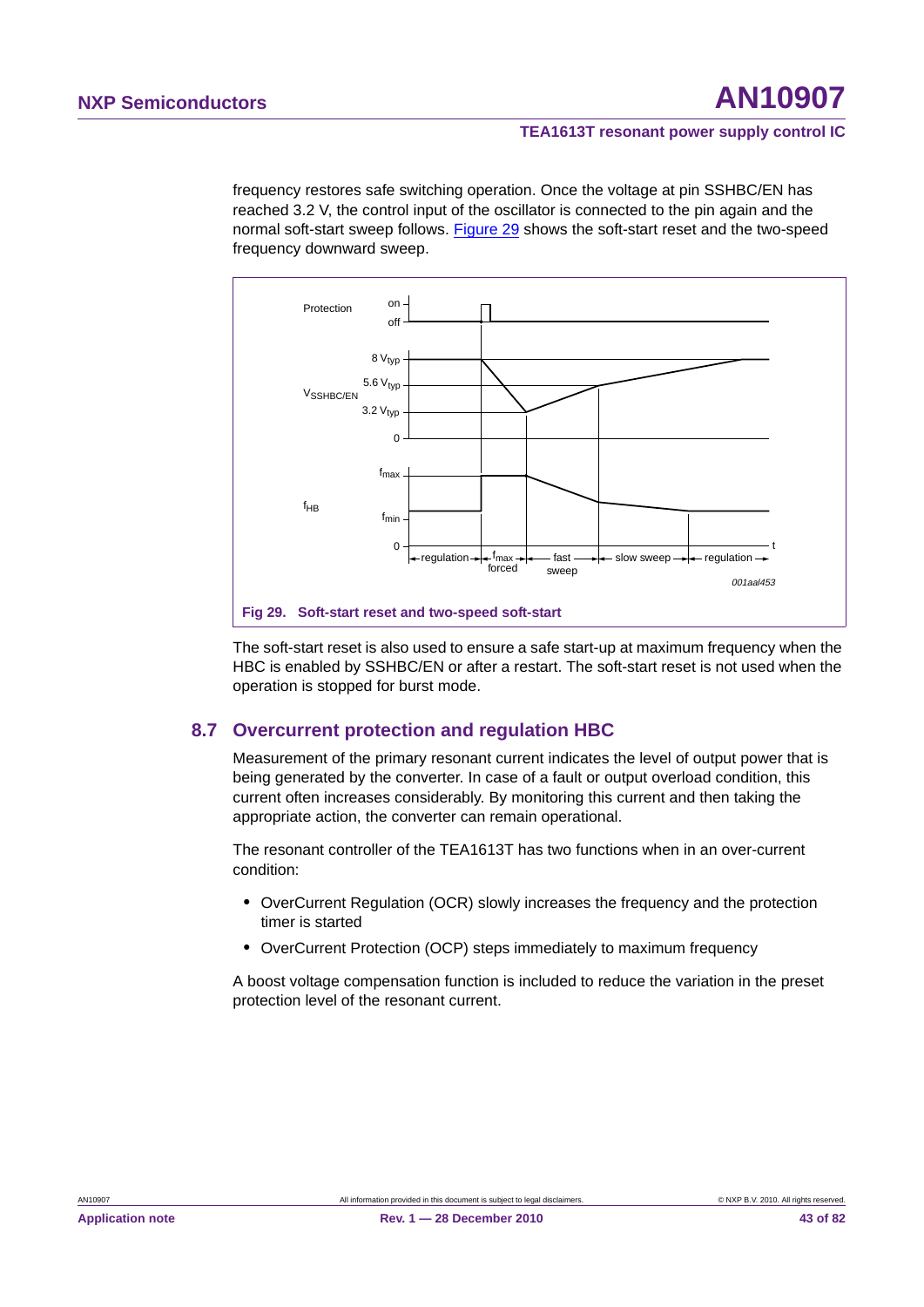

# **8.7.1 HBC overcurrent regulation**

The lowest comparator levels of  $\pm 0.5$  V at the SNSCURHBC pin belong to the Over-Current Regulation (OCR) level. There is a comparator for both the positive and negative polarity. If either level is exceeded, the frequency is increased slowly. This is accomplished by discharging the soft-start capacitor on the SSHBC/EN pin. Every time the OCR level is exceeded, the state is latched until the next stroke and the soft-start discharge current is enabled. When both the positive and negative OCR levels are exceeded, the soft-start discharge current flows continuously. In this way the operating frequency is slowly increased until the resonant current value just reaches the value permitted by the preset.

The behavior during OCR can be observed on the SSHBC/EN pin as a resultant regulation voltage.

When an OCR situation is present for a long time, a serious fault condition is assumed. During OCR the protection timer is activated. The charging of the protection timer is active approximately a half period cycle after the  $\pm 0.5$  V level is exceeded. If the detection levels are continuously exceeded, the timer is charged continuously. However, if the detection levels are only sometimes exceeded, the timer is charged accordingly. The restart state is activated when RCPROT reaches the protection level of 4 V.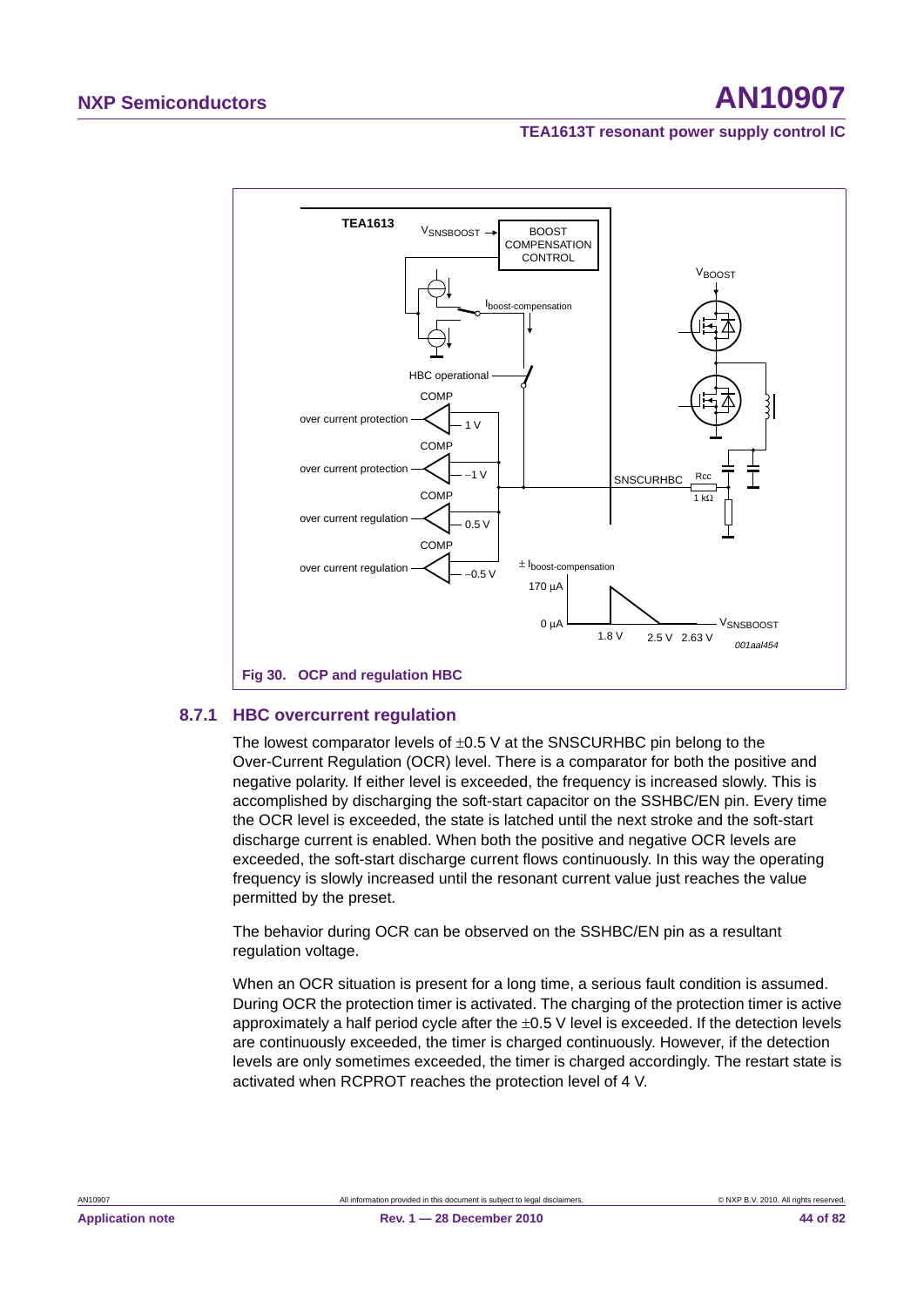#### **Start-up**

The OverCurrent Regulation is very effective for limiting the output current during start-up. A smaller soft-start capacitor can be chosen which allows faster start-up. The small soft-start capacitor may sometimes result in an excessive output current but the OCR function can slow down the frequency sweep to keep the output current within the limits.

#### **8.7.2 HBC overcurrent protection**

In most cases the OverCurrent Regulation is able to keep the current below the set maximum values. During certain error conditions however, the OCR might not be fast enough to limit the current. The OverCurrent Protection (OCP) is implemented to protect against these error conditions.

The internal OCP level is set to  $\pm 1$  V for SNSCURHBC. This is significantly higher than the OCR level of  $\pm 0.5$  V. When the OCP level is reached the frequency immediately jumps to the maximum via a soft-start reset procedure, followed by a normal sweep down.

The maximum frequency value for soft-start must be chosen to be able to limit the output power in these conditions sufficiently.

The behavior during OCP can be observed on the SSHBC/EN pin as a new soft-start. Depending on the (over)load or fault condition during this new soft-start, OCR or OCP can be activated again.

#### **8.7.3 SNSCURHBC boost voltage compensation**

The primary current, also called resonant current, is sensed via pin SNSCURHBC. It senses the momentary voltage across an external current sense resistor. The use of the momentary current signal allows a fast OCP and simplifies the stability of the OCR. The OCR and OCP comparators compare the SNSCURHBC voltage to the maximum positive and negative values.

For the same output power, the primary current is higher when the boost voltage is low. To reduce the dependency of the protected output current level for the boost voltage, a boost compensation is included. The boost compensation sources and sinks a current from the SNSCURHBC pin. This current creates a voltage drop across the series resistor Rcc. A typical value for this resistor is 1 k $\Omega$ .

The amplitude of the current depends linearly on the boost voltage. At nominal boost voltage the current is zero and the voltage across the current sense resistor is also present at the SNSCURHBC pin. At the boost start level SNSBOOST = 1.8 V and the current is a maximum of  $170 \mu A$ . The direction of the current, sink or source, depends on the active gate signal. The voltage drop created across Rcc reduces the voltage amplitude at the pin, resulting in a higher effective current protection level. The amount of compensation is set by the value of Rcc.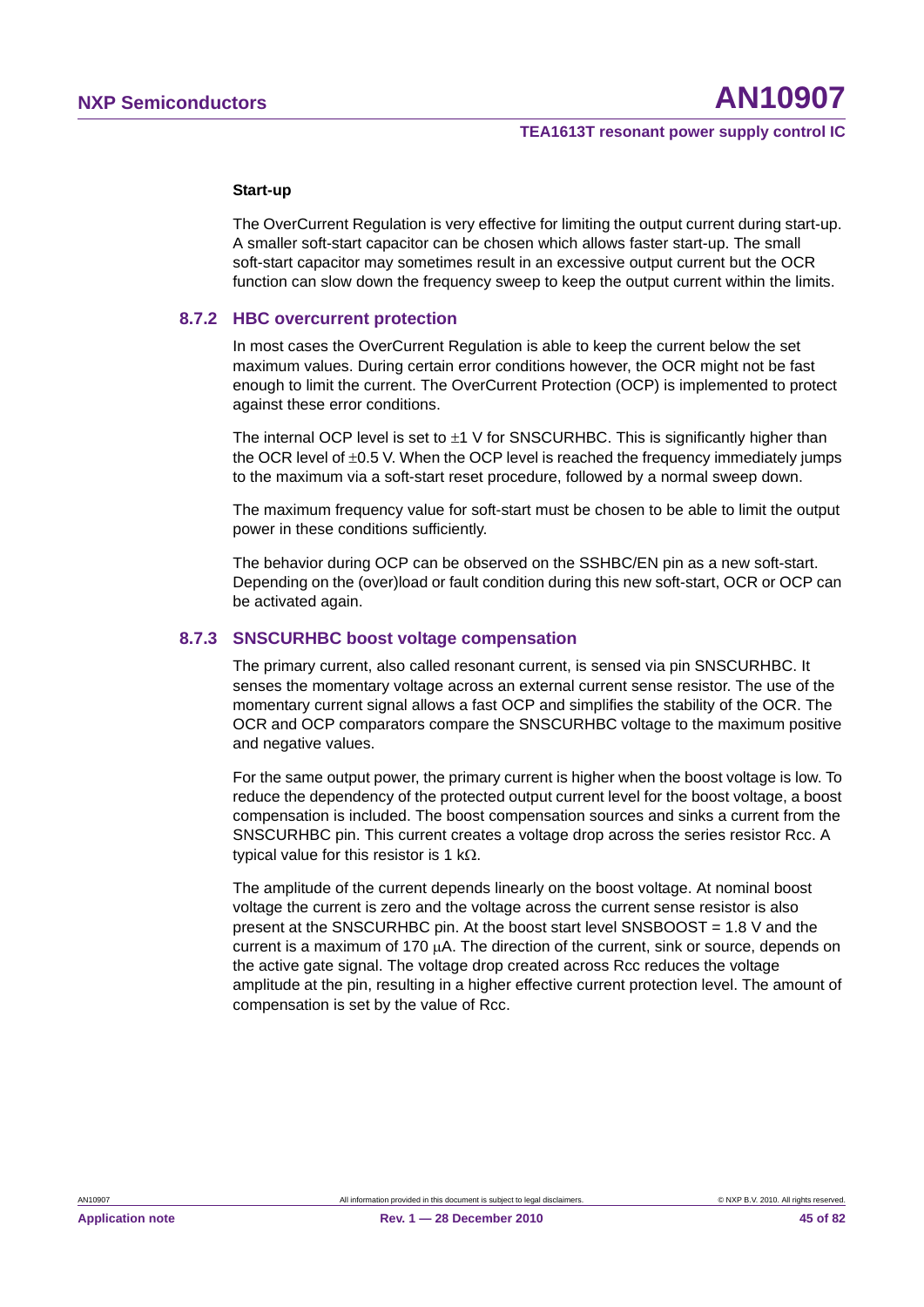# **NXP Semiconductors AN10907**

# **TEA1613T resonant power supply control IC**



# **8.7.4 Current measurement circuits**

# **8.7.5 SNSCURHBC layout**

Because the SNSCURHBC must be able to accurately sense the measurement signal cycle-by-cycle at higher frequencies, it is susceptible to disturbances. To prevent disturbances on this input, the series resistor Rcc should be placed close to the IC to reduce the length of the track that can pick up disturbing signals. As the impedance of the measurement resistor is normally low, the length of signal track between Rcc and the measurement resistor is not critical regarding disturbance.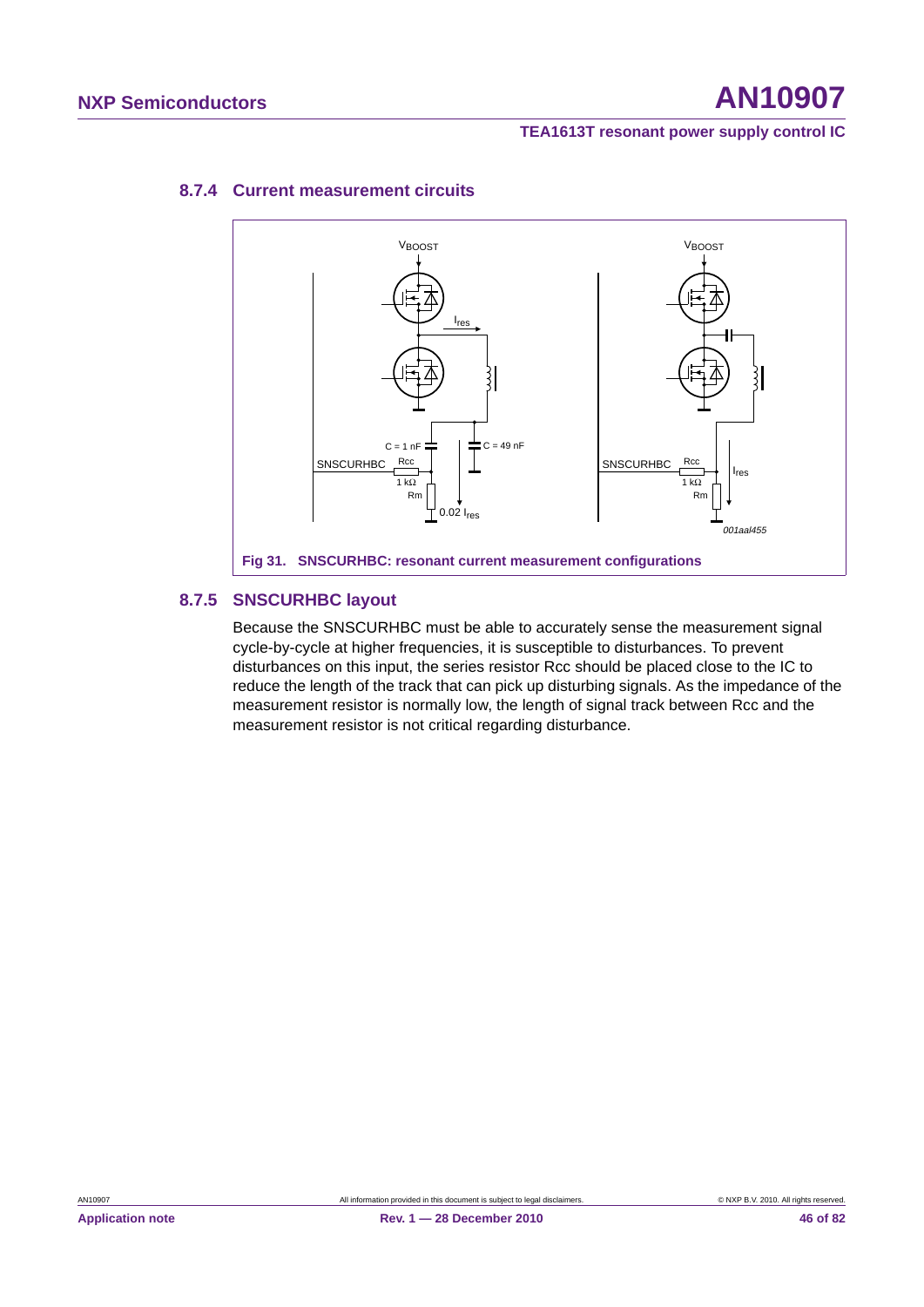# **9. Burst mode operation**

Burst mode operation can be used to improve the efficiency at low output loads.

By temporarily interrupting the switching, losses during the idle time are minimized. Because the average power needed for the output is very low, it is easy for the converter to deliver it during a short time of conversion which is a burst.

The burst mode operation of the TEA1613T is based on interrupting the switching while maintaining regulation. Using an internal comparator, the regulation voltage can be monitored to determine when to stop switching and when to continue. When restarting after an interruption, no soft-start is applied as the system is still in regulation (close to the regular working point). The timing of switching on and off is determined by the regulation-loop of the system (normally by the output voltage). This deliberately creates a small ripple on the output voltage during burst mode.



# **9.1 Burst mode implementation**

Burst mode can be Implemented by a resistance divider from SNSFB to ground.

The comparator input monitors the regulation voltage SNSFB to a preset burst voltage value by  $R_{BURST1}$  and  $R_{BURST2}$ . When the HBC output power is low, the regulation voltage decreases. When the regulation voltage reaches  $V_{\text{BURST}} = 3.5$  V, the switching stops, no energy is converted and the output voltage drops. Following this, the regulation voltage increases again. As soon as the regulation voltage reaches  $V_{\text{BURST}} + 100 \text{ mV}$ , the switching resumes.

When the delivered power, during a burst, is larger than needed for the output, the regulation voltage SNSFB quickly decreases again, stopping the switching at  $V_{\text{BURST}}$ . The time needed for the regulation voltage to reach  $V_{\text{RURST}}$ , mainly depends on the output voltage and its load.

When the HBC output load increases to high levels, normal operation is resumed again as the regulation voltage does not reach the  $V_{\text{BURST}}$  level.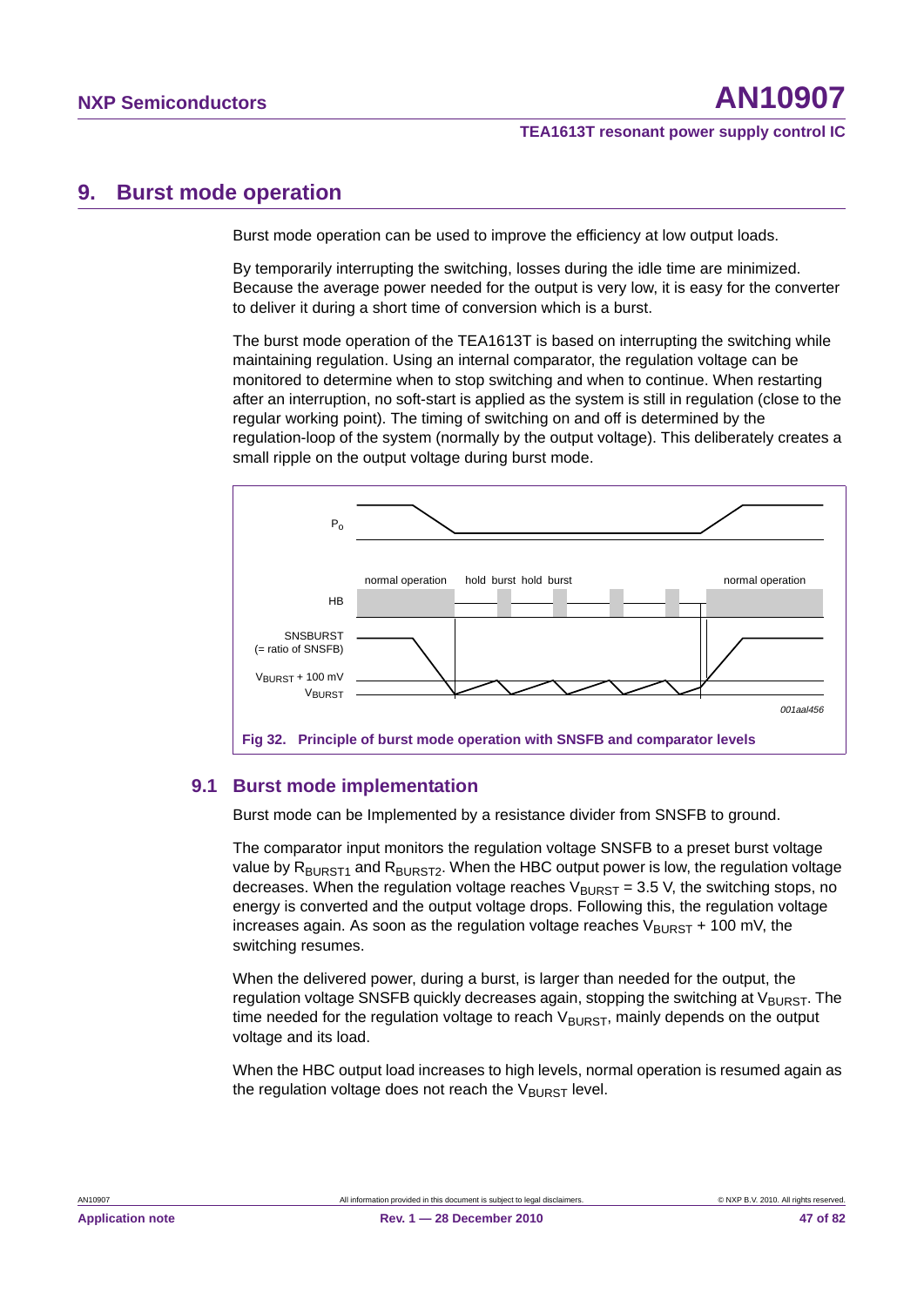

# **9.2 PFC burst mode operation control by SNSOUT/PFCON**

The PFC can be made to burst simultaneously with the HBC in burst mode. By doing this, the converters operate for a limited time, followed by a time of no-operation. Burst mode operation increases the efficiency in low-load conditions.

The SNSOUT/PFCON provides an on/off switching signal that can be used to stop and start the PFC. This signal switches between the voltage level for output voltage monitoring  $(2.35 V < V<sub>SNSOUT/PFCON</sub> < 3.5 V)$  and ground. An internal switch makes this voltage low when the HBC is put on hold by the SNSBURST function.

The behavior and interfacing circuit of this system for synchronous burst mode depends on the properties of the PFC-control circuit.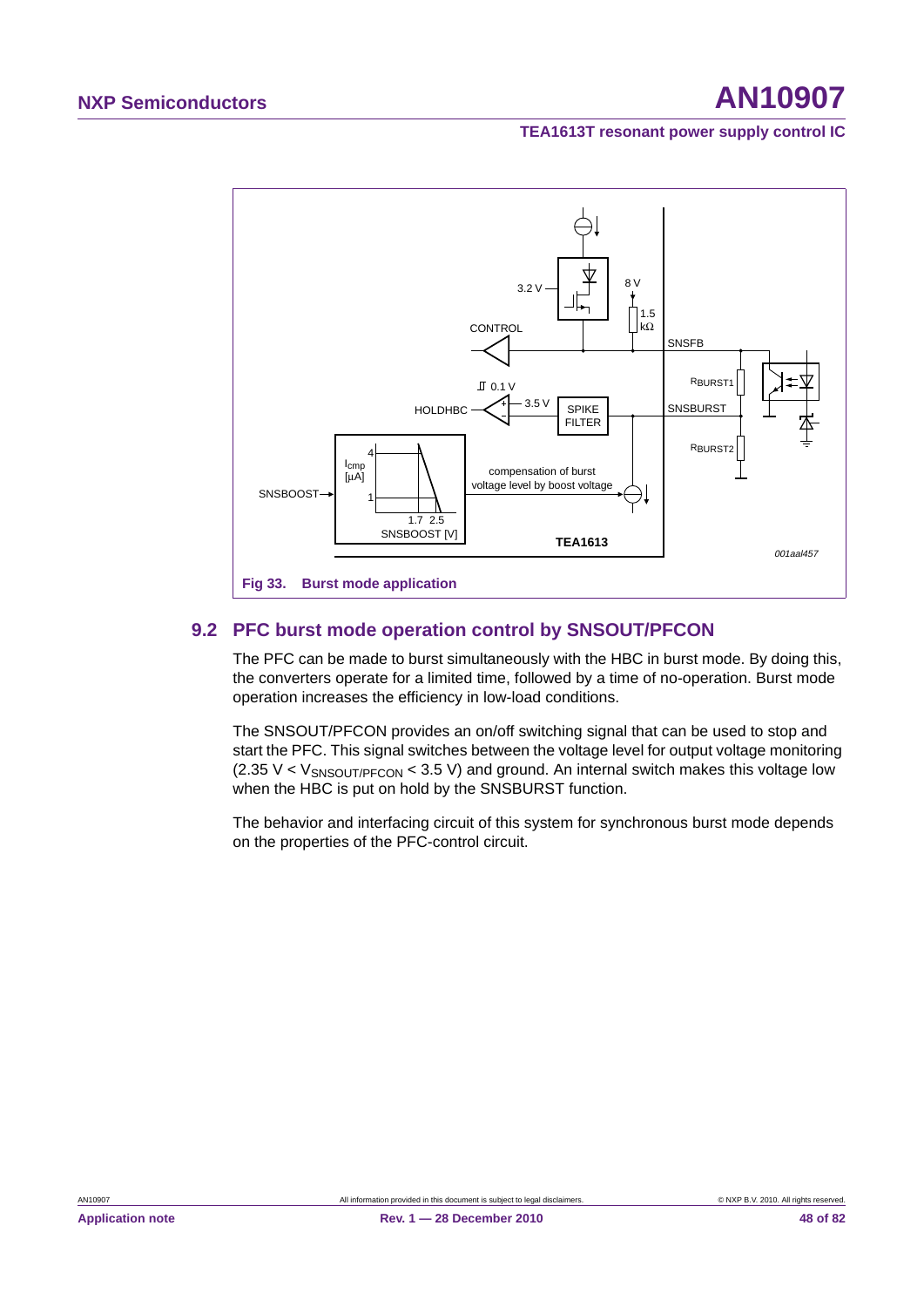# **9.3 Advantages of burst mode in HBC**

The main reason for applying burst mode in a resonant converter is to improve the efficiency at low output power by reducing the power losses.

The graphs in Figure 34 and Figure 35 show the principle improvements in a 250 W resonant converter including (non-bursting) PFC.



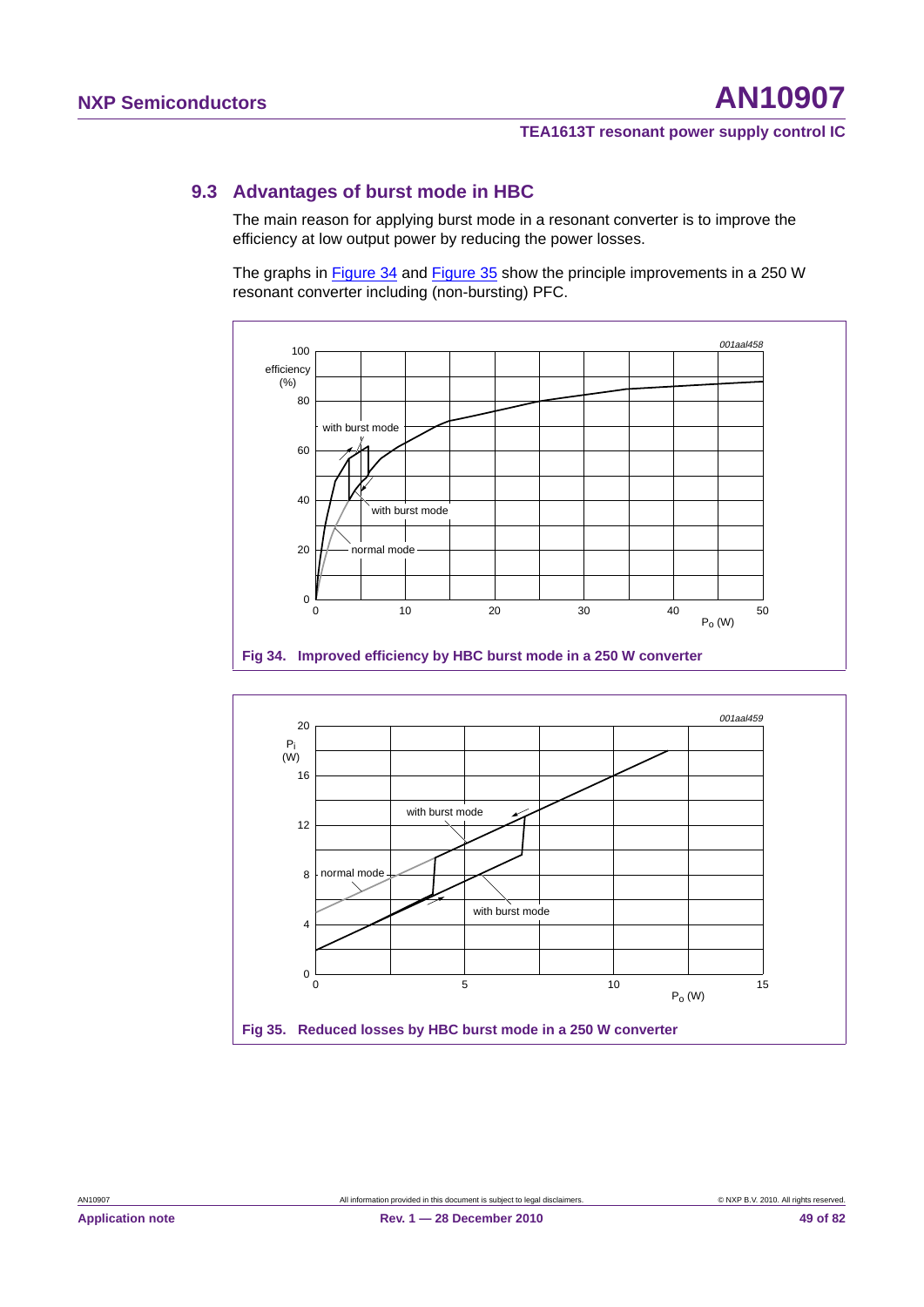# **9.4 Advantages of burst mode for HBC and PFC simultaneously**

The TEA1613T provides a burst mode system that simultaneously switches the HBC and PFC. In this way, during the burst period, the power is transferred directly from the input to the output. The HBC determines the repetition time of the burst and the PFC follows. In the burst period, the PFC operates in normal regulation.

Power consumption is further reduced by PFC bursting. Examples of results obtained are shown in Figure 36, Figure 37 and Figure 38.



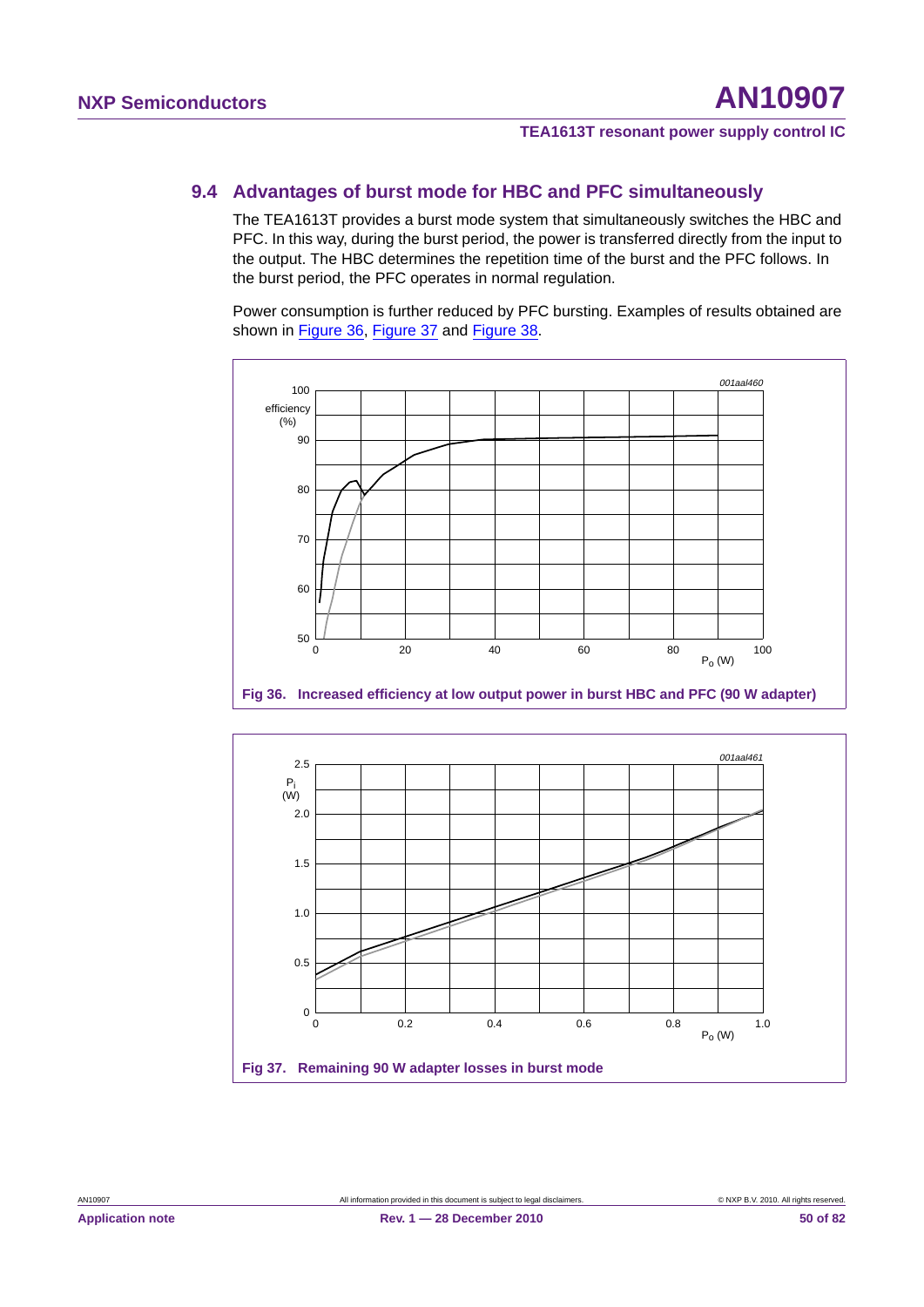# **NXP Semiconductors AN10907**

**TEA1613T resonant power supply control IC**



# **9.5 Choice of burst level and divider impedance**

The power level at which burst mode is activated is set by a resistor divider on SNSFB. The burst mode ( $V_{\text{BURST}}$  = 3.5 V) is activated by the internal comparator on SNSBURST at the SNSFB voltage level which can be chosen experimentally.

# **9.5.1 Basic design of an SNSBURST circuit**

The SNSFB voltage level at which the converter enters burst mode can be chosen by a resistor divider. This voltage value can be adapted to correspond with the internal preset level of 3.5 V on the SNSBURST comparator.

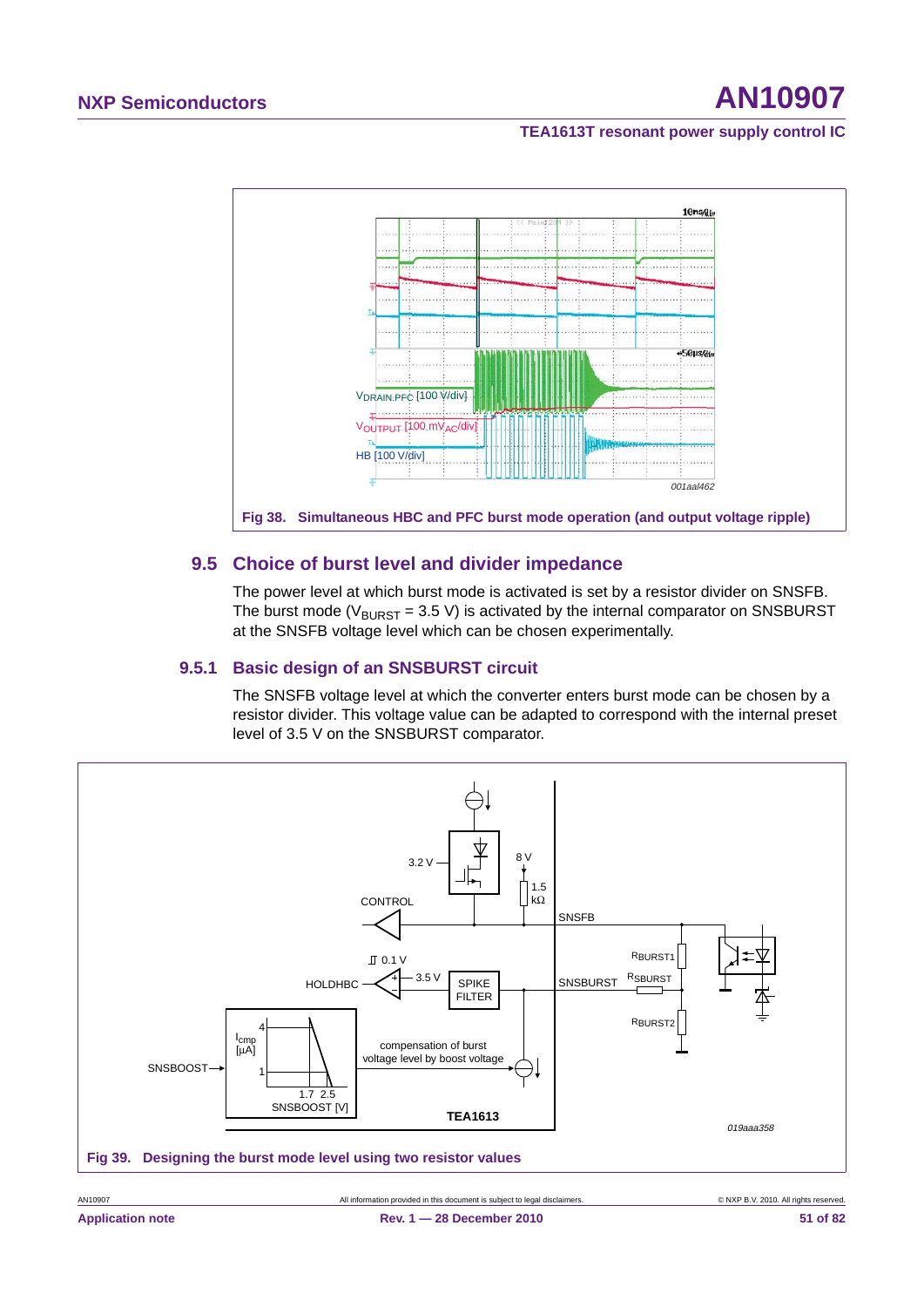The optimum level for burst mode can be determined experimentally as demonstrated in the following example.

#### **Example:**

The required burst level frequency  $f_{HB(burst)} = 90$  kHz which corresponds to SNSFB = 5.4 V.

For the basic presetting of the burst level, the internal compensation function can be neglected.

$$
3.5 V = 5.4 V \times \left(\frac{R_{BURST2}}{R_{BURST1} + R_{BURST2}}\right) \tag{24}
$$

This can be provided by the following values:

 $R_{\text{RIIRST1}} = 36 \text{ k}\Omega$ 

 $R<sub>RIIRST2</sub> = 68 k<sub>Ω</sub>$ .

# **9.5.2 Advanced design of SNSBURST circuit**

Tolerance on the value of the converters input voltage (boost voltage) can have a considerable effect on the performance in burst mode. The SNSBURST function provides a possibility to compensate the preset burst level for variations in the boost voltage.

The impedance of the resistor divider determines the amount of compensation. The higher the impedance, the stronger the compensation is.

#### **Remarks:**

- **•** Note that a very high impedance is more susceptible to disturbance
- The impedance should be higher than 20  $k\Omega$  to maintain normal regulation properties on SNSFB and higher than 90  $k\Omega$  to prevent disabling the OLP function on SNSFB
- The general advice is to use a total impedance  $(R_{\text{BURST1}} + R_{\text{BURST2}})$  of 100 k $\Omega$  or higher

The compensation is obtained by an internal current source whose current value depends on the SNSBOOST voltage. This current flows into the SNSBURST pin and gives a voltage offset, depending on the resistance value of the (external) divider.

Because the SNSBOOST voltage determines the value of the compensation current, the design of this function provides the nominal calculation value according to the relationship shown in Figure 40.

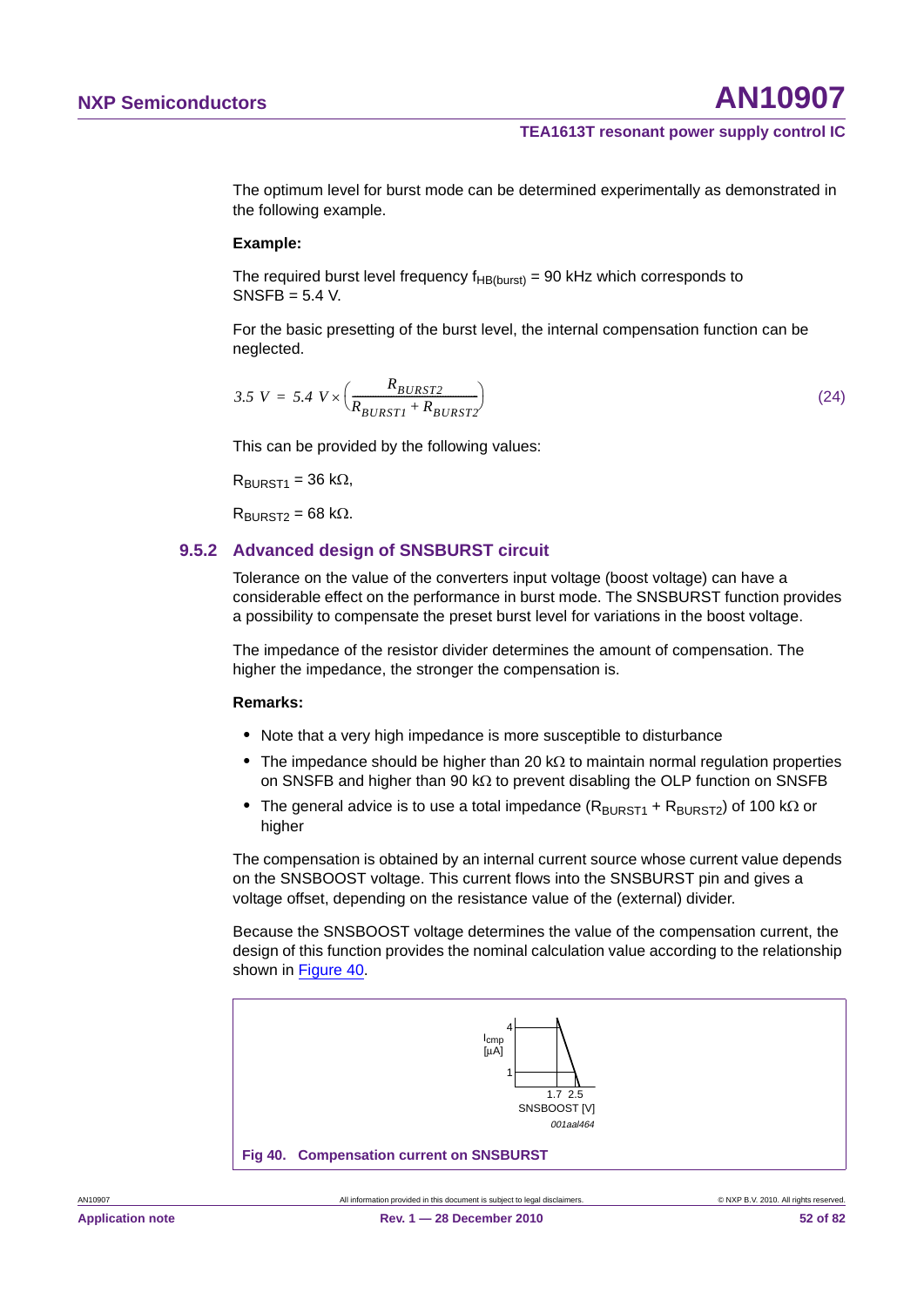The amount of compensation needed to obtain a more constant performance, can be determined during a few practical trials. This should give an indication of the target for the total impedance of the divider.

# **Example:**

Nominal SNSBOOST voltage is 2.5 V with  $I_{cmp} = 1 \mu A$ .

The required burst frequency  $f_{HB(burst)} = 90$  kHz which corresponds to SNSFB = 5.4 V.

Best compensation performance found with  $R_{\text{BURST1}}$  is approximately 91 k $\Omega$ .

$$
V_{SNSFB} = 3.5 \text{ V} + R_{BURST1} \times I_{cmp} + R_{BURST1} \times \frac{3.5 \text{ V}}{R_{BURST2}} = 5.4 \text{ V}
$$
 (25)

$$
R_{BURSTI} \times \left( I \mu A + \frac{3.5 \text{ V}}{R_{BURST2}} \right) = 1.9 \text{ V}
$$
 (26)

 $R<sub>RIIRST2</sub> = 176 k<sub>Ω</sub>$ 

To obtain a better overview of the relationship between SNSBOOST and SNSBURST, regarding the compensation design, the calculation sheet can used. The sheet provides more details and the possibility to visualize the result of value variation.

In the calculation sheet, an indicator is calculated on the amount of boost compensation that is obtained for a certain situation. The indicator gives the change in burst frequency preset (above which frequency level, the regulation enters burst mode) due to the change in boost voltage.

For the given example this indicator amounts to: 72 Hz/V

#### **9.5.3 Advanced design of SNSBURST circuit using a series resistor**

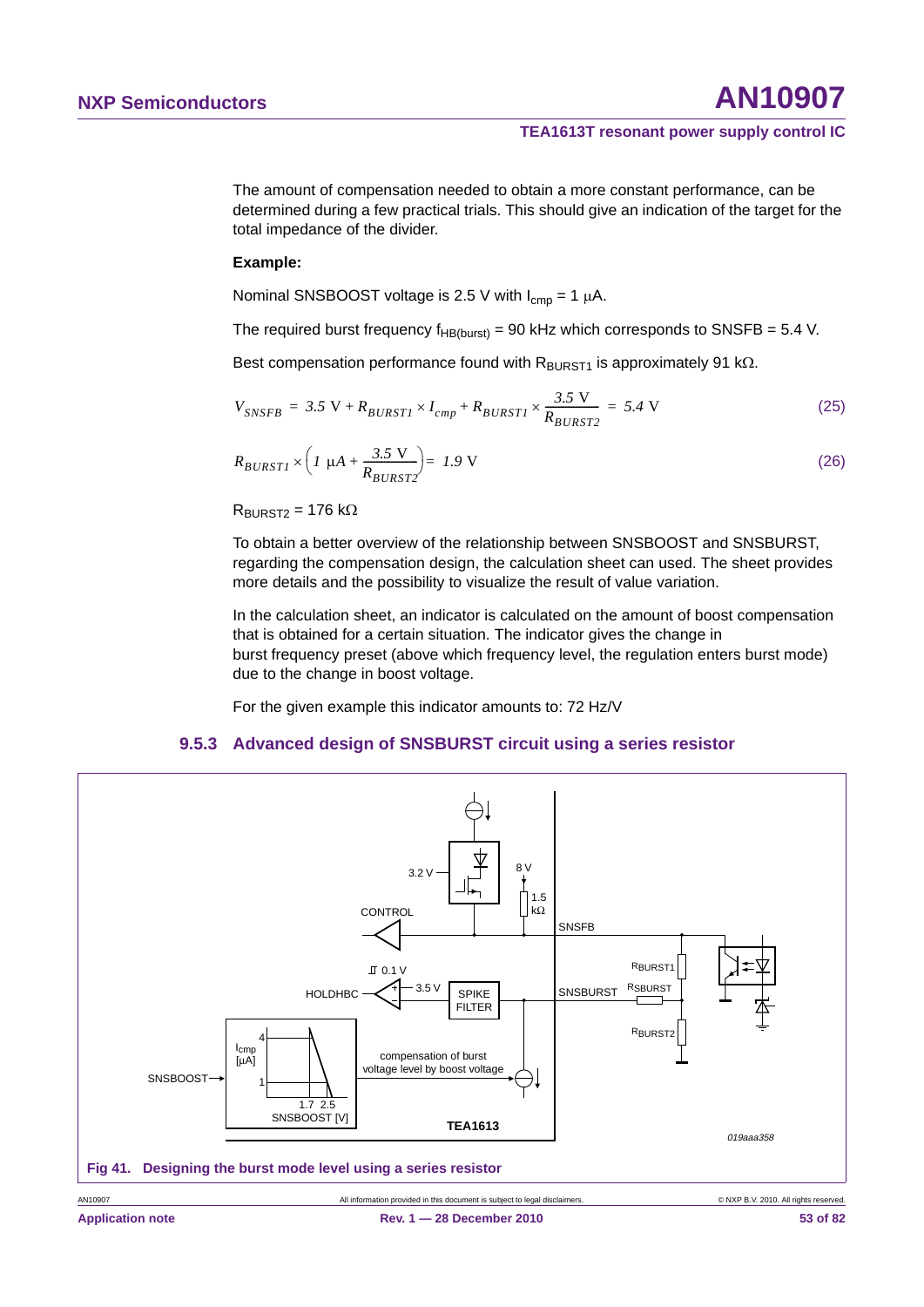An alternative to the basic circuit construction given in Section 9.5.2 is a construction with an additional series resistance in the connection of SNSBURST ( $R_{SBURST}$ ).

This construction allows lower impedance values to be used for the resistor divider while obtaining the same behavior for boost voltage compensation. The lower impedance has a positive effect on disturbance pickup, benefiting PCB-layout design. The series resistor can be placed directly near the SNSBURST pin, thereby minimizing the high-impedance track.

#### **Example:**

Nominal SNSBOOST voltage is 2.5 V with  $I_{\text{cmb}} = 1 \mu A$ .

The required burst frequency  $f_{HB(burst)} = 90$  kHz which corresponds to SNSFB = 5.4 V.

Impedance target for  $R_{\text{BURST1}} = 22 \text{ k}\Omega$  and the result should be the same as the example in Section 9.5.2.

#### **VSNSFB =**

$$
3.5 \text{ V} + R_{SBURST} \times I_{cmp} + R_{BURSTI} \times I_{cmp} + R_{BURSTI} \times \frac{3.5 \text{ V} + R_{SBURST} \times I_{cmp}}{R_{BURST2}} = 5.4 \text{ V} \tag{27}
$$

$$
3.5 \text{ V} + R_{SBURST} \times 1 \text{ }\mu\text{A} + 22 \text{ k}\Omega \times 1 \text{ }\mu\text{A} + \frac{22 \text{ k}\Omega}{R_{BURST2}} \times (3.5 \text{ V} + R_{SBURST} \times 1 \text{ }\mu\text{A}) = 5.4 \text{ V} \tag{28}
$$

Choose the value of  $R_{\text{SBLIRST}}$  to obtain the same compensation as in example Section 9.5.2 (indicator gave 72 Hz/V). Because the relationships are complex, the calculation tool can be used to vary the  $R_{SBIIRST}$  value to reach this indicator value.

 $R_{SRIIRST}$  = 46 k $\Omega$ 

 $R<sub>BIIRST2</sub> = 43 k<sub>Ω</sub>$ 

Note that for the same compensation (as in the example in Section 9.5.2) the impedance of the network is much lower.

To obtain a better overview of the relationship between SNSBOOST and SNSBURST and the effect on impedance of the resistors, regarding the compensation design, the calculation sheet can used.

# **9.5.4 Other aspects regarding SNSBURST**

Aspects that influence choices regarding the design of the SNSBURST circuit with respect to burst mode are:

- Voltage on SNSBOOST at nominal input voltage VBOOST
- **•** SNSFB voltage regulation levels in combination with the preset frequency range by RFMAX and CFMIN
- **•** Dynamic behavior of the regulation during burst mode and during normal operation (large load variations)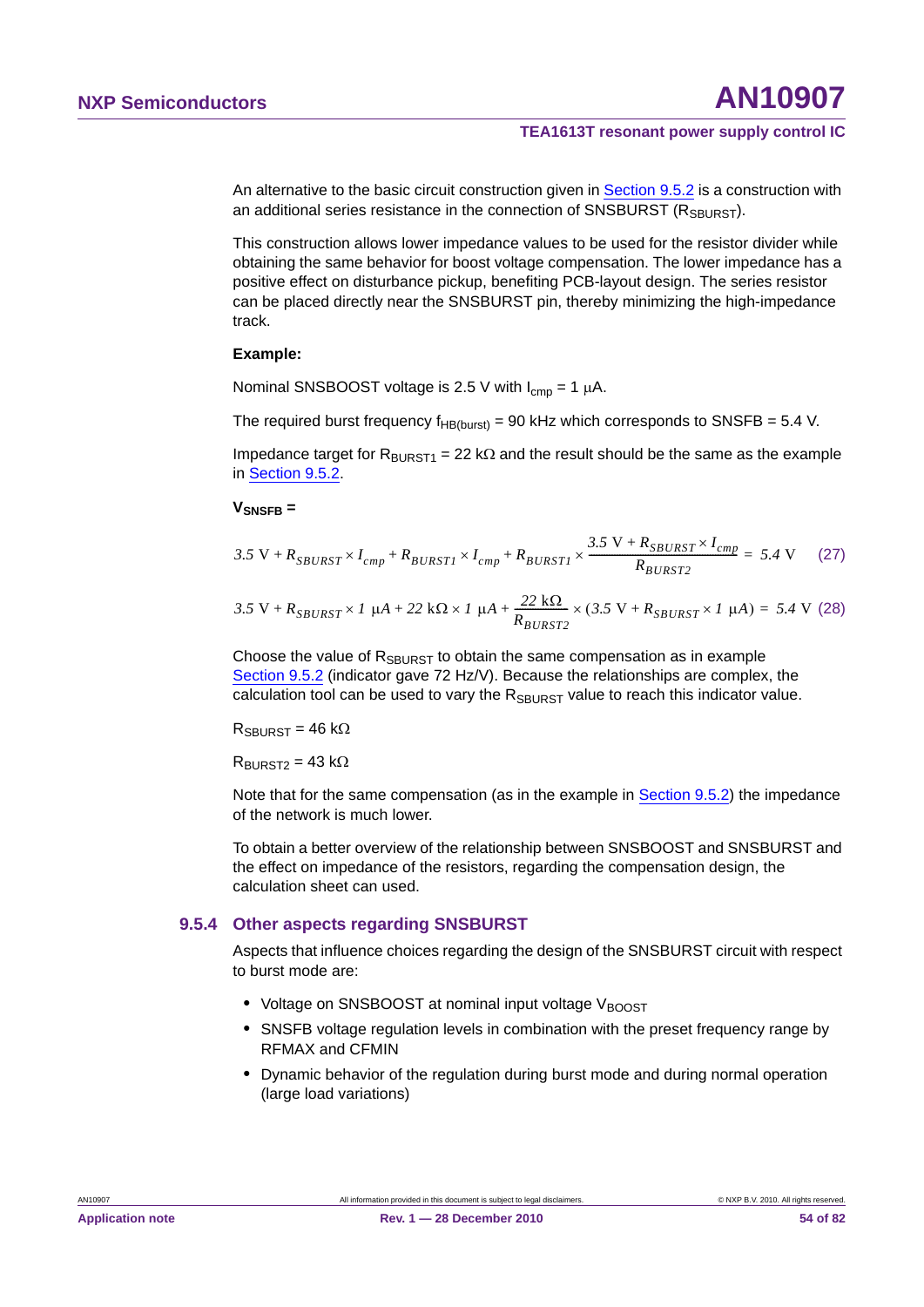

# **9.6 Output power - operating frequency characteristics**

As can be concluded from Figure 42, the design choice, for a certain SNSFB voltage at which bursting starts, is critical. With this kind of characteristic there is a risk that, due to spread, the system can either remain in burst mode or never reach burst-mode operation at all. The dimensioning of the LLC can be made more suitable for burst mode. The standard approach is to design the system in such a way that it cannot regulate to no-load, even at the highest frequency. During the lowest loads, the required frequency for regulation must become infinite. Because the characteristic is much steeper for low output power, a voltage level can then be chosen easily to make sure that burst mode is activated at the lowest load and that the remaining load conditions operates in normal mode. The burst mode now enables the system to operate at no-load.

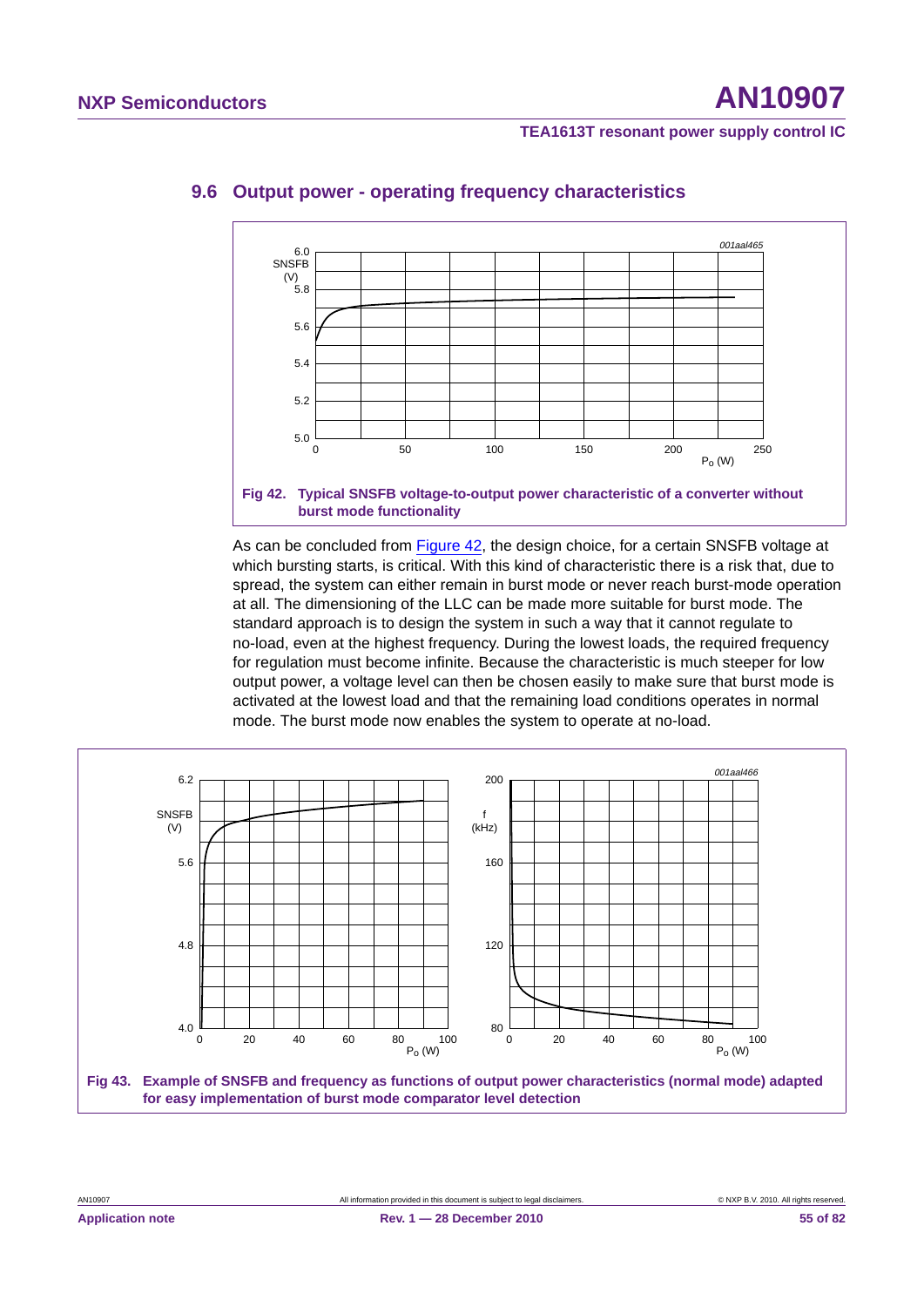# **9.7 Lower SUPHS in burst**

During idle time SUPHS is not charged.

During normal operation, each time the half-bridge node HB is switched to ground level, the SUPHS capacitor is charged by the bootstrap function of the external diode between SUPHS and SUPREG. In burst mode there are periods of non-switching, and therefore no charging of SUPHS. During this time, the circuit supplied by SUPHS slowly discharges the supply voltage capacitor. At the moment a new burst starts, the SUPHS voltage is lower than during normal operation. During the first switching cycles, the SUPHS is re-charged to its normal level. It is important that, during these first re-charge cycles, SUPREG does not drop below the protection level of 10.3 V.

# **9.8 Audible noise**

Because the burst mode is normally used when the output power is low, the converted energy does not contribute much to generate audible noise. The magnetization current however is still present during low loads and is the dominant energy during burst mode. Switching on and off the converter sequences continuously at a certain speed and duration can lead to audible noise. The main mechanism for producing noise is the interruption of magnetization current sequences leading to a mechanical force. This is especially the case on the core of the resonant transformer which starts acting as a loudspeaker.

When burst mode is applied at higher output power conditions, the converted energy also contributes and leads to an increased chance of audible noise.

# **9.8.1 Measurements in the resonant transformer construction**

To prevent problems with audible noise under specific conditions, it is necessary to adapt the mechanical transformer construction to allow for this.

One possibility is to adhere the core parts to each other using a material with damping (vibration absorbing) properties. A combination can be made with the air gap construction. Other vibration damping measures can also help when audible noise is a critical issue for a product.



(1) Left-hand transformer with glue to reduce audible noise

(2) Right-hand transformer has standard construction

**Fig 44. Transformer construction**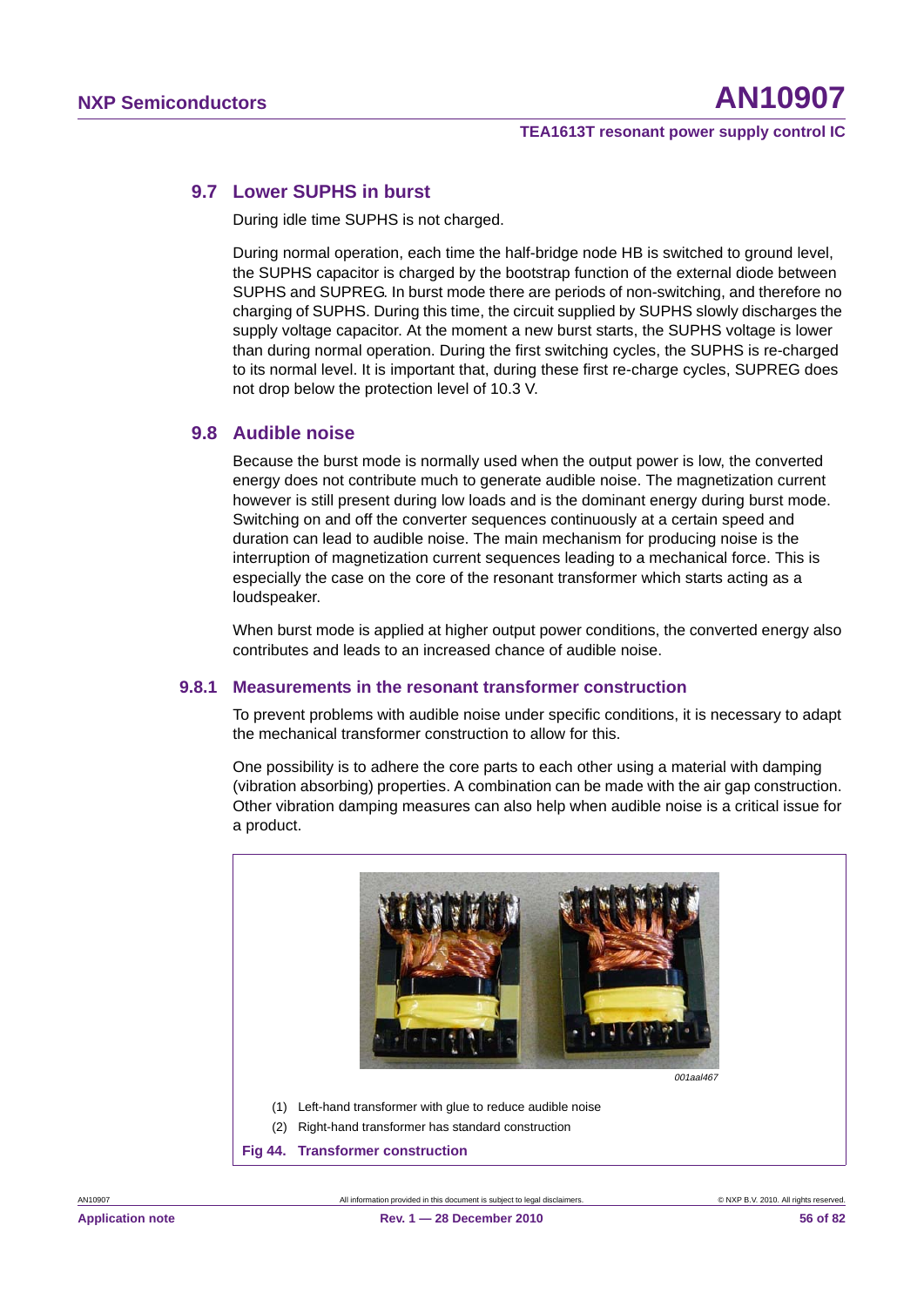# **9.8.2 Burst power dependent noise level**

The amount of audible noise is strongly related to the amount of energy in each burst. At low output power, the amount of energy is mainly determined by the magnetization current of the resonant converter. The amount of transferred energy is low. To avoid problems with audible noise, the burst mode should only be used at low power (a few watts output power). When the transition level between normal mode and burst mode is chosen at a higher output power, the level of audible noise is larger.

#### **Overshoot on feedback voltage**

When the output load is increased, the system reverts to normal operation. The transition from burst mode to normal mode is based on the feedback voltage. In certain burst conditions the feedback voltage can overshoot, keeping the system in burst mode at higher output power levels than intended. As the power level in this situation is larger, the amount of noise is also larger.

# **9.9 PFC converter and resonant converter simultaneous bursting**

When in burst mode, it is beneficial to stop the PFC operation during the time that the resonant converter is not switching. In most cases this saves extra energy consumption by reducing switching losses from the PFC converter.

To control the external PFC, the signal from pin SNSOUT/PFCON can be used.

The behavior of the total system (PFC and resonant) in burst mode may differ from the situation when only the resonant converter operates in burst mode. Although this may result in good performance, there are a number of interactions.

# **9.9.1 PFC start delay**

Depending on the PFC control system there is a certain delay in starting conversion in burst mode. This delay is the time between SNSOUT/PFCON becoming high and the PFC starting to switch. This results in a shorter power conversion time for the PFC-converter compared to the resonant converter.

# **9.9.2 PFC output voltage variations**

When bursting the PFC converter, the resonant control system determines the timing. This may result in a situation that the PFC cannot maintain a constant output voltage. The time during which the PFC can convert power is limited by the HBC operation and can be too short. The result is a lower output voltage or a varying output voltage. This also has consequences for the resonant converter as its input voltage is not the same. The working conditions change towards a new balance.

The resonant converter must be able to remain operational during these conditions.

It is important to check that the resonant controller has not been stopped because the input voltage provided by SNSBOOST is too low. This may cause an unacceptable voltage decrease in the output of the resonant converter.

# **9.9.3 Switching between burst and normal operation**

Interaction between the PFC converter and resonant converter in the burst mode can lead to a situation whereby the system alternates between burst mode and normal mode for certain output power conditions.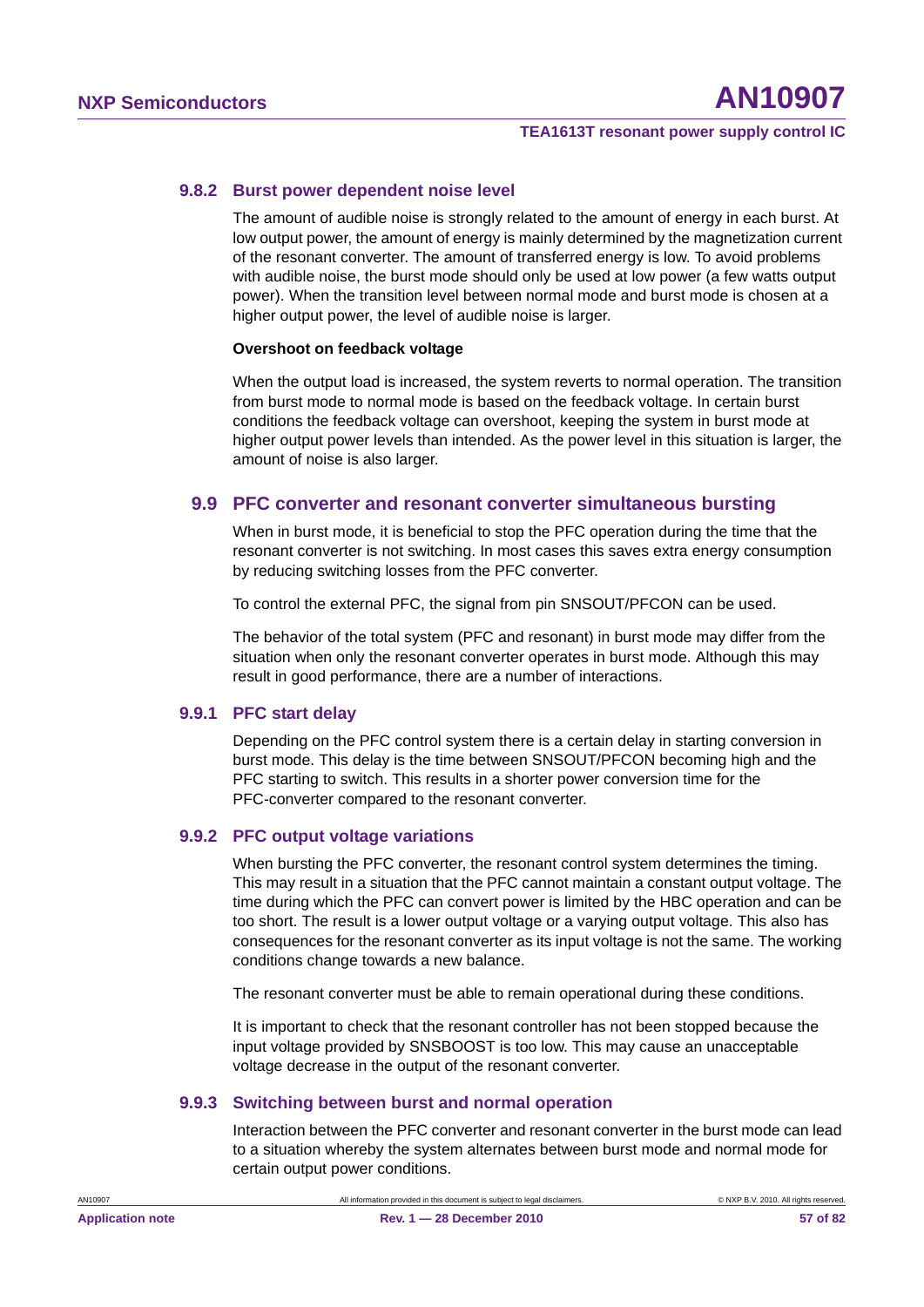# **9.9.4 Audible noise during mode transition**

Because of the above mentioned interactions, a stable situation can occur during the following operating modes, alternating in time:

- **•** Resonant burst with short burst time without PFC burst (time too short to start)
- **•** Resonant burst with long burst time and PFC burst
- **•** Normal operation for resonant and PFC bursts

Transitions between modes and variations within a certain mode have a corresponding effect on audible noise.

# **9.10 Design guidelines for burst mode operation**

Design for a stable PFC (nominal) output voltage during burst mode. When the PFC is operating in simultaneous burst mode, the issues mentioned in Section 9.9 are important.

Best efficiency is achieved when the number of cycles for each burst is kept to a minimum (only a few cycles).

Best efficiency is achieved by resistively tuning the comparator circuit to preset the SNSFB burst level and hysteresis.

System and component tolerances play a significant role in performance variations during production.

The regulation feedback loop can be optimized for normal mode and any additional filtering can be done in the comparator circuit see Section 9.5.3. However, this should be used moderately so that control of the situation can be maintained during burst mode operation.

# **9.11 Enable/disable burst mode**

In microcontroller operated applications such as TV, a clear separation is made between normal operation and standby operation. To avoid the resonant converter going into burst during short periods of low load during normal operation, an enable/disable function can be added. This can be implemented by an extra enable/disable switch function in the comparator circuit.

# **9.12 Hold HBC and PFC**

By switching the SNSBURST input below 3.5 V, the switching of HBC and PFC (by SNSOUT/PFCON) can be stopped immediately. Releasing the pin voltage resumes the operation (without soft-start) on the regulation point of that moment. For certain external protection procedures, this hold-function can be useful.

# **9.13 Unused burst mode**

By connecting SNSBURST to a fixed voltage higher than 3.5 V (but below the limiting value of +12 V), the burst mode function is not activated. For example, SNSBURST can be connected to SUPREG.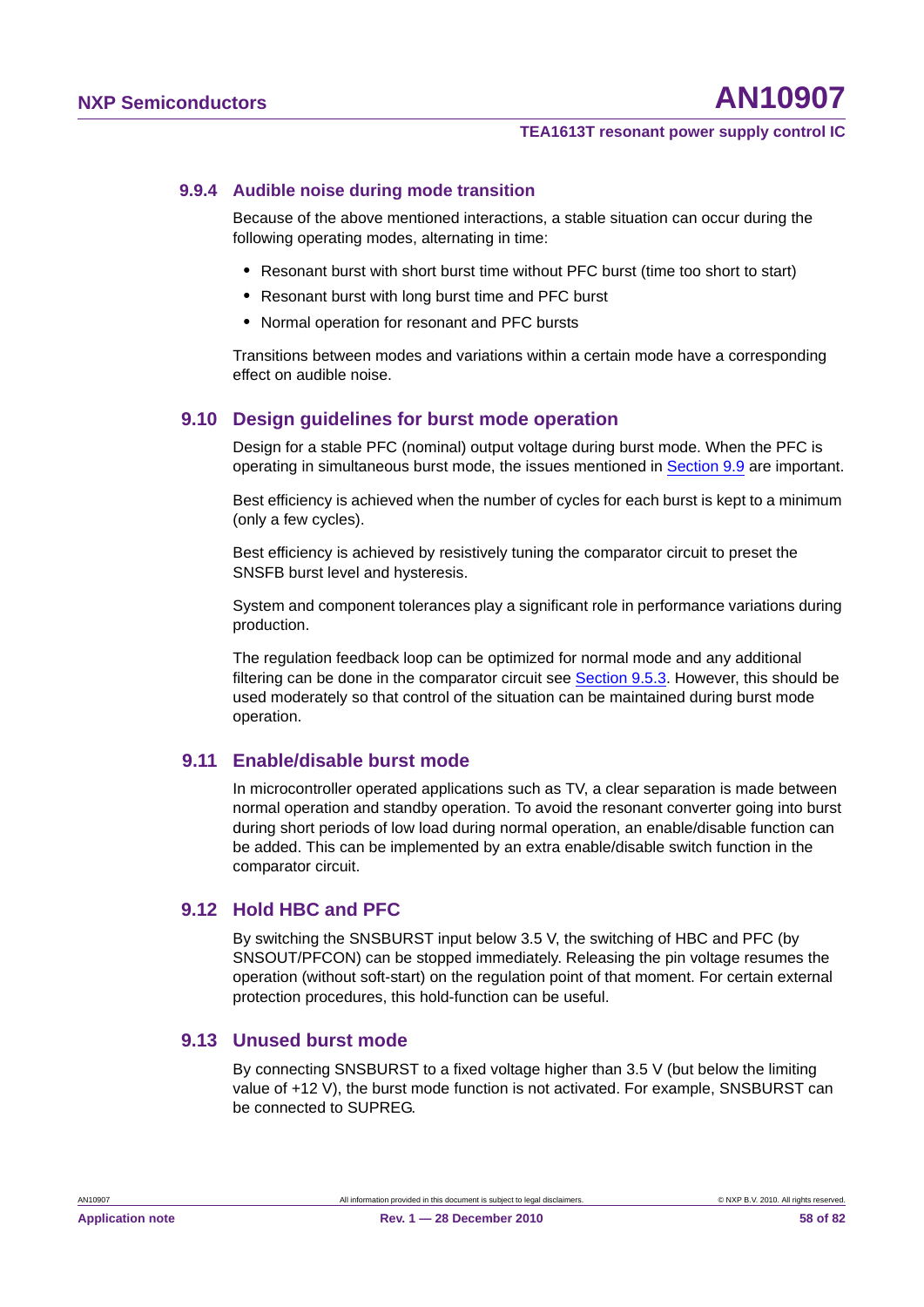# **10. Protection functions**

Most protection functions are discussed in the sections of the systems of which they are a part. In the overview Table 3, links to the corresponding places in this document are given. In the following paragraphs the remaining, more independent, protection functions are discussed.

# **10.1 Protection overview**

**Table 3. Overview of protection functions with links**

| Part       | Symbol           | <b>Protection</b>                | <b>Action</b>                    | Link   |
|------------|------------------|----------------------------------|----------------------------------|--------|
| IC         | UVP-SUPIC        | undervoltage protection          | SUPIC IC disable                 | 6.2.2  |
| IC         | UVP-SUPREG       | undervoltage protection SUPREG   | IC disable                       | 6.5    |
| IC         | UVP supplies     | undervoltage protection supplies | IC disable and reset             | 6.2.2  |
| IC         | <b>SPC-SUPIC</b> | short-circuit protection SUPIC   | low HV start-up current          | 6.2.2  |
| IC         | OVP output       | overvoltage protection output    | IC shutdown                      | 10.3.1 |
| IC         | UVP output       | undervoltage protection output   | IC restart after protection time | 10.3.2 |
| IC         | OTP              | overtemperature protection       | IC disable                       | 10.2.1 |
| <b>HBC</b> | UVP-boost        | undervoltage protection boost    | <b>HBC</b> disable               | 8.1    |
| HBC        | OLP-HBC          | open-loop protection HBC         | IC restart after protection time | 8.5.1  |
| HBC        | HFP-HBC          | high frequency protection HBC    | IC restart after protection time | 8.4.4  |
| HBC        | OCR-HBC          | overcurrent regulation HBC       | HBC increase frequency           | 8.7.1  |
|            |                  |                                  | IC restart after protection time |        |
| HBC        | OCP-HBC          | overcurrent protection HBC       | HBC step to maximum frequency    | 8.7.2  |
| <b>HBC</b> | <b>CMR</b>       | capacitive mode regulation       | HBC increase frequency           | 8.3.2  |
| <b>HBC</b> | <b>ANO</b>       | adaptive non-overlap             | HBC prevent hazardous switching  | 8.3.1  |

# **10.2 IC protection**

# **10.2.1 OverTemperature Protection (OTP)**

The TEA1613T contains an accurate internal OverTemperature Protection (OTP). When the junction temperature exceeds the overtemperature level of 140  $^{\circ}$ C, the IC goes to the thermal hold state. The thermal hold state is left as soon as the temperature has dropped by 10 $\degree$ C.

The circuit resumes operation with a complete restart including a soft-start.

# **10.2.2 Latched protection**

Only an OVP detection on SNSOUT/PFCON, leads to a latched shutdown protection state. To initiate this, the voltage on SNSOUT/PFCON must exceed 3.5 V.

# **Resetting a latched protection shutdown state**

When a latched protection shutdown state has occurred this state is reset by one of the following actions:

- **•** SUPIC drops below 7 V and SUPHV is lower than 7 V
- **•** SSHBC/EN is pulled below 2.2 V (enable level)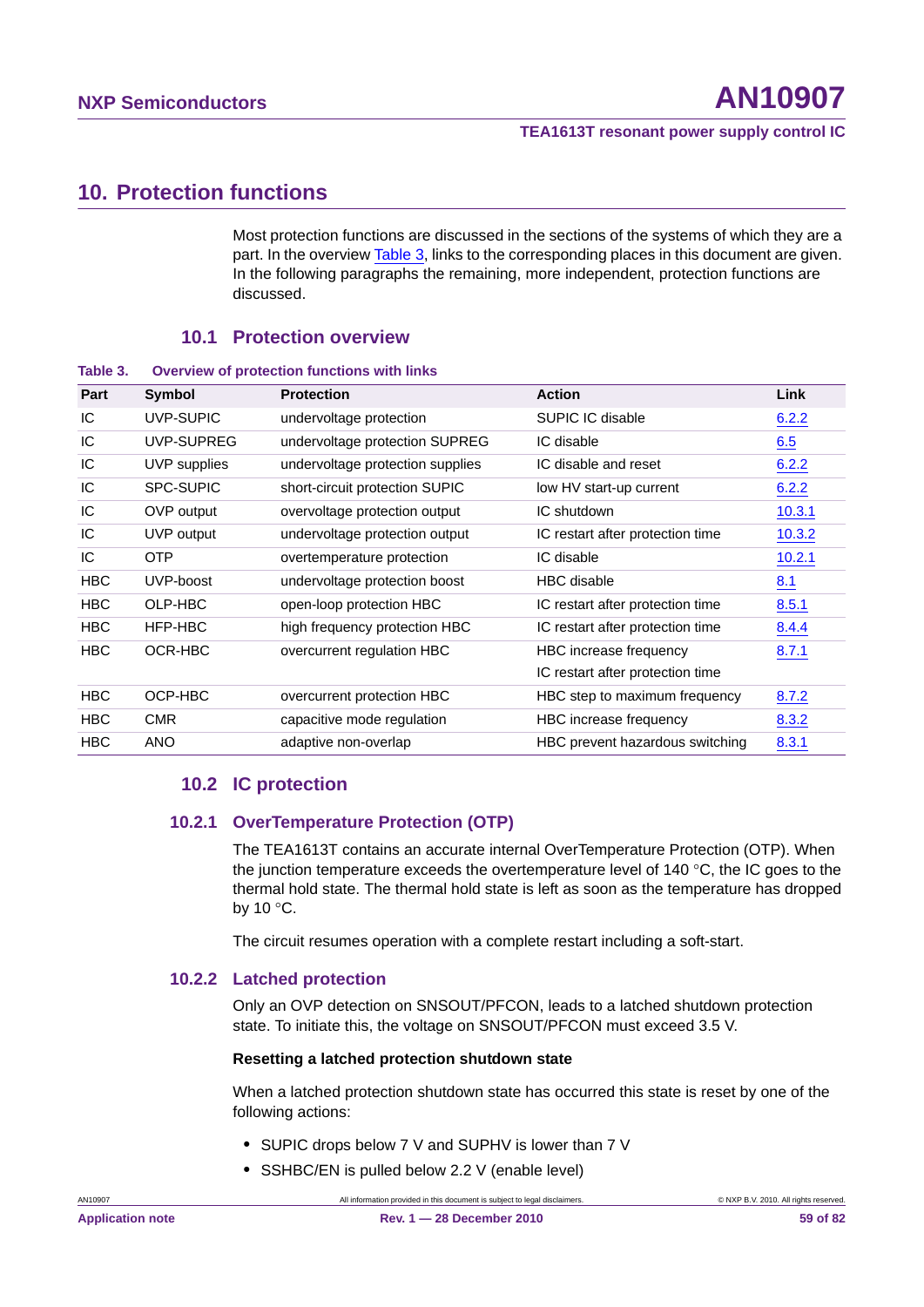A possible reset by external control (for example microcontroller) is available using the SSHBC/EN function.

# **10.3 SNSOUT/PFCON protection**



# **10.3.1 OverVoltage Protection (OVP) output**

The TEA1613T has overvoltage protection intended for monitoring the HBC output voltage. It is one of the functions that is combined on the SNSOUT/PFCON pin.

# **10.3.1.1 Auxiliary winding**

When dealing with a mains insulated converter, the HBC output voltage can be measured via the auxiliary winding of the resonant transformer. To accurately measure the secondary voltage of the primary circuit auxiliary winding, a special transformer construction is needed.

To facilitate correct working, it is important that this winding has a good coupling with the secondary winding(s) and a minimum coupling with the primary winding. In this way a good representation is obtained of the output voltage situation. For more details refer to Section 6.3.3.1 and Figure 6.

To meet the mains insulation requirements, triple insulated wire can be used.

# **10.3.1.2 Principle of operation**

The voltage is sensed at the SNSOUT/PFCON pin via an external rectifier and resistive divider. Overvoltage is detected when the SNSOUT/PFCON voltage exceeds 3.5 V. After detecting OVP the TEA1613T goes to the latched protection shutdown state.

# **10.3.1.3 Connecting external measurement circuits**

When latched protection is needed for other detection circuits, it can be added on SNSOUT/PFCON by means of a series diode. For example: external overtemperature protection.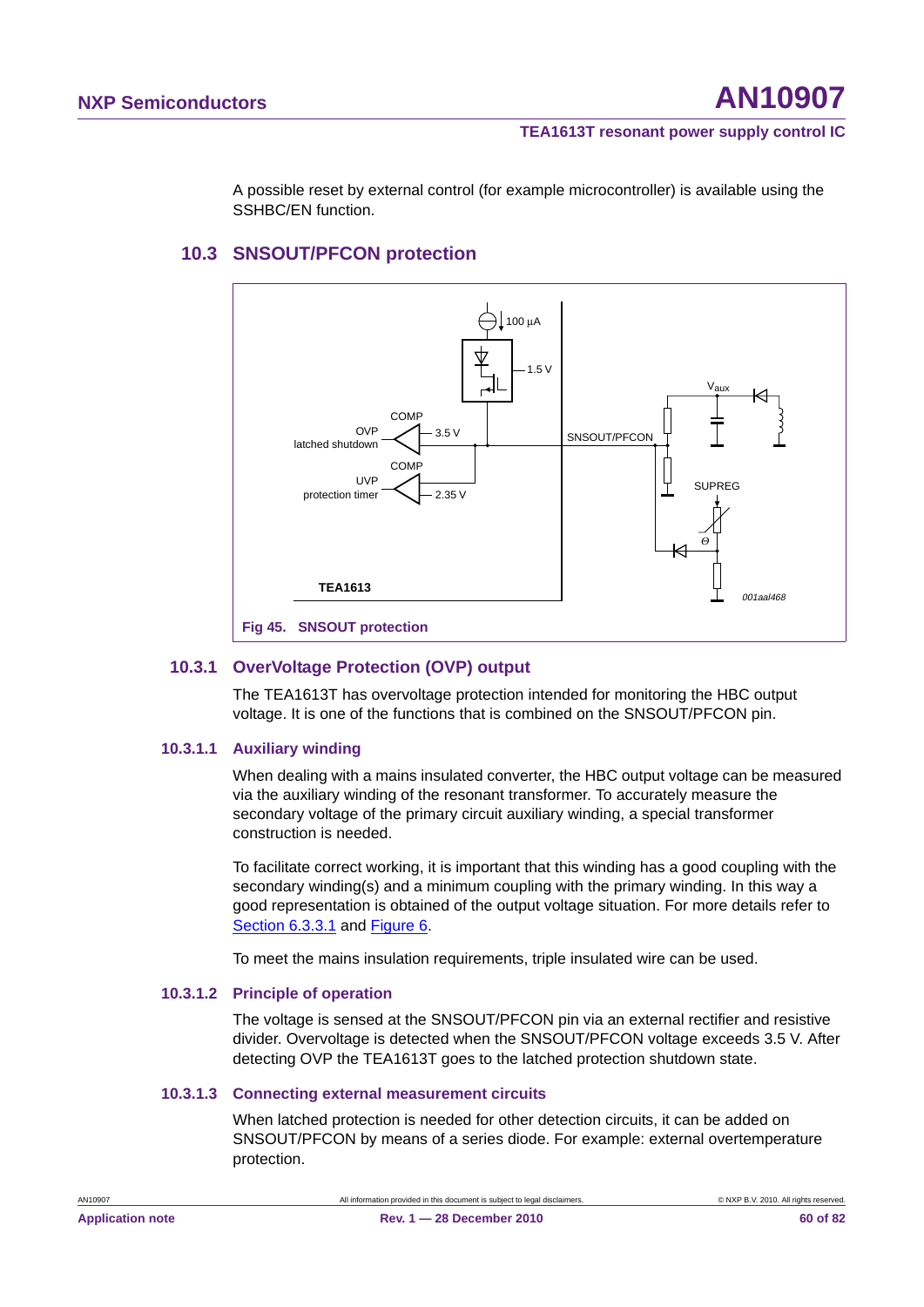# **10.3.2 UnderVoltage Protection (UVP) output**

The TEA1613T has undervoltage protection intended for monitoring the HBC output voltage. It is one of the functions that is combined on the SNSOUT/PFCON pin.

#### **10.3.2.1 Auxiliary winding**

When dealing with a mains insulated converter, the HBC output voltage can be measured via the auxiliary winding of the resonant transformer. To accurately measure the secondary voltage of the primary circuit auxiliary winding, a special transformer construction is needed.

To facilitate correct working, it is important that this winding has a good coupling with the secondary winding(s) and a minimum coupling with the primary winding. This is to obtain a good representation of the output voltage situation. For more details refer to Section 6.3.3.1 and Figure 6.

To meet the mains insulation requirements, triple insulated wire can be used.

#### **10.3.2.2 Principle of operation**

The voltage is sensed at the SNSOUT/PFCON pin via an external rectifier and resistor divider. Undervoltage is detected when the SNSOUT/PFCON voltage drops below 2.35 V. When detecting UVP the TEA1613T starts the protection timer by charging it with 100  $\mu$ A.

When the undervoltage state remains until the timer reaches the protection level, the controller stops and is then re-started by the restart timer.

At start-up, the SNSOUT/PFCON voltage normally starts at a level lower than 2.35 V. To prevent undesired protection during start-up, the timer setting must allow sufficient time for start-up to charge the SNSOUT/PFCON voltage to a value above 2.35 V.

In applications where the TEA1613T is supplied from an auxiliary winding (to SUPIC), the SUPIC monitoring can also activate a protection when an error condition results in a drop of the output voltage (see Section 6.2.2).

#### **10.3.2.3 Connecting external measurement circuits**

When re-start protection is required for another detection circuit, it can be added to SNSOUT/PFCON by means of a series diode. An example of external temperature protection is given in Figure 45.

# **10.3.3 OVP and UVP combinations**

# **10.3.3.1 Circuit configurations**

The following list contains examples of configurations for which certain functionality on the SNSOUT/PFCON pin is disabled.

- **•** OVP functional and UVP disabled (refer to Section 10.3.3.2)
- **•** UVP functional and OVP disabled (refer to Section 10.3.3.3)
- **•** Both OVP and UVP disabled (refer to Section 10.3.3.4)

Note that in the examples given in the referenced sections, the PFCON signal can still be generated for burst mode operation.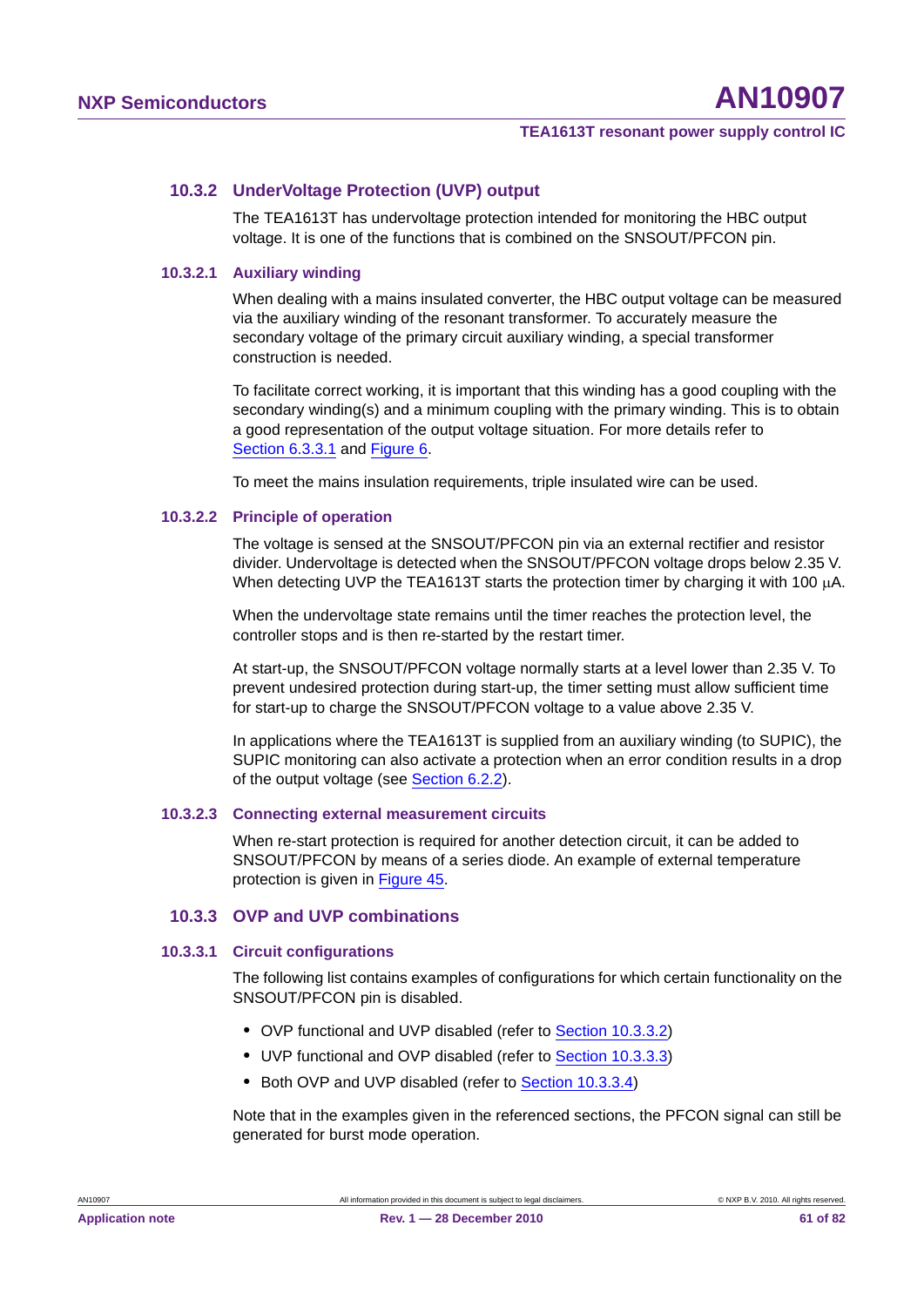# **10.3.3.2 OVP functionality and UVP disabled**

In some applications it may be required to prevent the activation of the UVP on SNSOUT/PFCON. To achieve this, it is necessary to disable UVP. This can be realized by adding a circuit that prevents the voltage on SNSOUT from dropping below 2.35 V.

#### **Practical example**

The voltage on SNSOUT/PFCON can be prevented from dropping below a preset voltage by externally adding a low impedance resistor divider, with a fixed voltage, and connecting it to SNSOUT/PFCON via a diode. This simple circuit is not very accurate but it does provide the basic capability to disable the UVP function of SNSOUT/PFCON. Note that higher voltages on SNSOUT/PFCON are blocked by the diode so that the OVP is still functional.



#### **10.3.3.3 UVP functionality and OVP disabled**

In some applications it may be required to prevent the activation of the OVP on SNSOUT/PFCON. To achieve this, it is necessary to disable OVP. This can be realized by adding a circuit that prevents the voltage on SNSOUT/PFCON from exceeding 3.5 V.

#### **Practical example**

The voltage on SNSOUT/PFCON can be prevented from exceeding the preset voltage by externally adding a low impedance resistor divider, with a fixed voltage, and connecting it to SNSOUT/PFCON via a diode denoted by (1) in Figure 47. This simple circuit is not very accurate but it does provide the basic capability to disable the OVP function of SNSOUT/PFCON. Note that lower voltages on SNSOUT/PFCON are blocked by the diode so that the UVP is still functional.

Another possibility is to add a Zener diode function on SNSOUT/PFCON to limit the voltage on this pin denoted by (2) in Figure 47.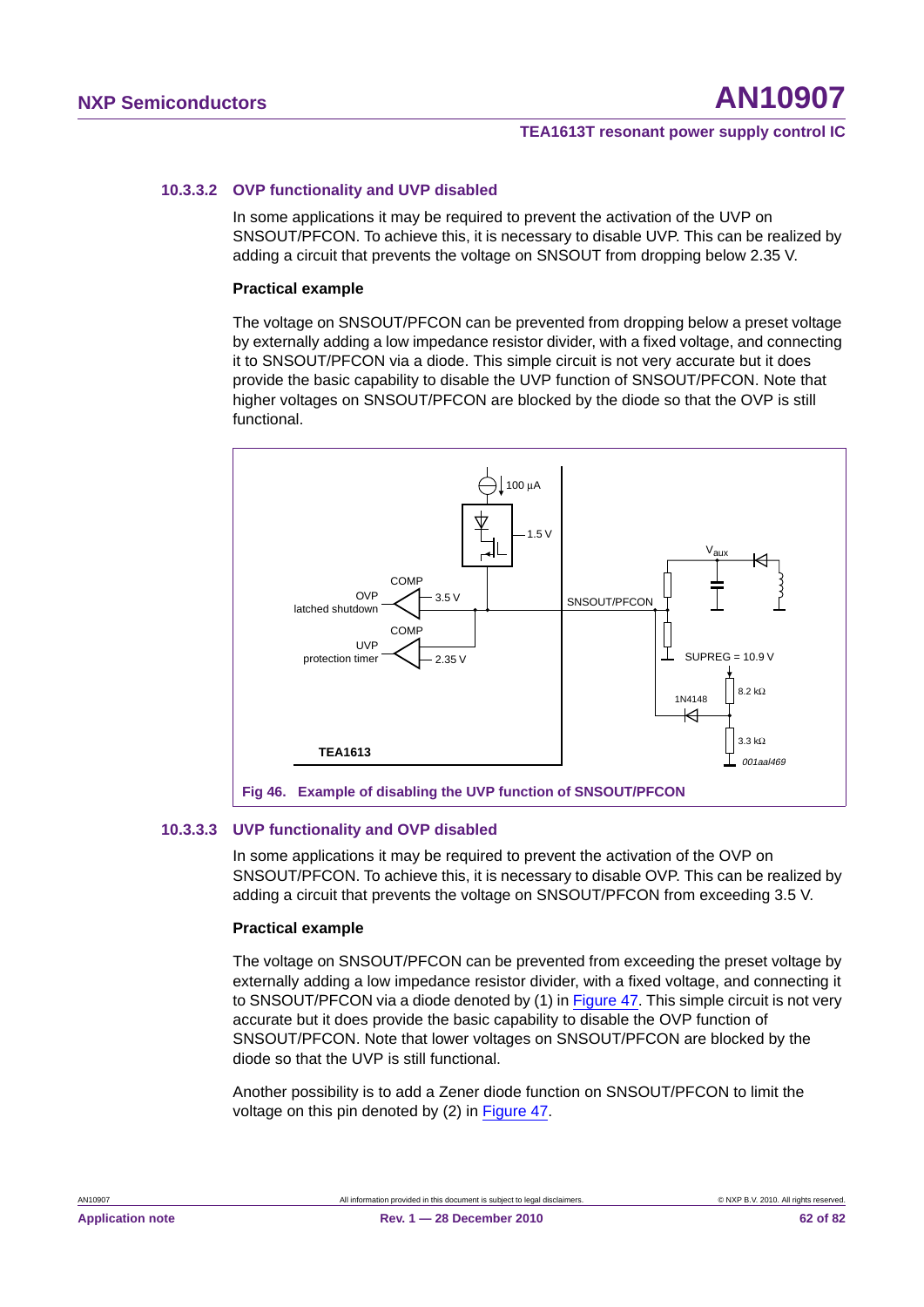# **NXP Semiconductors AN10907**

## **TEA1613T resonant power supply control IC**



# **10.3.3.4 Both OVP and UVP disabled**

When neither OVP or UVP functionality is required, a fixed voltage between 2.35 V and 3.5 V can be applied to SNSOUT. This can be obtained from a resistor divider that is referenced to the SUPREG.



# **10.3.3.5 UVP during burst mode operation**

When the system is in burst mode operation, the undervoltage protection is not active while switching is off. This is to prevent incorrect protection during this interval. As soon as switching is resumed, the UVP protection becomes active again.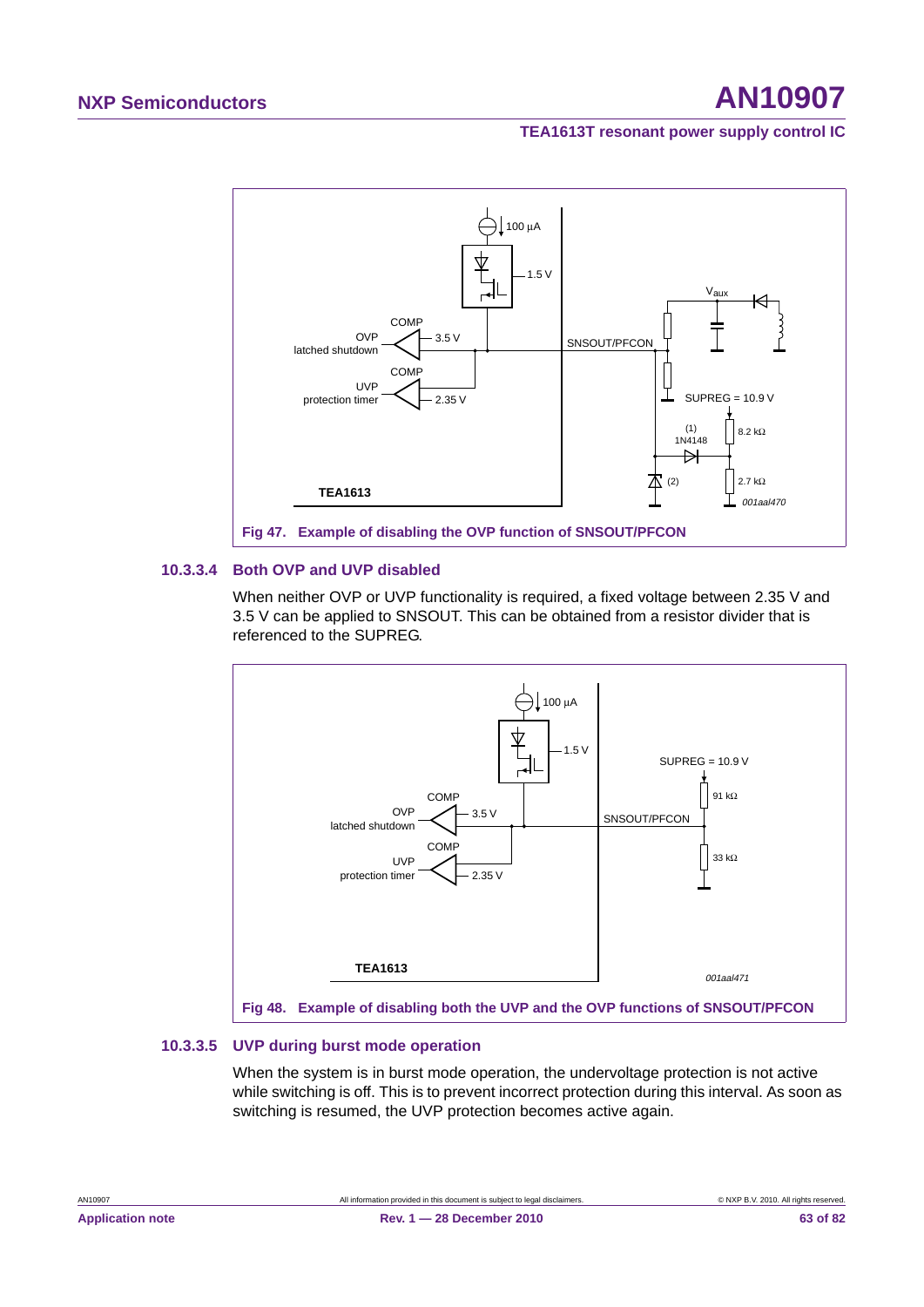# **10.4 Protection timer**

The TEA1613T has a programmable timer that is used for the timing of several forms of protection. The timer is basically used in two ways:

- **•** As a protection timer the time that an error exists before the system stops operation
- **•** As a restart timer the time between stopping and restarting operation

The values for both types of timer can be independently preset by an external resistor and capacitor connected to RCPROT.

# **10.4.1 Block diagram of the RCPROT function**



#### **10.4.1.1 RCPROT working as protection timer**



Figure 50 demonstrates the operation of the protection timer. When an error condition occurs, a fixed current of 100  $\mu$ A flows from the RCPROT pin and charges the external capacitor. Due to the external resistor, the voltage rises exponentially. The protection time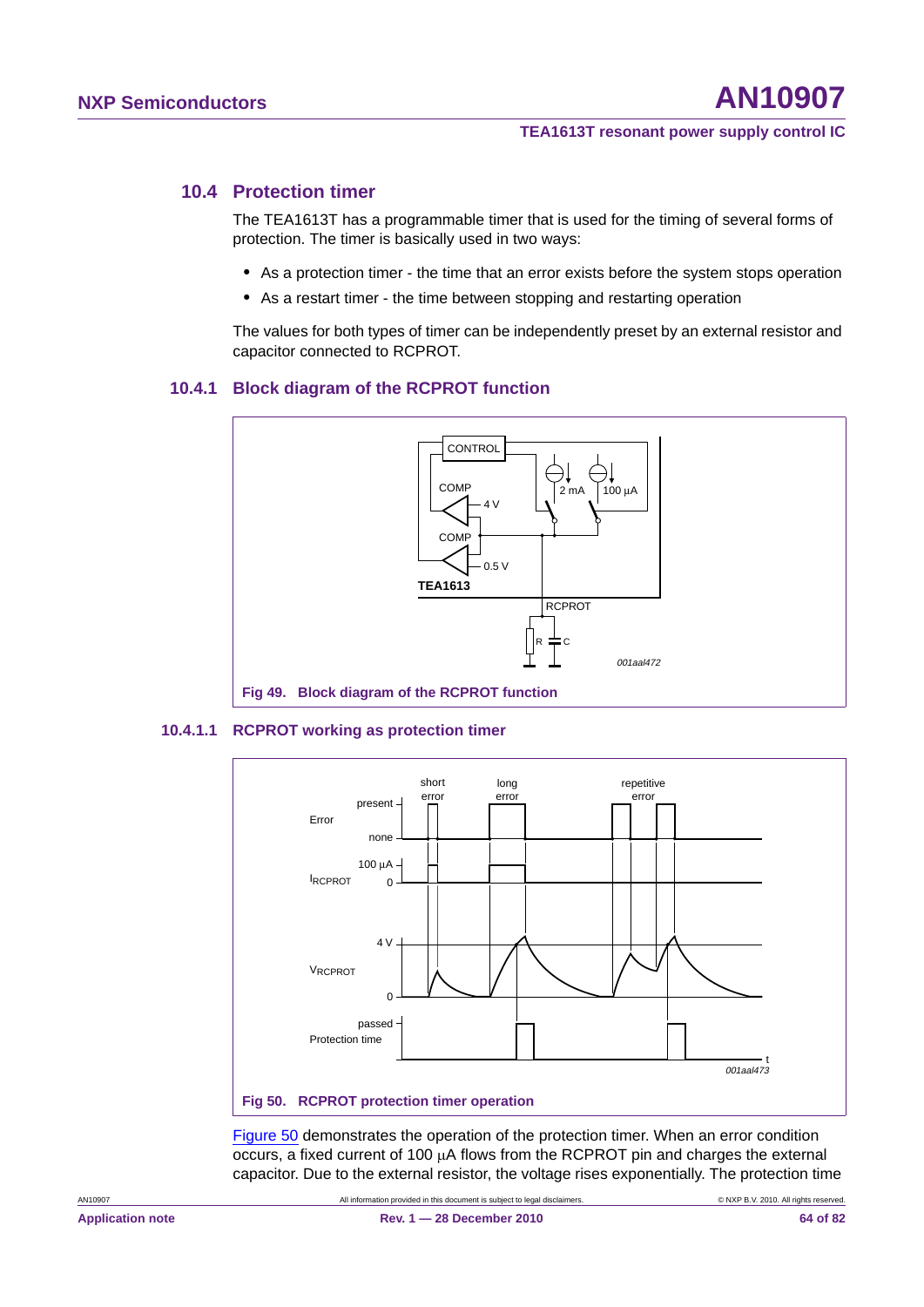is passed when the upper switching level of 4 V has been reached. At that moment, the appropriate protective action is executed, the current source is stopped and RCPROT is discharged by the external resistor.

In the case that the error condition ends before 4 V has been reached, the current source is stopped and the pin discharges through the external resistor and no further action is taken.

If the error condition is permanent, the system fluctuates between stopping (RCPROT = 4 V) and restarting (RCPROT =  $0.5$  V). This is sometimes referred to as a hiccup mode.

The protection timer is activated by one of the following:

- **•** overcurrent regulation SNSCURHBC
- **•** high frequency protection RFMAX
- **•** open loop protection SNSFB
- **•** undervoltage protection SNSOUT/PFCON

Protection can be forcibly activated (including restart) by increasing the RCPROT voltage to above 4 V (but not higher than +12 V) using an external circuit.

# **10.4.2 RCPROT working as a restart timer**

During certain error conditions, it may be desirable to temporarily disable the IC. This is especially useful when an error can over-heat components. A temporary disable allows power supply components to cool down, after which the IC must automatically restart. The time to restart is determined by the restart timer.



Normally, the capacitor is discharged to 0 V. When an error occurs,  $C<sub>prot</sub>$  is charged and it operates as a protection timer until it reaches the upper switching level of 4 V. After this, the RCPROT pin becomes high ohmic and the external resistor discharges the external capacitor. The restart time is exceeded when the lower switching level of 0.5 V is reached. At that moment, the IC is restarted and the RCPROT pin is further discharged.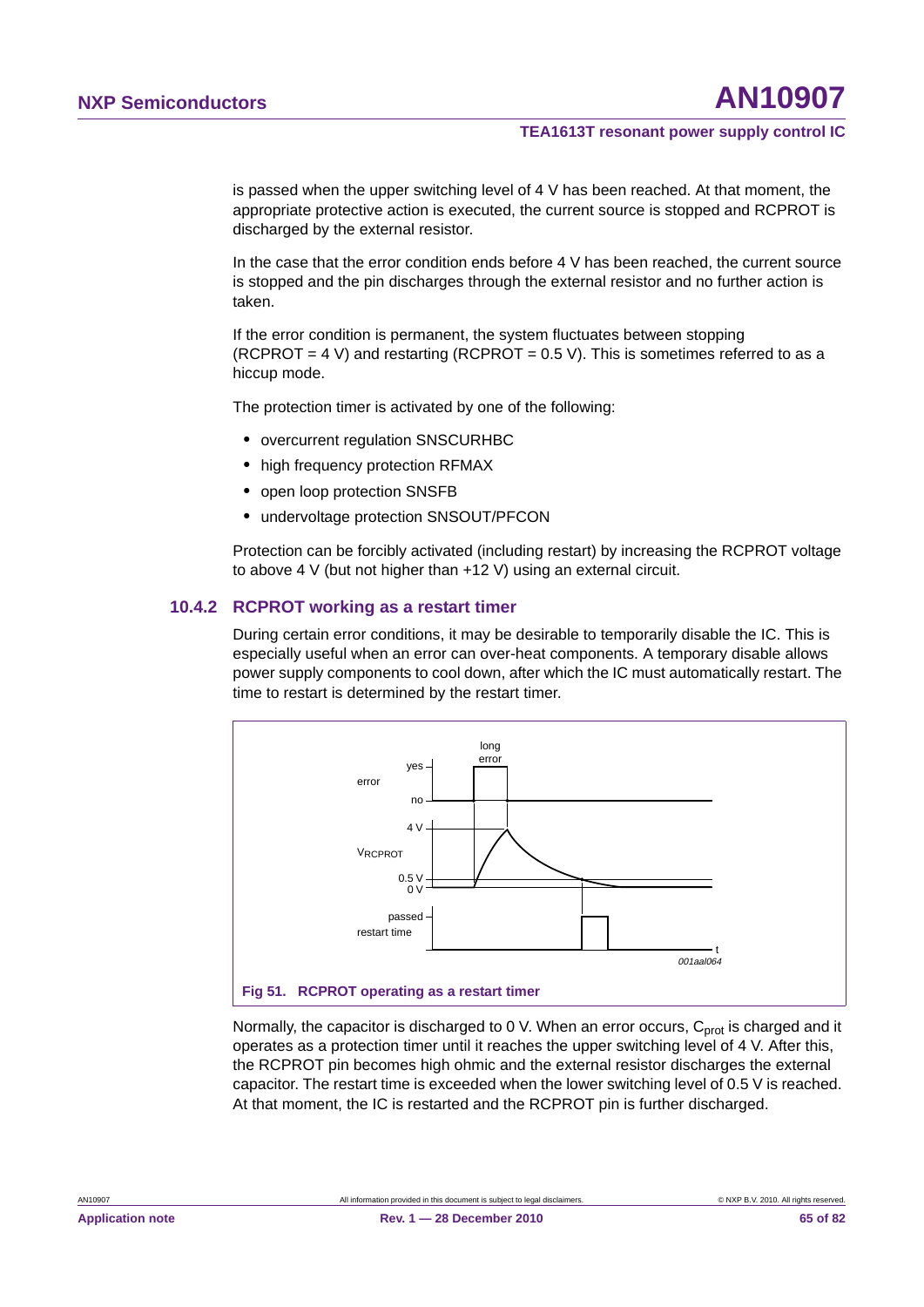# **NXP Semiconductors AN10907**

# **TEA1613T resonant power supply control IC**

# **10.4.3 Dimensioning the timer function**

The required restart time  $t_{\text{restart}}$  determines the time constant  $t_{\text{RCPROT}}$  made by the values of R and C.

$$
t_{RCPROT} = \frac{-t_{restart}}{ln\langle\frac{V_{low(RCPROT)}}{V_{high(RCPROT)}\rangle}} = \frac{-t_{restart}}{ln\langle\frac{0.5}{4}\rangle} = 0.48 \times t_{restart}
$$
 (29)

With this time constant and the required protection time t<sub>protection</sub>, the value of R and C can be calculated as follows:

$$
R = \frac{V_{high(RCPROT)}}{I_{slow(RCPROT)} \times \langle 1 - e^{\frac{t_{protection}}{t_{RCPROT}}} \rangle} = \frac{4 \text{ V}}{I00 \text{ }\mu\text{A} \times \langle 1 - e^{\frac{t_{protection}}{t_{RCPROT}}} \rangle}
$$
(30)  

$$
C = \frac{t_{RCPROT}}{R}
$$
(31)

#### **Example**:

 $t_{\text{restart}} = 500 \text{ ms}$ ;

 $t_{\text{protection}} = 30 \text{ ms}$ ;

 $t_{RCPROT}$  = 240 ms;

 $R = 341 k\Omega;$ 

 $C = 705$  nF.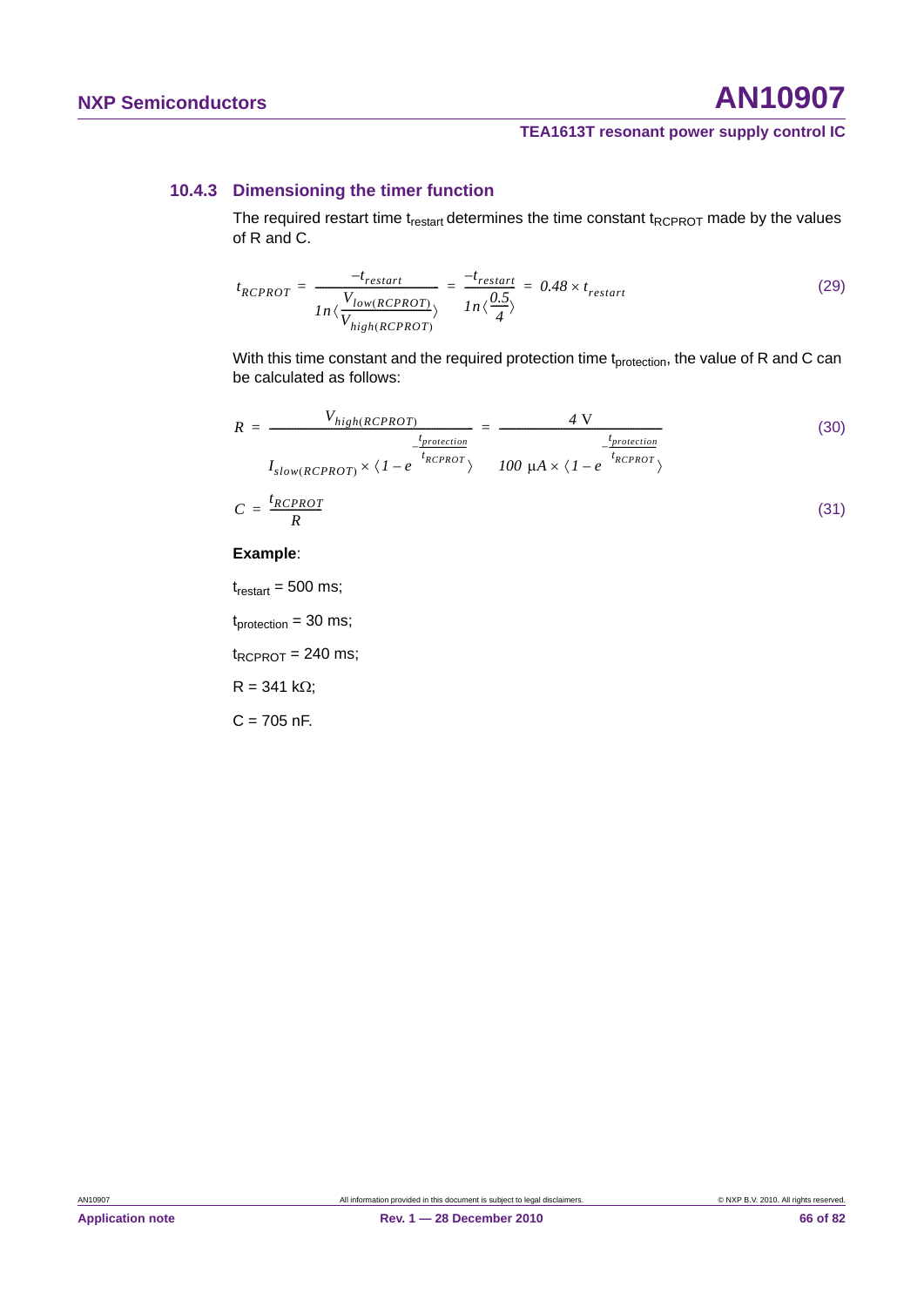# **11. Miscellaneous advice and tips**

# **11.1 PCB layout**

# **11.1.1 Grounding**

SGND + PGND **must** be connected directly under the IC (in ground plane if possible) to avoid false signal detection by driver current disturbance (see Figure 54).

A star grounding construction provides the lowest risk of mutual converter disturbance or signal detection disturbance. In this system, the central star point can be chosen at the  $V_{\text{BOOST}}$  capacitor ground.

Large currents should be avoided on grounding tracks that are intended for signal measurement.



# **11.1.2 Large current loops**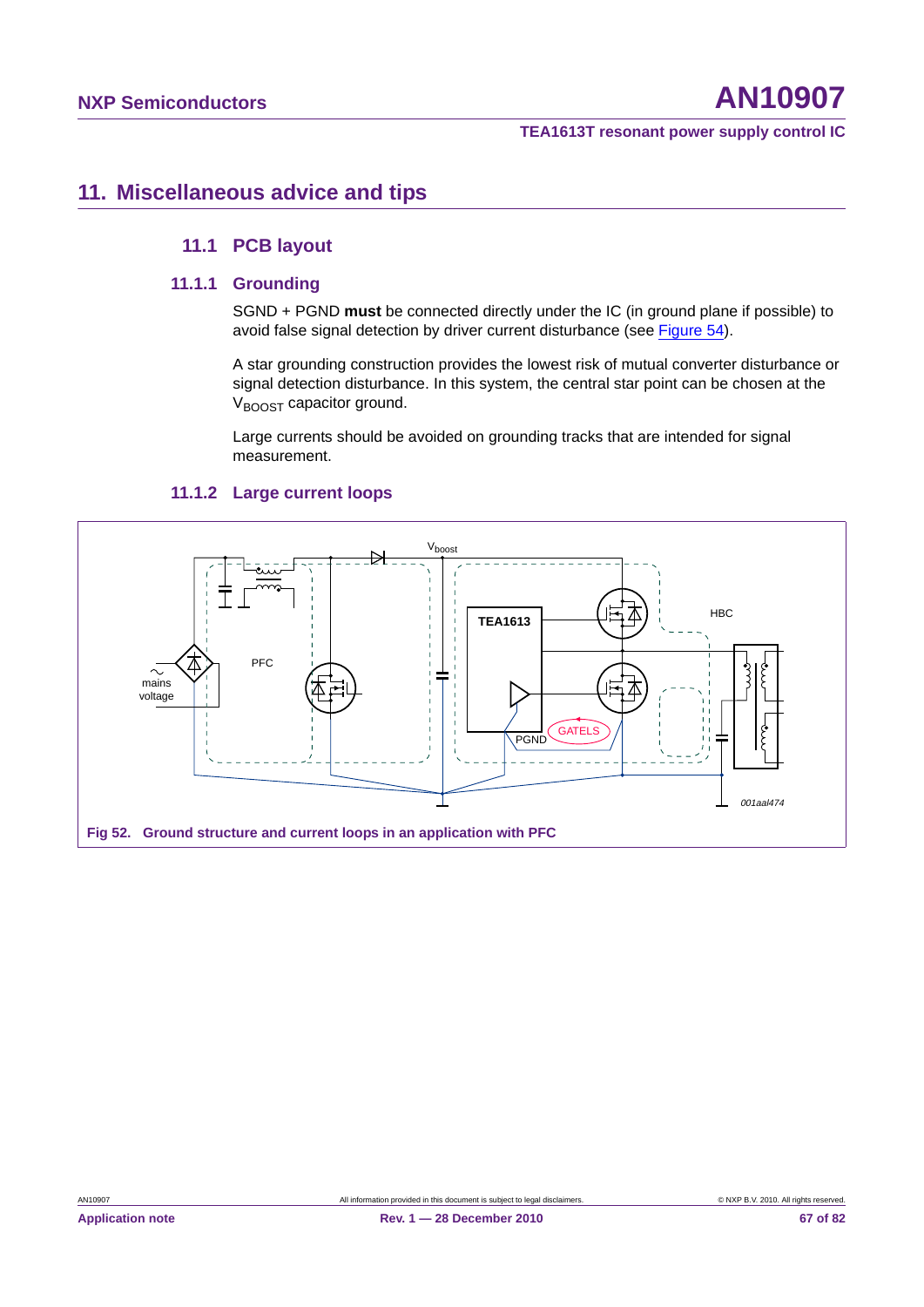# **NXP Semiconductors AN10907**

**TEA1613T resonant power supply control IC**



# **11.1.3 Ground layout example**

# **11.1.4 Miscellaneous**

# **Connecting SNSCURHBC pin 15**

Place a series resistor in the SNSCURHBC connection as close as possible to pin 15. This is important for avoiding disturbance pickup. Also avoid capacitive coupling between the connection to pin 15 and the HB track (to pin 13) that contains high dV/dt signals.

# **CFMIN pin 17 (and RFMAX pin 18)**

Connect the oscillator capacitor on CFMIN from pin 17 to SGND pin 16 with short tracks to prevent pickup of disturbances by an external field. Although less critical, a similar construction can be used for RFMAX.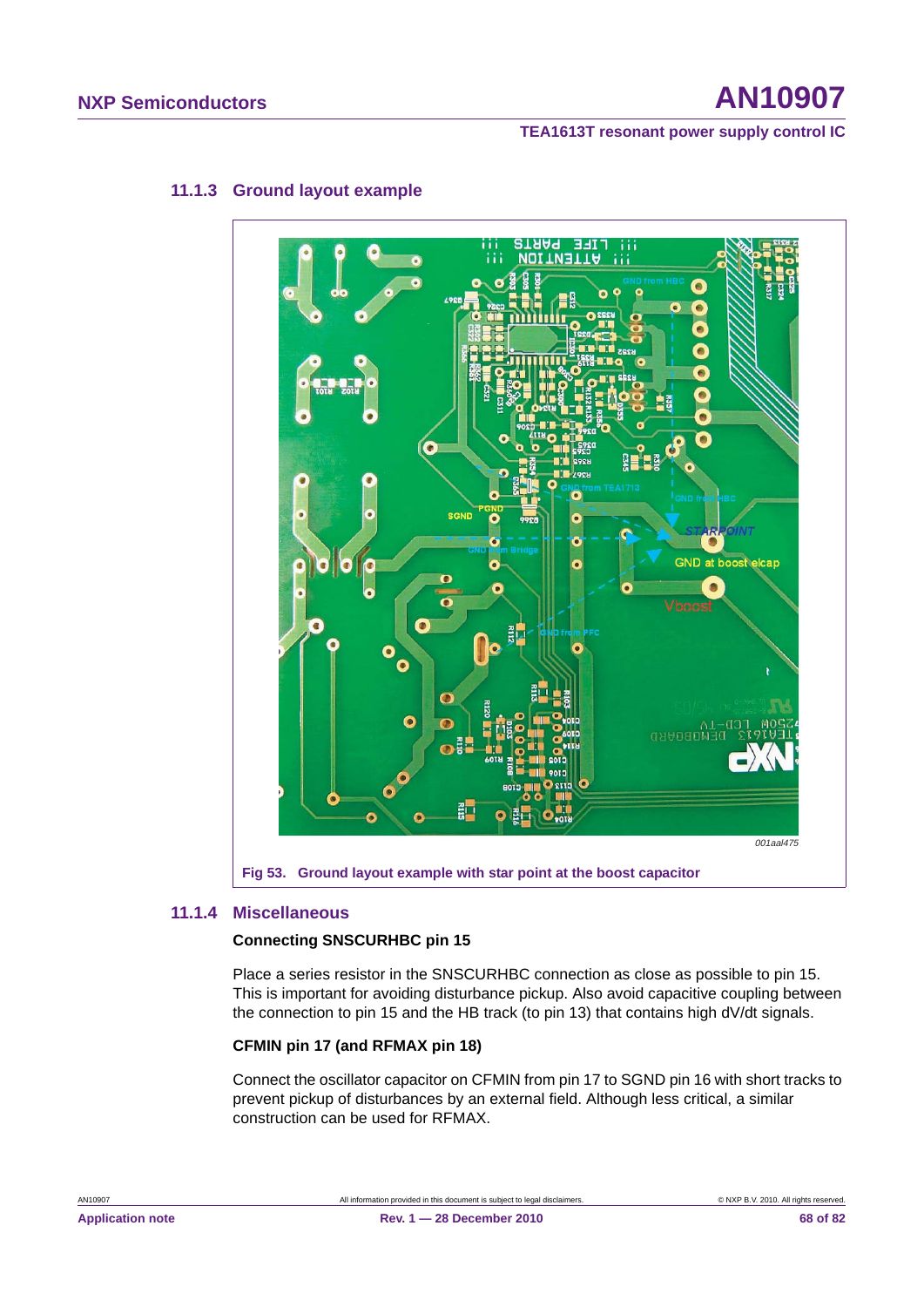

#### **SNSBURST (pin 3)**

If a high-impedance value is chosen for the resistor divider on SNSBURST, the connecting tracks of the resistors should be kept short to avoid disturbance (refer to Section 9.5.2 and Section 9.5.3).

# **11.2 Starting/debugging partial circuits**

When starting a newly built application for the first time or when an error is observed during operation, it is possible to activate parts of the circuit step by step. This enables errors to be located more easily and an evaluation to be performed under conditions that restrict influences from other circuit parts.

The following list provides a step-by-step sequence for debugging:

- 1. IC only, with protection disabled
- 2. HBC with protection disabled and variable DC input voltage
- 3. HBC with protection enabled

The best approach is to check the HBC converter first with external supplies for SUPIC and V<sub>BOOST</sub>.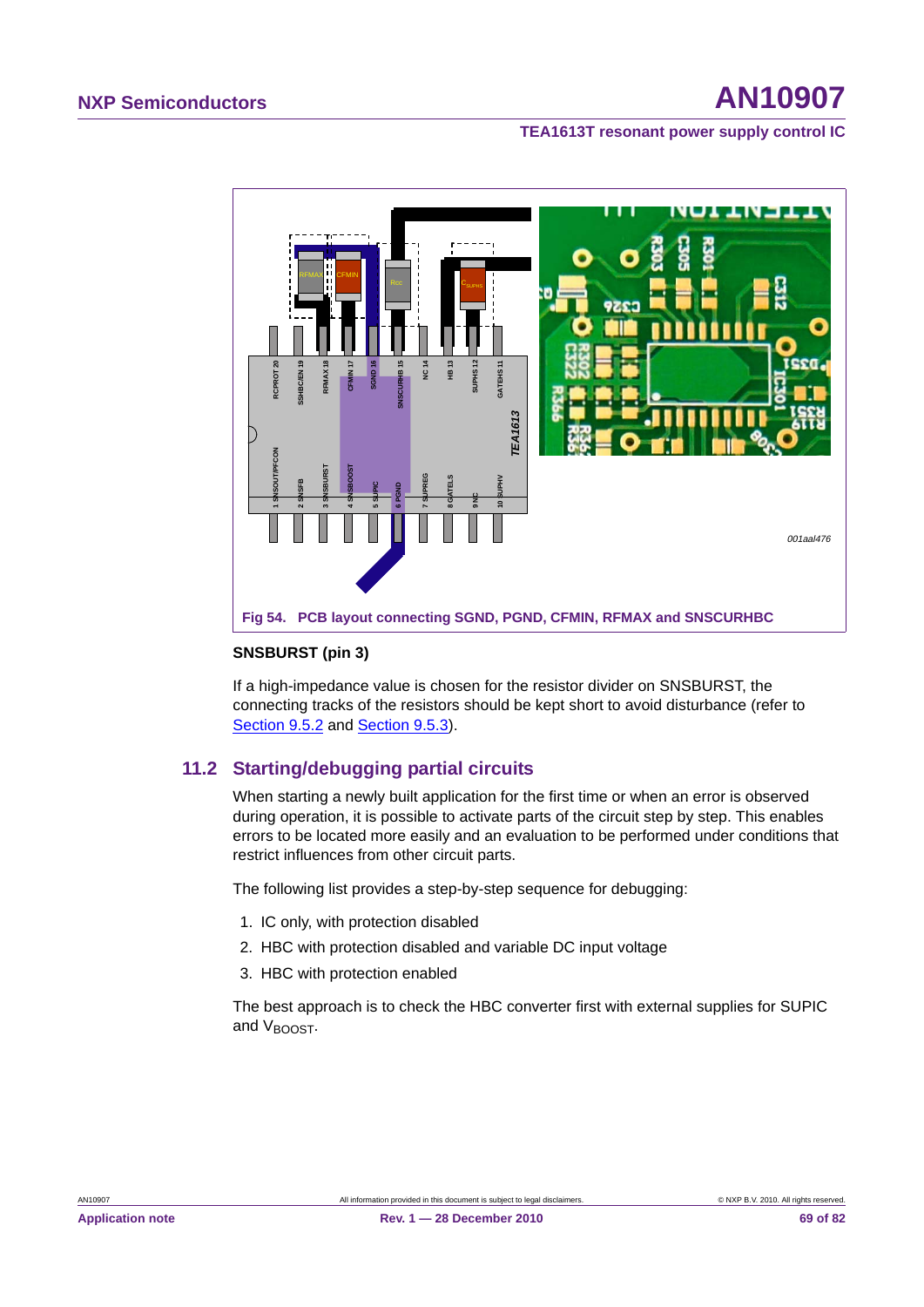# **11.2.1 HBC only**

A proposal for the setup (temporary additions to the existing application to force operation) and the sequence for disabling/enabling the different functions is given in Figure 55. A moderate (current) load can be applied to the converters output to ascertain the correct functioning.

#### **Start:**

- 1. 25 V external supply on SUPIC by series diode
- 2. 3 V on SNSBOOST to enable
- 3. RCPROT to ground to disable protection timer
- 4. SNSCURHBC to ground to disable OCP
	- **–** step A: increase the HBC input voltage (V<sub>BOOST</sub>)
	- **–** step B: enable SNSCURHBC
	- **–** step C: enable RCPROT

Be aware that a latching, overvoltage detection on SNSOUT (>3.5 V), can still prevent operation.

CFMIN, GATELS, GATEHS and HB can be monitored to continuously assess the functioning of the converter/controller.

**Practical tip:** When an external PFC function is disabled, V<sub>BOOST</sub> can often be applied by simply applying a DC or AC voltage to the mains input connections.

Check the regulation by increasing the input voltage  $V_{\rm BOOST}$  for the following situations:

- 1. Initially at  $V_{\text{BOOST}} = 0$  V, the running frequency is low with a short on-time and a long off-time. This is due to the HB detection not working properly at low voltage and the internal slope detection (HB) not detecting a proper (fast) slope.
- 2. Increasing the value of  $V_{\text{BOOST}}$ , at a certain input voltage the HB detection works correctly and the frequency to drive maximum power, is minimal. If the HB slope remains slow, the output current is probably low. Increasing the output current probably results in proper HB switching.
- 3. When the  $V_{\text{BOOST}}$  input voltage has reached a level closer to the nominal working voltage, the correct output voltage is reached (depending on the output load), and regulation starts working. This results in increasing the frequency with increasing the input voltage until the nominal working voltage of  $V_{\text{BONST}}$  is set.
- 4. When the basic functioning of the HBC is working well including SNSFB regulation, protections can be added one by one. Proper functioning or a need for change can be evaluated.
- 5. When a self-supplying application is used, the external supply voltage can be removed as soon as the system works well at nominal  $V_{\text{BOOST}}$  voltage. The system should now be able to start with the internal high voltage start-up supply and an auxiliary winding can take over the SUPIC supply.

**Remark:** If, during debugging or starting, a protection has been activated, it may be necessary to switch the SUPIC supply off and on to reset a latched protection state.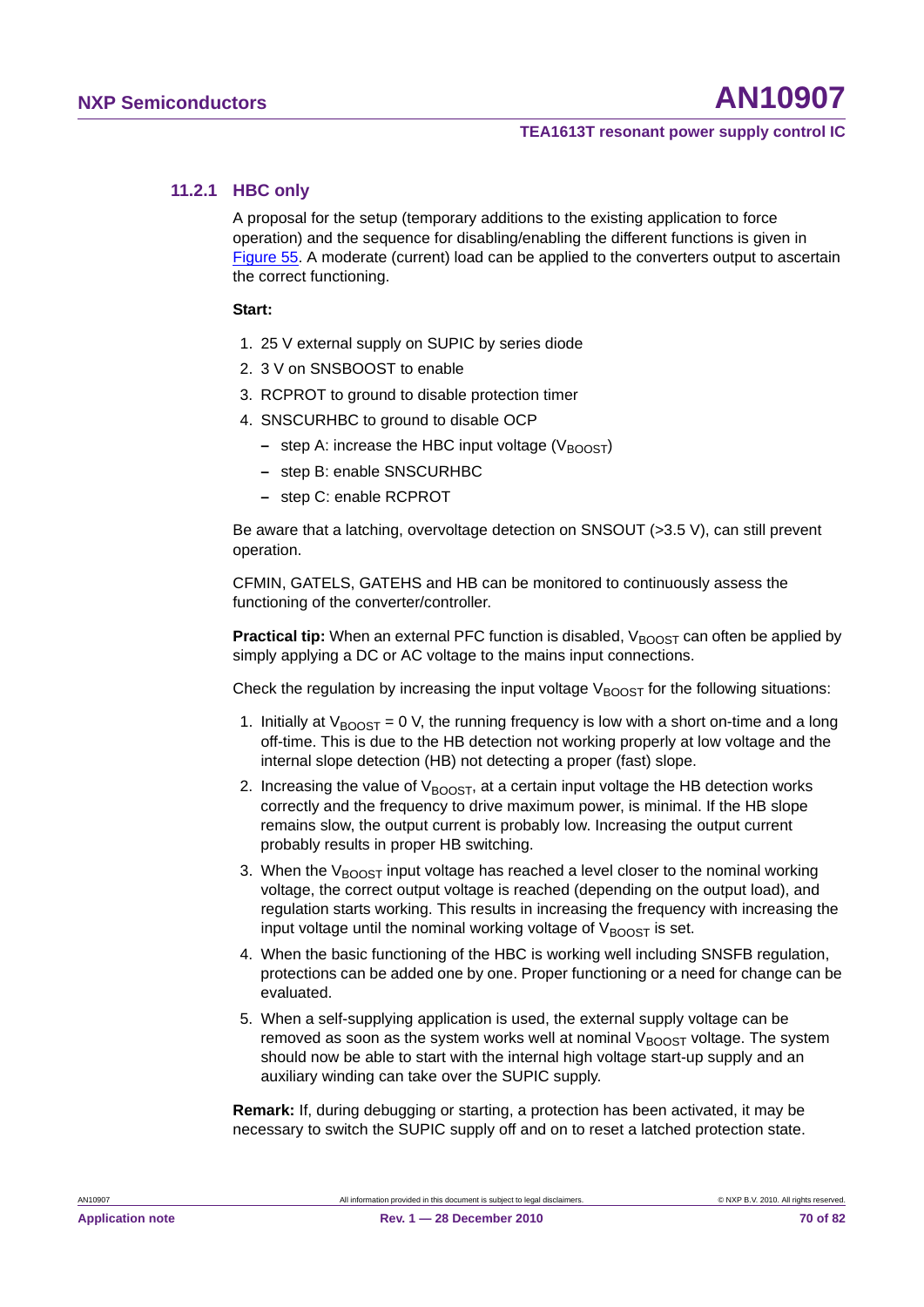# **NXP Semiconductors AN10907**

# **TEA1613T resonant power supply control IC**

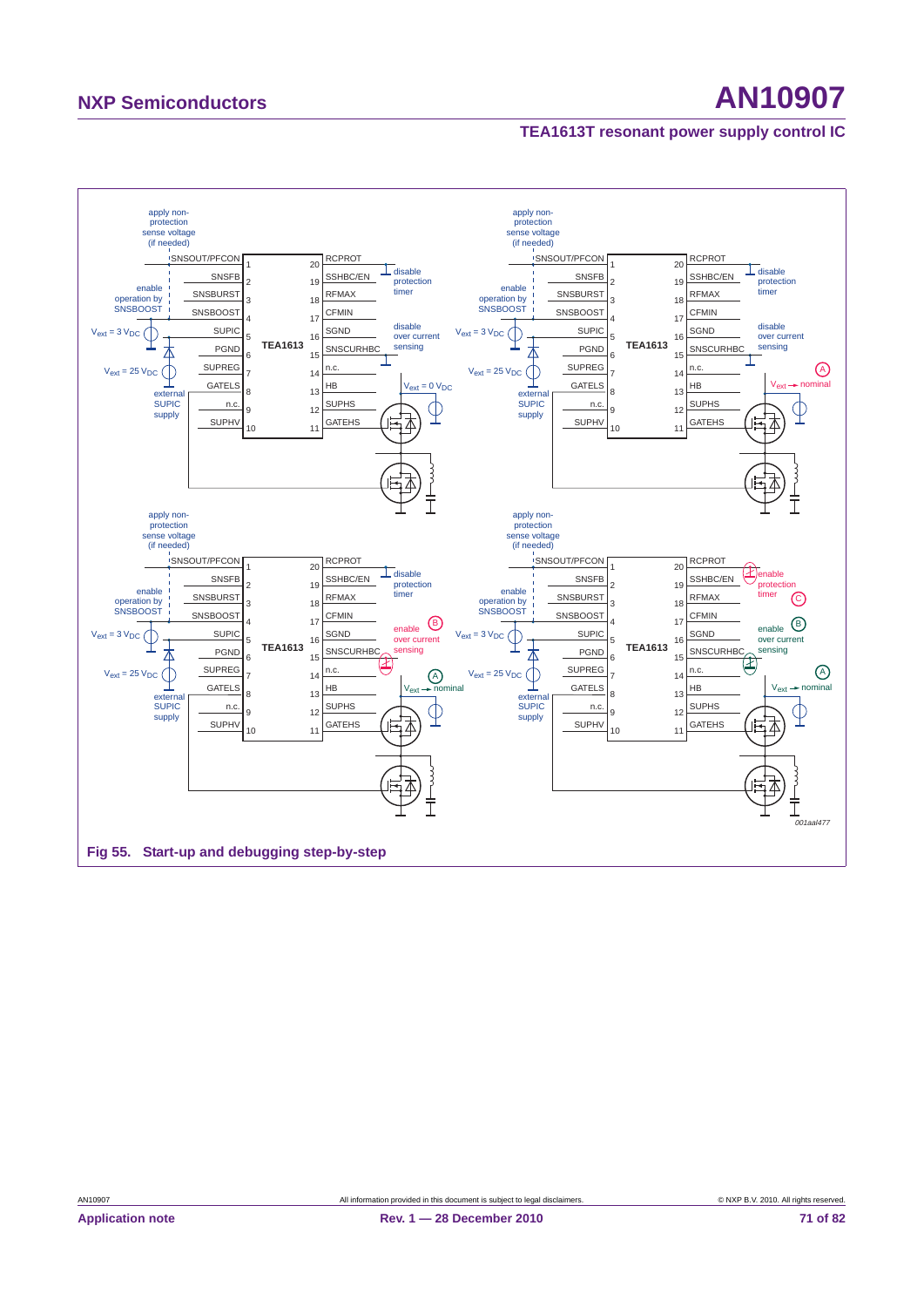

The following list provides an association between pins and the protection states for which they are being monitored:

- **• SSHBC/EN:** When the TEA1613T lowers the voltage to this pin, it indicates a protection with correction to high frequency. This is often caused by OCR/OCP.
- **• RFMAX:** The voltage level on RFMAX indicates the oscillator frequency, which may cause a high frequency protection when the voltage level is higher than 1.8 V.
- **• CFMIN:** No proper detection of HB-slope or a possible capacitive mode detection can be observed by a (partially) slow oscillator signal.
- **• PGND and SGND:** If the TEA1613T detects HB operation while there is zero input voltage, it indicates that the connection between these pins, directly at the IC, is not present. Gate currents lead to false HB slope detection.
- **• SNSCURHBC:** Any disturbances on this pin (voltage spikes) can lead to an increase of frequency while the original measurement voltage/signal is ok.
- **• SNSOUT/PFCON:** The voltage on this pin should be between 2.35 V and 3.5 V for normal operation. To avoid protection, a voltage can be forced on it. But often it is related (by a resistor divider) to the SUPIC and is correct when SUPIC is supplied externally.
- **• RCPROT:** Several protection functions can charge the timer.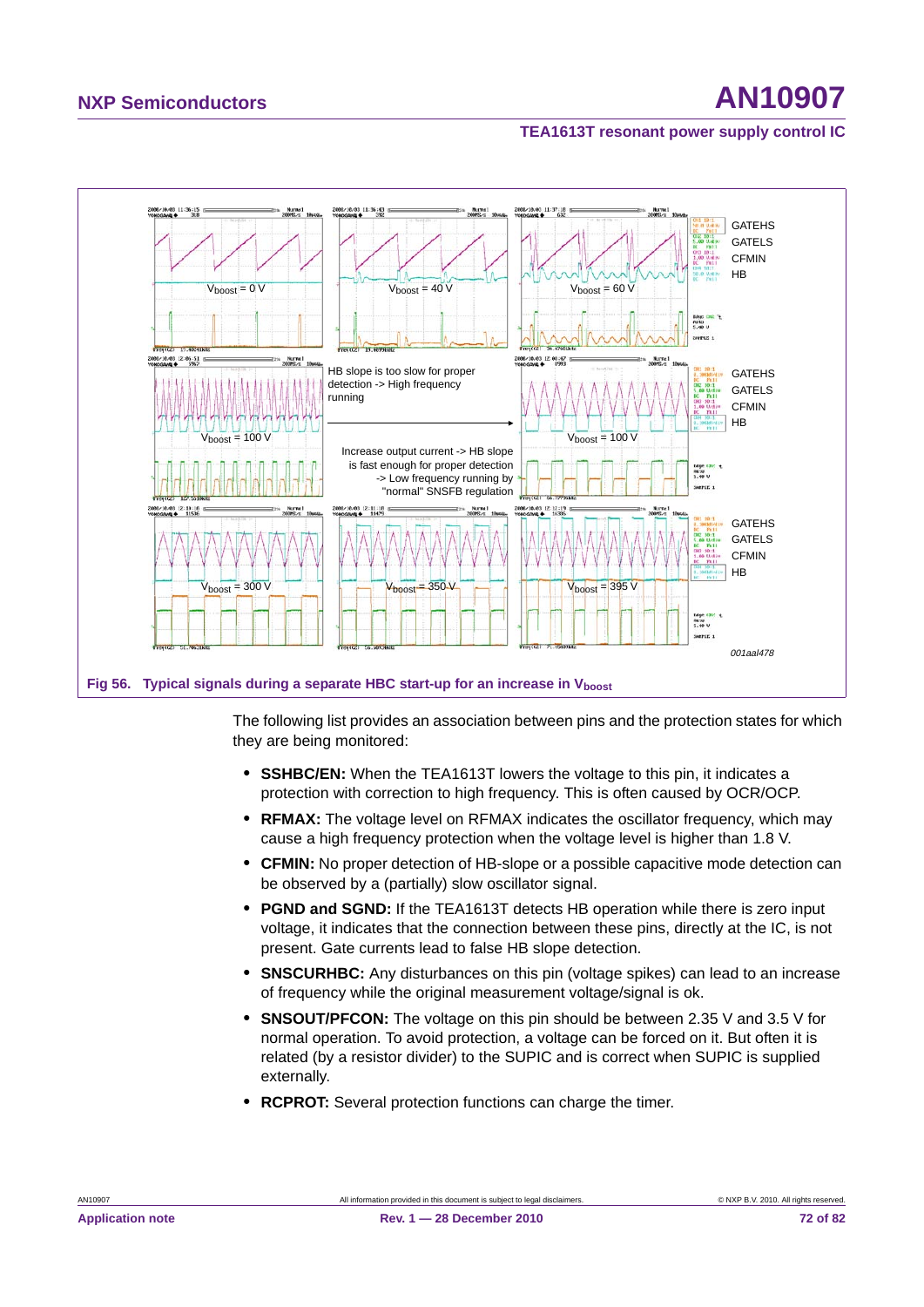**TEA1613T resonant power supply control IC**

#### **12. Application examples and topologies**

#### **12.1 Example of IC evaluation and test setup**

An example of a test/evaluation setup is provided in Figure 57. This setup can be used to:

- **•** check if an IC is still functional (not defective)
- **•** evaluate specific IC function(s) or pin properties with limited interference from the total system

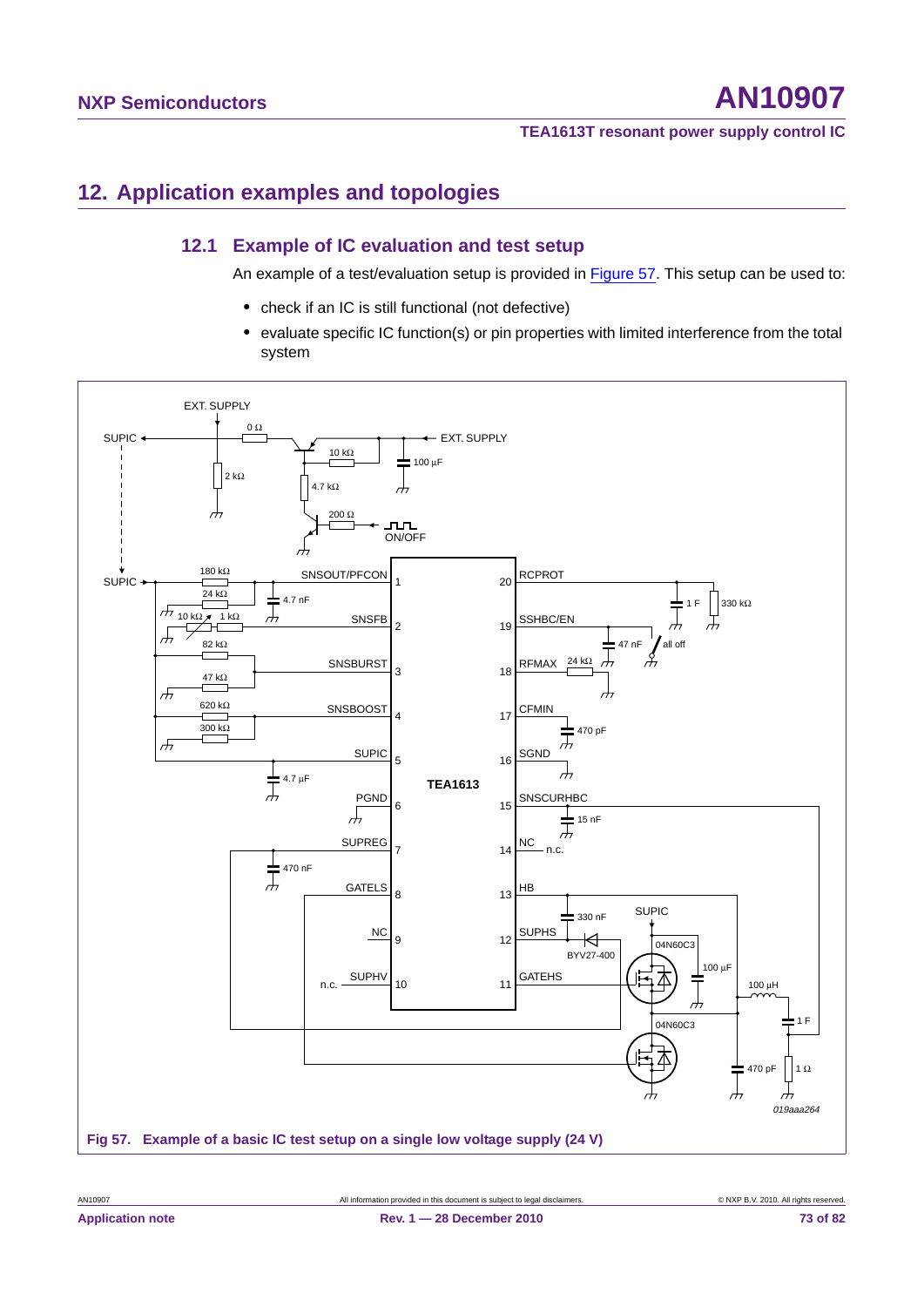

**AN10907**

TEA1613T resonant power supply control IC **TEA1613T resonant power supply control IC**



# $\frac{12.2}{2}$ **12.2 Example of a 250 W LCD-TV application** Example of a 250 W LCD-TV application

AN10907 **Application note Application note**

Rev.  $1 -$ **Rev. 1 — 28 December 2010 74 of 82 28 December 2010** 

74 of 82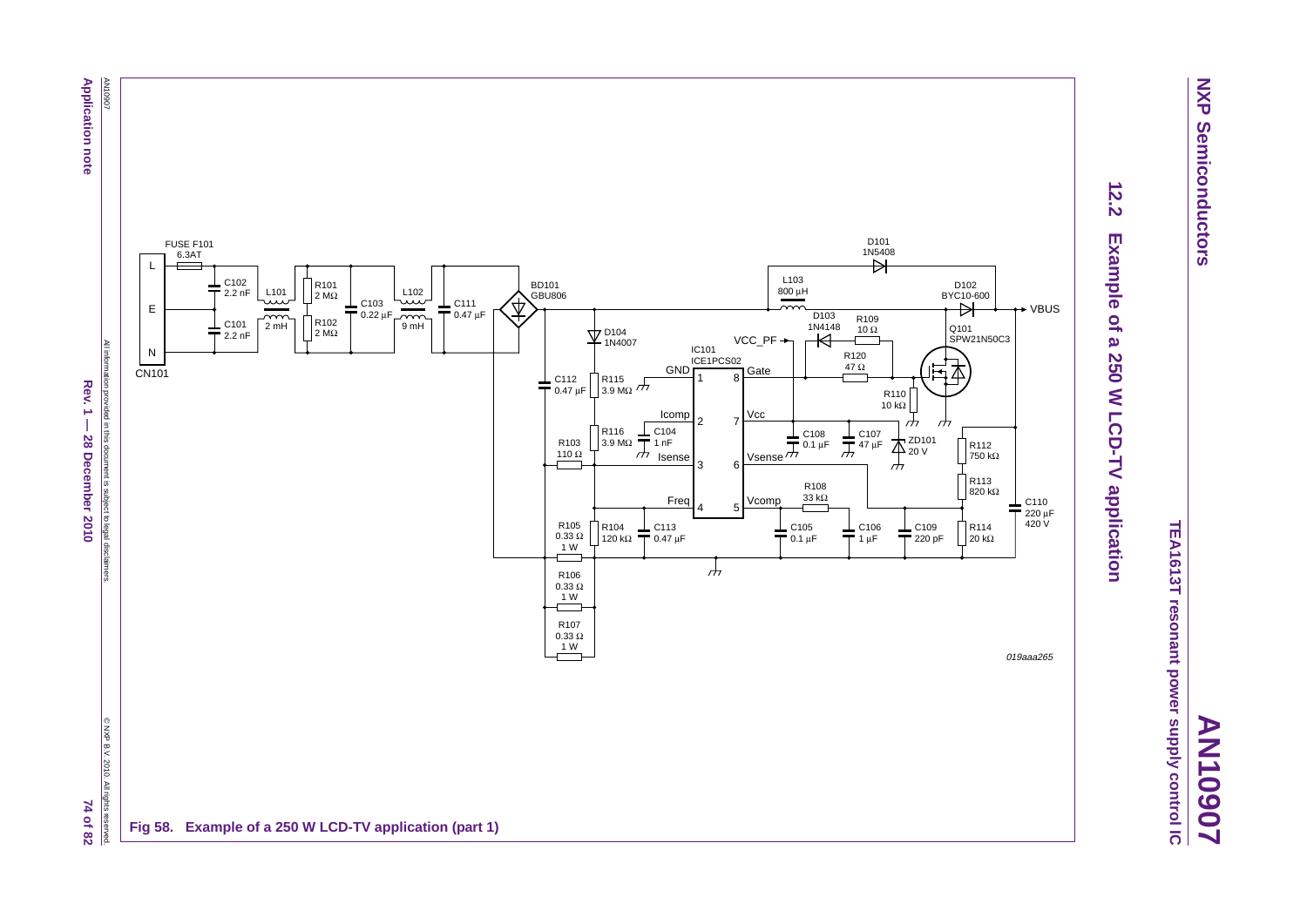AN10907 **Application note Application note**



© NXP B.V. 2010. All rights reserved. © NXP B.V. 2010. All rights ights reserved.<br>75 of 82



**NXP NXP Semiconductors Semiconductors** 

**AN10907**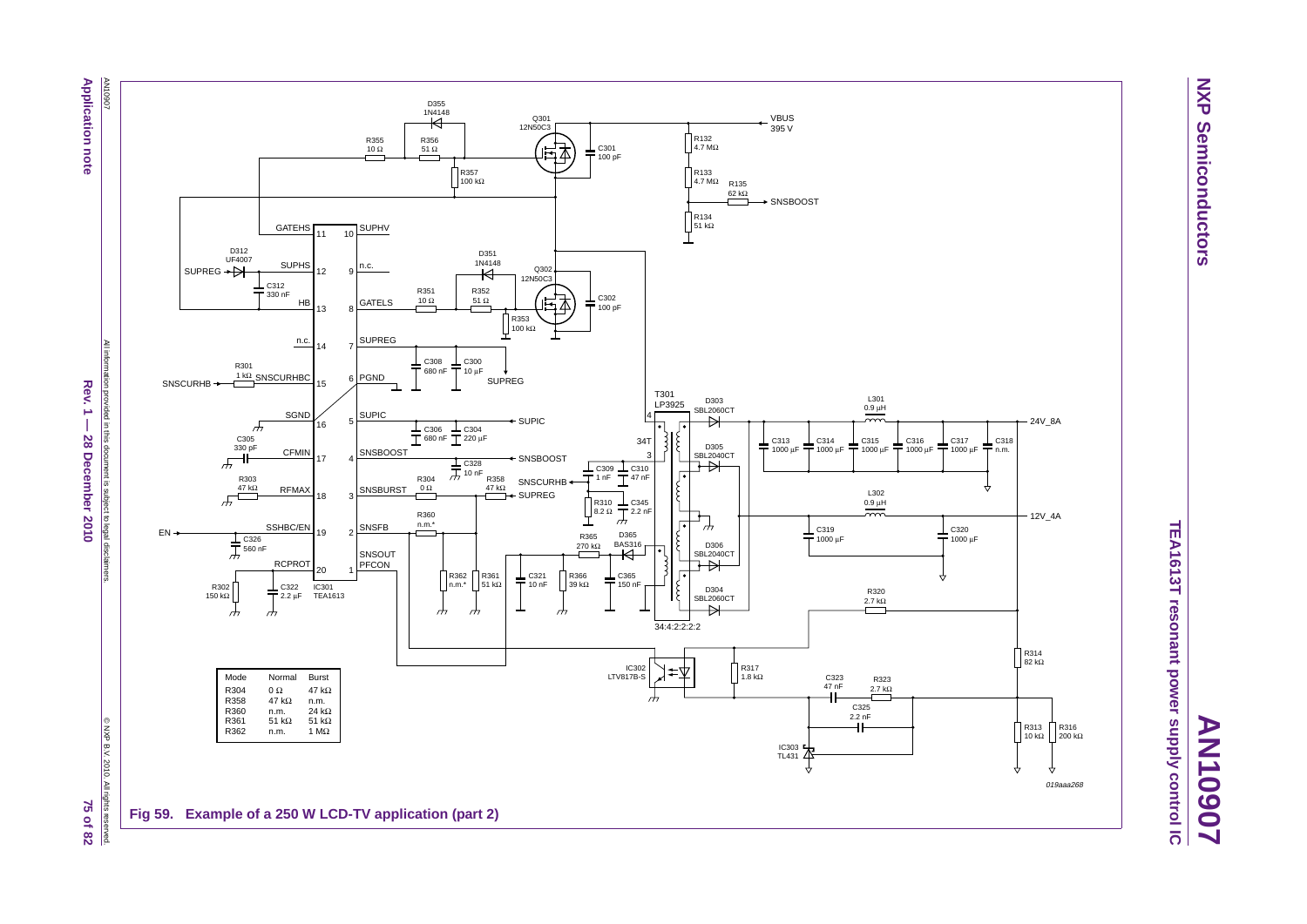**Application note Application note**

> All information provided in this document is subject to legal disclaimers. All information provided in this document is subject to legal disclaimers  $Rev.1 -$ Rev. 1  $-$  28 December 2010 *98* and 82 and 82 and 82 and 82 and 82 and 82 and 82 **28 December 2010**

© NXP B.V. 2010. All rights reserved. C NXP B.V. 2010. All rights reserved **76 of 82** 



**AN10907**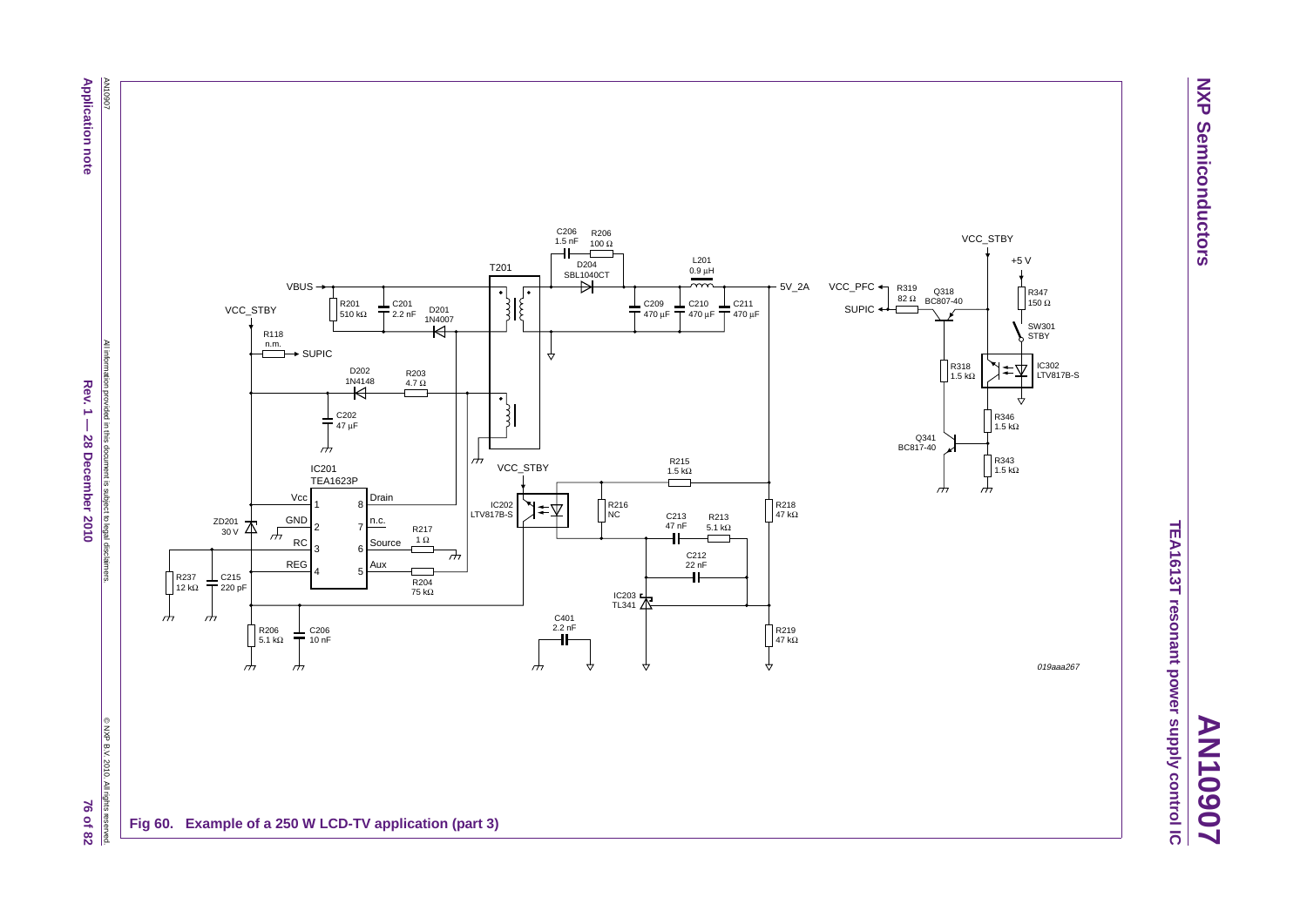

All information provided in this document is subject to legal disclaimers. **HIGHLIGH** Rev. **Rev. 1 — 28 December 2010 77 of 82** ion provided in this document is subject to legal disclaimers  $\vec{1}$ **28 December 2010** 



**NXP NXP Semiconductors Semiconductors** 

**AN10907**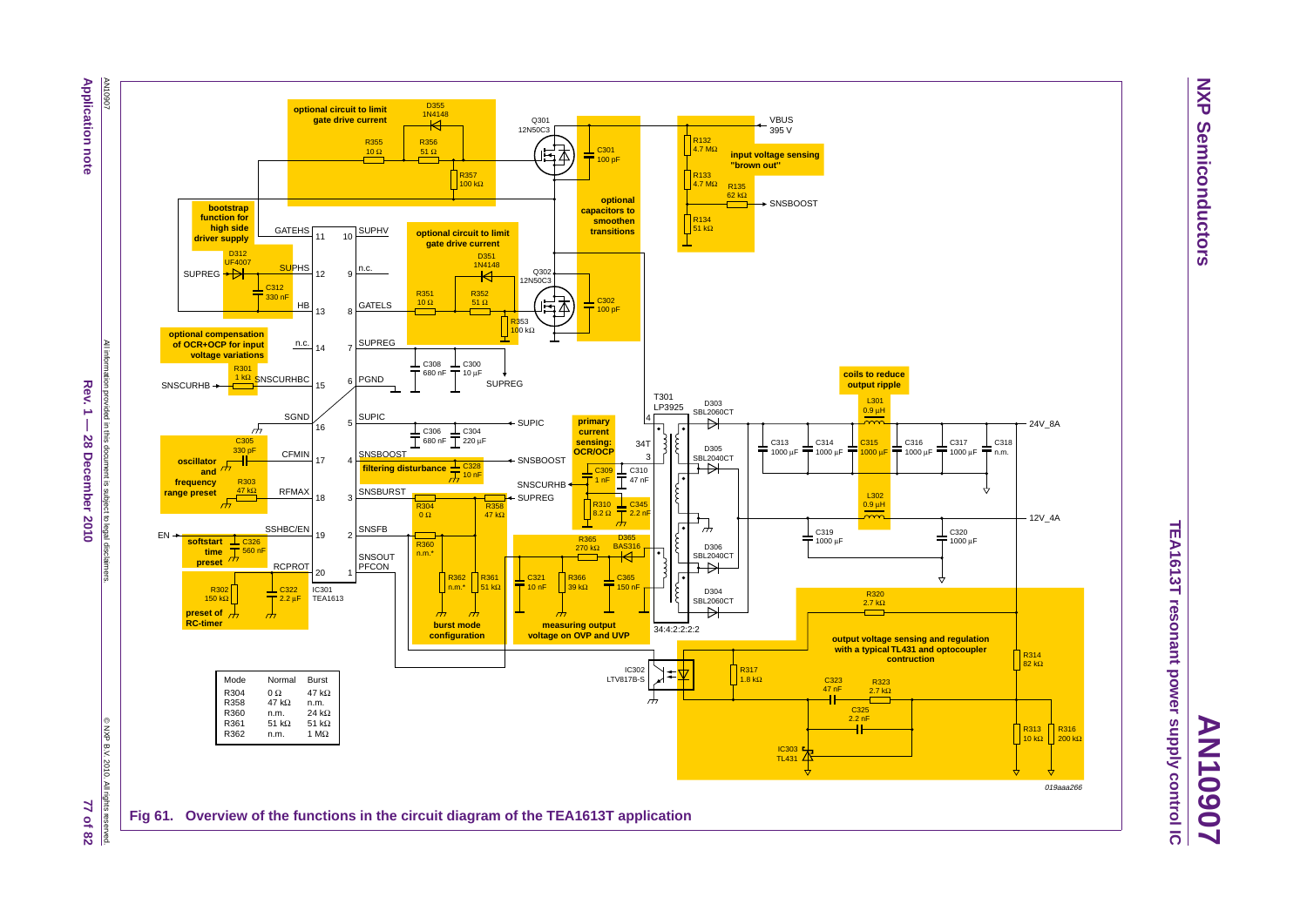**TEA1613T resonant power supply control IC**

#### **13. Abbreviations**

| Table 4.   | <b>Abbreviations</b>                           |
|------------|------------------------------------------------|
| Acronym    | <b>Description</b>                             |
| <b>ADT</b> | <b>Adaptive Dead Time</b>                      |
| <b>BCD</b> | <b>Bipolar CMOS DMOS</b>                       |
| <b>CMR</b> | Capacitive Mode Regulation                     |
| <b>EMC</b> | ElectroMagnetic Compatibility                  |
| <b>EMI</b> | ElectroMagnetic Interference (or Immunity)     |
| <b>HB</b>  | Half-Bridge                                    |
| <b>HBC</b> | HalfBridge Converter (or Controller)           |
| <b>HFP</b> | <b>High-Frequency Protection</b>               |
| HV         | High Voltage                                   |
| IC         | <b>Integrated Circuit</b>                      |
| <b>LCD</b> | Liquid Crystal Display                         |
| LLC        | Resonant converter $(Lm + Lr + Cr)$ in series) |
| <b>NTC</b> | <b>Negative Temperature Coefficient</b>        |
| <b>OCP</b> | <b>OverCurrent Protection</b>                  |
| <b>OCR</b> | <b>OverCurrent Regulation</b>                  |
| <b>OLP</b> | Open Loop Protection                           |
| <b>OTP</b> | <b>OverTemperature Protection</b>              |
| <b>OVP</b> | OverVoltage Protection                         |
| <b>PCB</b> | <b>Printed-Circuit Board</b>                   |
| <b>PFC</b> | Power Factor Converter/Controller              |
| <b>PWM</b> | <b>Pulse-Width Modulation</b>                  |
| <b>SCP</b> | <b>Short-Circuit Protection</b>                |
| SOI        | Silicon-On-Insulator                           |
| <b>UVP</b> | UnderVoltage Protection                        |

**Application note Rev. 1 — 28 December 2010 78 of 82**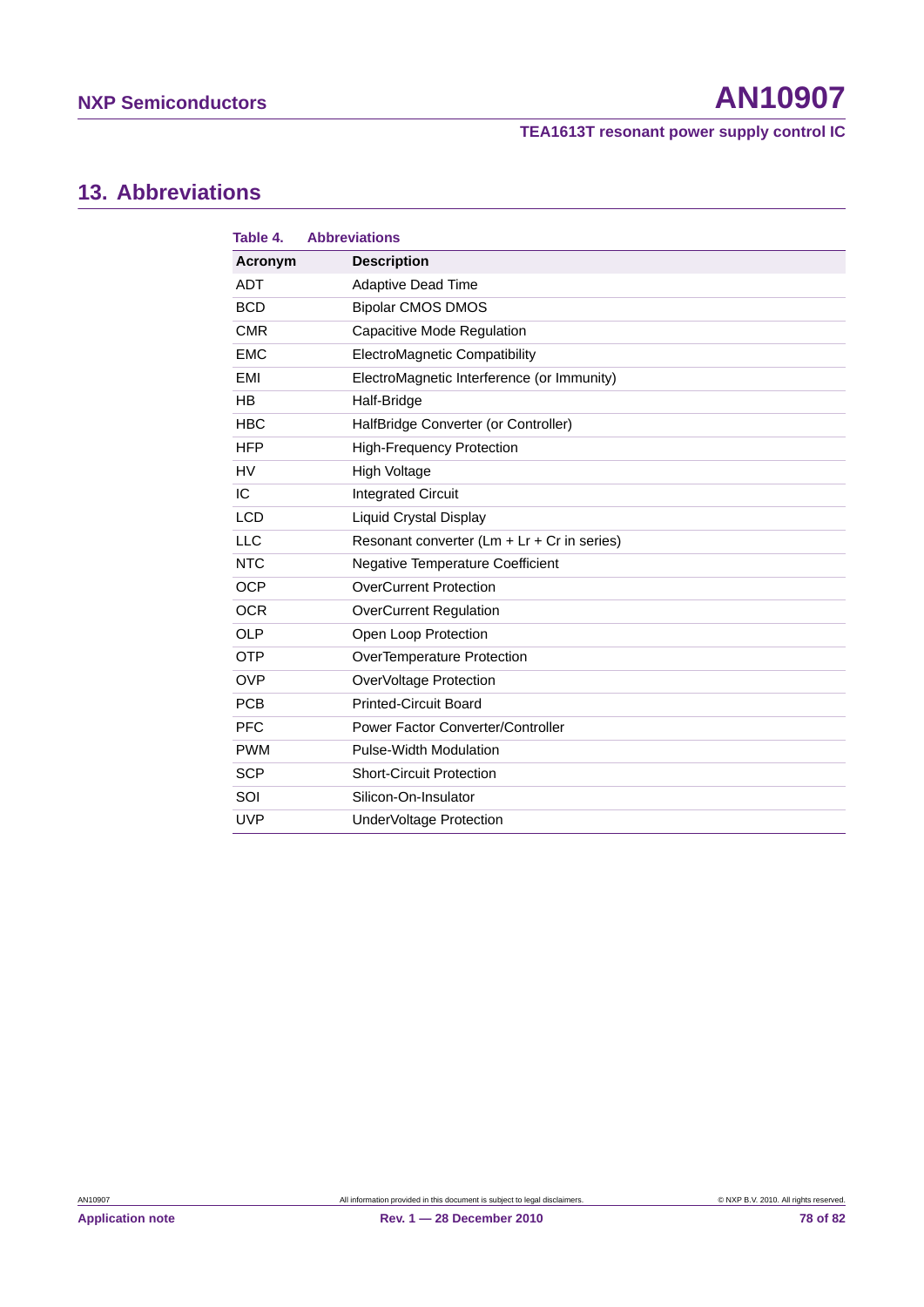#### **TEA1613T resonant power supply control IC**

#### **14. Legal information**

#### **14.1 Definitions**

**Draft —** The document is a draft version only. The content is still under internal review and subject to formal approval, which may result in modifications or additions. NXP Semiconductors does not give any representations or warranties as to the accuracy or completeness of information included herein and shall have no liability for the consequences of use of such information.

#### **14.2 Disclaimers**

**Limited warranty and liability —** Information in this document is believed to be accurate and reliable. However, NXP Semiconductors does not give any representations or warranties, expressed or implied, as to the accuracy or completeness of such information and shall have no liability for the consequences of use of such information.

In no event shall NXP Semiconductors be liable for any indirect, incidental, punitive, special or consequential damages (including - without limitation - lost profits, lost savings, business interruption, costs related to the removal or replacement of any products or rework charges) whether or not such damages are based on tort (including negligence), warranty, breach of contract or any other legal theory.

Notwithstanding any damages that customer might incur for any reason whatsoever, NXP Semiconductors' aggregate and cumulative liability towards customer for the products described herein shall be limited in accordance with the *Terms and conditions of commercial sale* of NXP Semiconductors.

**Right to make changes —** NXP Semiconductors reserves the right to make changes to information published in this document, including without limitation specifications and product descriptions, at any time and without notice. This document supersedes and replaces all information supplied prior to the publication hereof.

**Suitability for use —** NXP Semiconductors products are not designed, authorized or warranted to be suitable for use in life support, life-critical or safety-critical systems or equipment, nor in applications where failure or malfunction of an NXP Semiconductors product can reasonably be expected to result in personal injury, death or severe property or environmental damage. NXP Semiconductors accepts no liability for inclusion and/or use of NXP Semiconductors products in such equipment or applications and therefore such inclusion and/or use is at the customer's own risk.

**Applications —** Applications that are described herein for any of these products are for illustrative purposes only. NXP Semiconductors makes no representation or warranty that such applications will be suitable for the specified use without further testing or modification.

Customers are responsible for the design and operation of their applications and products using NXP Semiconductors products, and NXP Semiconductors accepts no liability for any assistance with applications or customer product

design. It is customer's sole responsibility to determine whether the NXP Semiconductors product is suitable and fit for the customer's applications and products planned, as well as for the planned application and use of customer's third party customer(s). Customers should provide appropriate design and operating safeguards to minimize the risks associated with their applications and products.

NXP Semiconductors does not accept any liability related to any default, damage, costs or problem which is based on any weakness or default in the customer's applications or products, or the application or use by customer's third party customer(s). Customer is responsible for doing all necessary testing for the customer's applications and products using NXP Semiconductors products in order to avoid a default of the applications and the products or of the application or use by customer's third party customer(s). NXP does not accept any liability in this respect.

**Export control —** This document as well as the item(s) described herein may be subject to export control regulations. Export might require a prior authorization from national authorities.

**Evaluation products —** This product is provided on an "as is" and "with all faults" basis for evaluation purposes only. NXP Semiconductors, its affiliates and their suppliers expressly disclaim all warranties, whether express, implied or statutory, including but not limited to the implied warranties of non-infringement, merchantability and fitness for a particular purpose. The entire risk as to the quality, or arising out of the use or performance, of this product remains with customer.

In no event shall NXP Semiconductors, its affiliates or their suppliers be liable to customer for any special, indirect, consequential, punitive or incidental damages (including without limitation damages for loss of business, business interruption, loss of use, loss of data or information, and the like) arising out the use of or inability to use the product, whether or not based on tort (including negligence), strict liability, breach of contract, breach of warranty or any other theory, even if advised of the possibility of such damages.

Notwithstanding any damages that customer might incur for any reason whatsoever (including without limitation, all damages referenced above and all direct or general damages), the entire liability of NXP Semiconductors, its affiliates and their suppliers and customer's exclusive remedy for all of the foregoing shall be limited to actual damages incurred by customer based on reasonable reliance up to the greater of the amount actually paid by customer for the product or five dollars (US\$5.00). The foregoing limitations, exclusions and disclaimers shall apply to the maximum extent permitted by applicable law, even if any remedy fails of its essential purpose.

#### **14.3 Trademarks**

Notice: All referenced brands, product names, service names and trademarks are the property of their respective owners.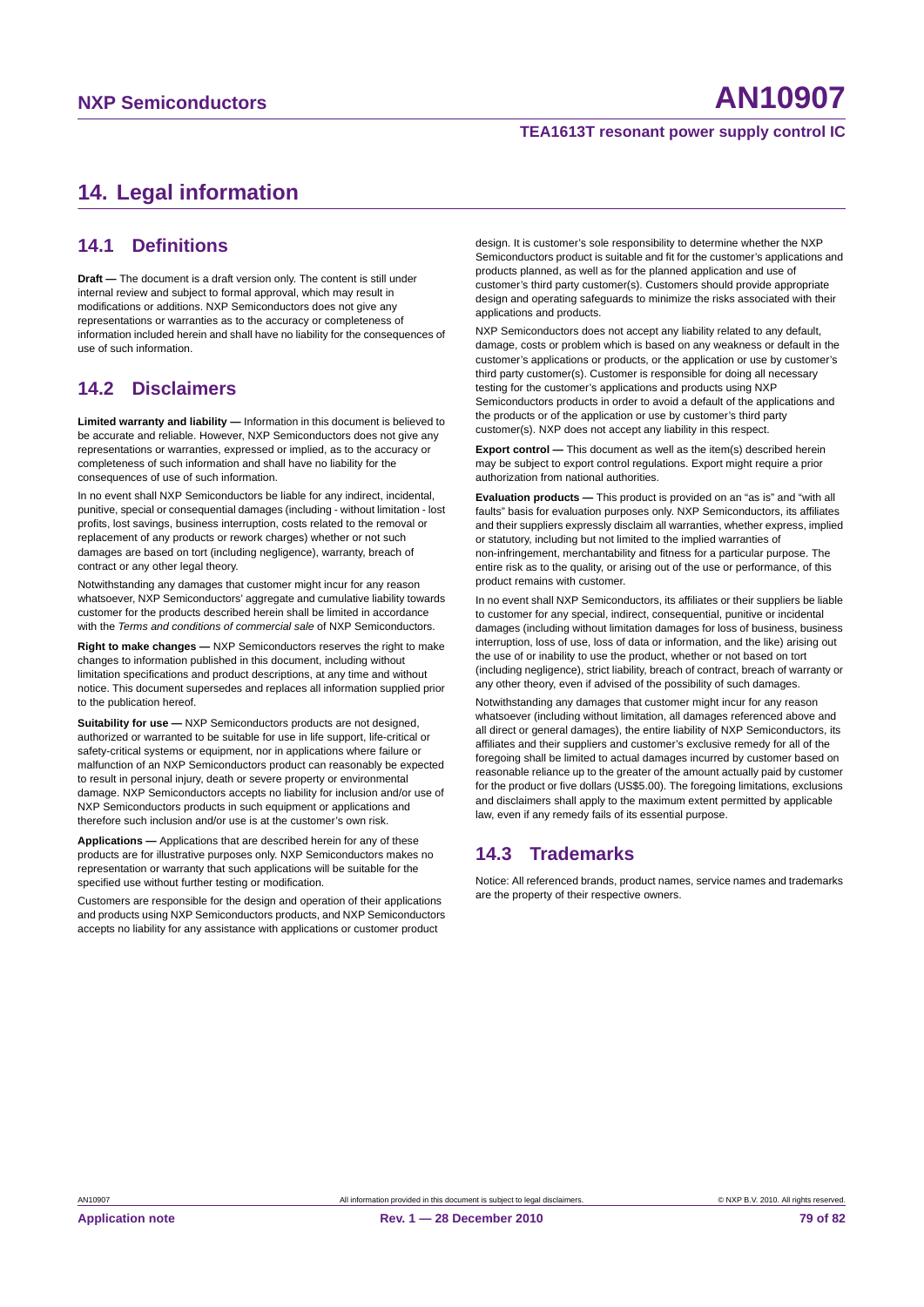#### **TEA1613T resonant power supply control IC**

### **15. Tables**

| Table 2. TEA1613T driver specifications 27 |  |
|--------------------------------------------|--|

## **16. Figures**

| Fig 1.  | Basic application diagram TEA1613T 9           |
|---------|------------------------------------------------|
| Fig 2.  | TEA1613T with application block diagram        |
|         |                                                |
| Fig 3.  | TEA1613T with application block diagram        |
|         |                                                |
| Fig 4.  | Basic overview internal IC supplies 12         |
| Fig 5.  | Block diagram: SUPIC and SUPREG start-up       |
|         | with SUPHV and auxiliary supply. 14            |
| Fig 6.  | Auxiliary winding on primary side (left) and   |
|         |                                                |
| Fig 7.  | Position the auxiliary winding for good output |
|         |                                                |
| Fig 8.  | Typical SUPREG voltage characteristics         |
|         | for load and temperature 18                    |
| Fig 9.  | Block diagram of internal SUPREG regulator 19  |
| Fig 10. | Simplified model of MOSFET drive 19            |
| Fig 11. | Typical application of SUPHS 21                |
| Fig 12. | GATELS and GATEHS drivers. 25                  |
| Fig 13. |                                                |
| Fig 14. | Simplified model of a MOSFET drive27           |
| Fig 15. |                                                |
| Fig 16. | Inductive mode HBC switching 30                |
| Fig 17. | Adaptive non-overlap switching during          |
|         | normal operating conditions. 31                |
| Fig 18. | Capacitive mode HBC switching 32               |
| Fig 19. | Capacitive/inductive HBC operating             |
|         |                                                |
| Fig 20. | Typical protection and regulation behavior in  |
|         | capacitive mode (during bad start-up) 33       |
| Fig 21. | Frequency relationships34                      |
| Fig 22. | Timing overview of the oscillator and          |
|         | HBC drive 35                                   |
| Fig 23. | Typical basic SNSFB application37              |
| Fig 24. | SNSFB V-I characteristics 38                   |
| Fig 25. | SNSFB voltage to output power characteristics  |
|         |                                                |
| Fig 26. | SSHBC/EN: overview of sources, clamps and      |
|         |                                                |
| Fig 27. | Operating frequencies related to SSHBC/EN      |
|         |                                                |
| Fig 28. | OverCurrent Regulation (OCR) during            |
|         |                                                |
| Fig 29. | Soft-start reset and two-speed soft-start 43   |
| Fig 30. | OCP and regulation HBC. 44                     |
| Fig 31. | <b>SNSCURHBC: resonant current</b>             |
|         | measurement configurations 46                  |
| Fig 32. | Principle of burst mode operation with         |
|         | SNSFB and comparator levels. 47                |
| Fig 33. | Burst mode application 48                      |
|         |                                                |

| Table 3. Overview of protection functions with links 59 |
|---------------------------------------------------------|
|                                                         |

| Fig 1.  | Basic application diagram TEA1613T 9                                                              |         | Fig 34. Improved efficiency by HBC burst mode in                  |
|---------|---------------------------------------------------------------------------------------------------|---------|-------------------------------------------------------------------|
| Fig 2.  | TEA1613T with application block diagram                                                           |         | a 250 W converter 49                                              |
|         |                                                                                                   |         | Fig 35. Reduced losses by HBC burst mode in                       |
| Fig 3.  | TEA1613T with application block diagram                                                           |         |                                                                   |
|         |                                                                                                   |         | Fig 36. Increased efficiency at low output power in               |
| Fig 4.  | Basic overview internal IC supplies 12                                                            |         | burst HBC and PFC (90 W adapter) 50                               |
| Fig 5.  | Block diagram: SUPIC and SUPREG start-up                                                          |         | Fig 37. Remaining 90 W adapter losses in burst                    |
|         | with SUPHV and auxiliary supply. 14                                                               |         |                                                                   |
| Fig 6.  | Auxiliary winding on primary side (left) and                                                      |         | Fig 38. Simultaneous HBC and PFC burst mode                       |
|         |                                                                                                   |         | operation (and output voltage ripple) 51                          |
| Fig 7.  | Position the auxiliary winding for good output                                                    |         | Fig 39. Designing the burst mode level using                      |
|         |                                                                                                   |         | two resistor values 51                                            |
| Fig 8.  | Typical SUPREG voltage characteristics                                                            |         | Fig 40. Compensation current on SNSBURST52                        |
|         |                                                                                                   |         | Fig 41. Designing the burst mode level using a series             |
| Fig 9.  | Block diagram of internal SUPREG regulator 19                                                     |         |                                                                   |
|         | Fig 10. Simplified model of MOSFET drive 19                                                       |         | Fig 42. Typical SNSFB voltage-to-output power                     |
|         | Fig 11. Typical application of SUPHS 21                                                           |         | characteristic of a converter without burst mode                  |
|         | Fig 12. GATELS and GATEHS drivers. 25                                                             |         |                                                                   |
|         | Fig 13. Examples of gate circuits 26                                                              |         | Fig 43. Example of SNSFB and frequency as functions               |
|         | Fig 14. Simplified model of a MOSFET drive27                                                      |         | of output power characteristics (normal mode)                     |
|         | Fig 16. Inductive mode HBC switching 30                                                           |         | adapted for easy implementation of burst                          |
|         | Fig 17. Adaptive non-overlap switching during                                                     | Fig 44. | mode comparator level detection 55<br>Transformer construction 56 |
|         |                                                                                                   |         |                                                                   |
|         | normal operating conditions. 31<br>Fig 18. Capacitive mode HBC switching 32                       |         | Fig 46. Example of disabling the UVP function of                  |
|         | Fig 19. Capacitive/inductive HBC operating                                                        |         |                                                                   |
|         |                                                                                                   |         | Fig 47. Example of disabling the OVP function of                  |
|         | Fig 20. Typical protection and regulation behavior in                                             |         |                                                                   |
|         | capacitive mode (during bad start-up) 33                                                          |         | Fig 48. Example of disabling both the UVP and the                 |
|         | Fig 21. Frequency relationships34                                                                 |         | OVP functions of SNSOUT/PFCON 63                                  |
|         | Fig 22. Timing overview of the oscillator and                                                     |         | Fig 49. Block diagram of the RCPROT function 64                   |
|         | HBC drive 35                                                                                      |         | Fig 50. RCPROT protection timer operation 64                      |
|         | Fig 23. Typical basic SNSFB application 37                                                        |         | Fig 51. RCPROT operating as a restart timer 65                    |
|         |                                                                                                   |         | Fig 52. Ground structure and current loops in                     |
|         | Fig 25. SNSFB voltage to output power characteristics                                             |         | an application with PFC  67                                       |
|         | $examples \ldots \ldots \ldots \ldots \ldots \ldots \ldots \ldots \ldots \ldots \ldots \ldots 38$ |         | Fig 53. Ground layout example with star point                     |
|         | Fig 26. SSHBC/EN: overview of sources, clamps and                                                 |         |                                                                   |
|         |                                                                                                   |         | Fig 54. PCB layout connecting SGND, PGND, CFMIN,                  |
|         | Fig 27. Operating frequencies related to SSHBC/EN                                                 |         | RFMAX and SNSCURHBC 69                                            |
|         |                                                                                                   |         | Fig 55. Start-up and debugging step-by-step 71                    |
|         | Fig 28. OverCurrent Regulation (OCR) during                                                       |         | Fig 56. Typical signals during a separate HBC                     |
|         |                                                                                                   |         |                                                                   |
|         | Fig 29. Soft-start reset and two-speed soft-start 43                                              |         | Fig 57. Example of a basic IC test setup on a single              |
|         | Fig 30. OCP and regulation HBC44                                                                  |         |                                                                   |
|         | Fig 31. SNSCURHBC: resonant current                                                               |         | Fig 58. Example of a 250 W LCD-TV application                     |
|         | measurement configurations 46                                                                     |         |                                                                   |
|         | Fig 32. Principle of burst mode operation with                                                    |         | Fig 59. Example of a 250 W LCD-TV application                     |
|         | SNSFB and comparator levels. 47                                                                   |         |                                                                   |
|         | Fig 33. Burst mode application 48                                                                 |         | Fig 60. Example of a 250 W LCD-TV application                     |
|         |                                                                                                   |         |                                                                   |
| AN10907 | All information provided in this document is subject to legal disclaimers.                        |         | © NXP B.V. 2010. All rights reserved.                             |
|         |                                                                                                   |         |                                                                   |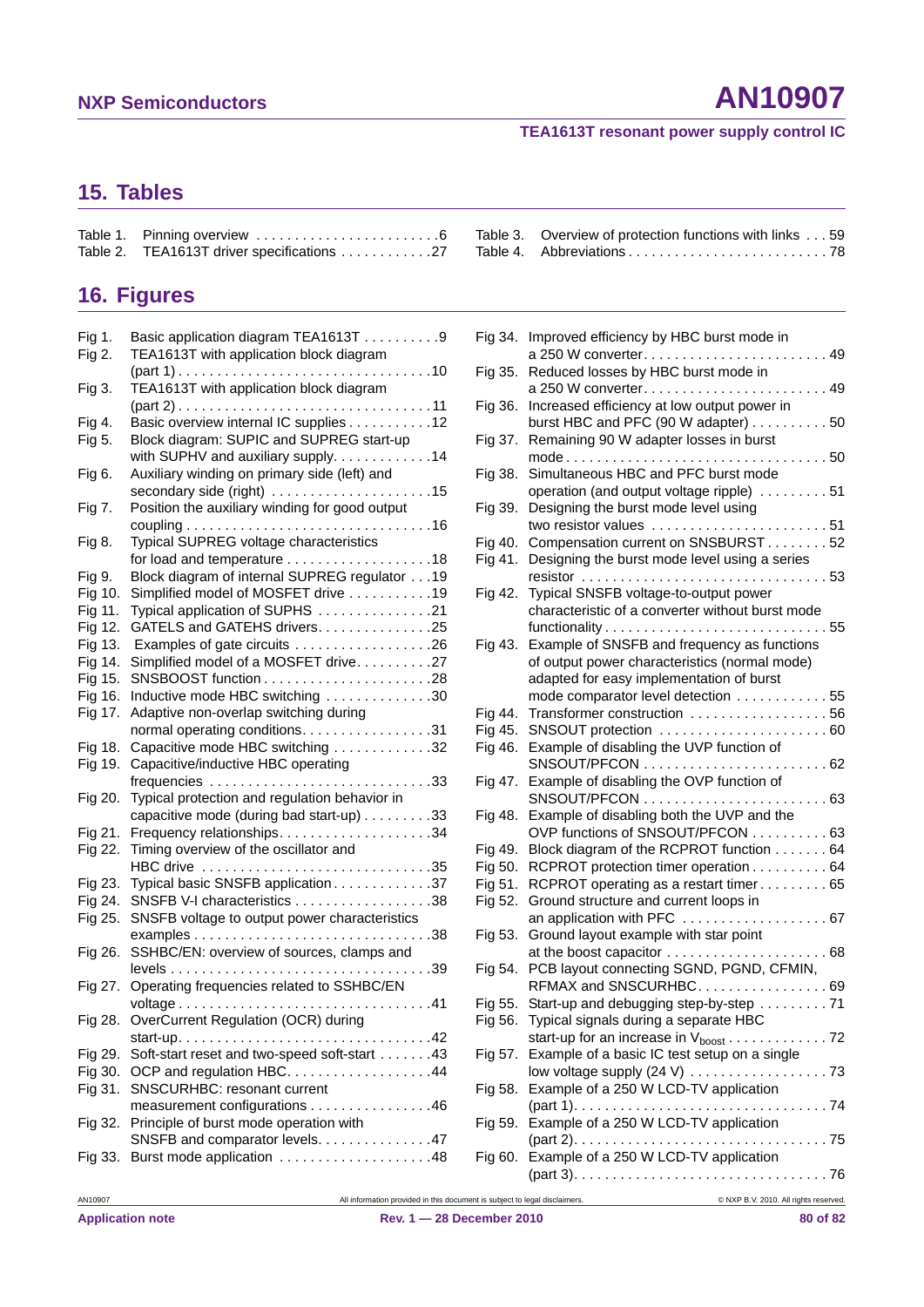#### **TEA1613T resonant power supply control IC**

Fig 61. Overview of the functions in the circuit diagram of the TEA1613T application . . . . . . . . . . . . . . 77

#### **17. Contents**

| 1            |                                                                            | 6.6     | Value of the capacitors on SUPIC, SUPREG       |      |
|--------------|----------------------------------------------------------------------------|---------|------------------------------------------------|------|
| 1.1          | Scope and setup of this document 3                                         |         |                                                |      |
| 1.2          |                                                                            | 6.6.1   | Value of the capacitor on SUPIC 23             |      |
| $\mathbf{2}$ | TEA1613T highlights and features 4                                         | 6.6.1.1 |                                                |      |
| 2.1          |                                                                            | 6.6.1.2 |                                                |      |
| 2.2          | General features 4                                                         | 6.6.1.3 |                                                |      |
|              |                                                                            | 6.6.1.4 | Burst mode operation. 23                       |      |
| 2.3          | Resonant half-bridge controller features. 5                                | 6.6.2   | Value of the capacitor on SUPREG 24            |      |
| 2.4          |                                                                            | 6.6.3   | Value of the capacitor for SUPHS 24            |      |
| 2.5          |                                                                            | 6.6.4   | Relationship between the capacitors on         |      |
| 2.6          | Typical areas of application  5                                            |         | SUPIC, SUPREG and SUPHS  24                    |      |
| 3            | Pin overview with functional description 6                                 | 7       | <b>MOSFET drivers GATELS and GATEHS  25</b>    |      |
| 4            | Application diagram  9                                                     |         |                                                |      |
| 5            | Block diagram  10                                                          | 7.1     | GATELS and GATEHS. 25                          |      |
|              |                                                                            | 7.2     | Supply voltage and power consumption 25        |      |
| 6            | Supply functions  12                                                       | 7.3     | General details regarding MOSFET drivers. . 26 |      |
| 6.1          | Basic supply system overview  12                                           | 7.4     |                                                |      |
| 6.1.1        | TEA1613T supplies 12                                                       | 8       | HBC functions 28                               |      |
| 6.1.2        | Supply monitoring and protection 12                                        | 8.1     | SNSBOOST undervoltage or brownout              |      |
| 6.2          | SUPIC - the low voltage IC supply 13                                       |         |                                                |      |
| 6.2.1        |                                                                            | 8.1.1   | Start and stop voltage without series          |      |
| 6.2.2        | SUPIC stop, UVP and short-circuit                                          |         | resistance 28                                  |      |
|              |                                                                            | 8.1.2   | Start and stop voltage with series             |      |
| 6.2.3        | SUPIC current consumption 13                                               |         |                                                |      |
| 6.3          | SUPIC supply using HBC transformer auxiliary                               | 8.1.3   | SNSBOOST and compensation                      |      |
|              |                                                                            |         |                                                |      |
| 6.3.1        |                                                                            | 8.2     |                                                |      |
| 6.3.2        | Block diagram for SUPIC start-up. 14                                       | 8.3     | HBC adaptive non-overlap 30                    |      |
| 6.3.3        | Auxiliary winding on the HBC transformer 15                                | 8.3.1   | Inductive mode (normal operation)  30          |      |
| 6.3.3.1      | SUPIC and SNSOUT/PFCON by auxiliary                                        | 8.3.2   | Capacitive mode  31                            |      |
|              |                                                                            | 8.3.3   | Capacitive Mode Regulation (CMR)  32           |      |
| 6.3.3.2      | Auxiliary supply voltage variations by output                              | 8.4     | HBC oscillator  34                             |      |
|              |                                                                            | 8.4.1   |                                                |      |
| 6.3.3.3      | Voltage variations by auxiliary winding                                    | 8.4.2   |                                                |      |
|              | position: primary side component 16                                        | 8.4.3   | CFMIN and RFMAX 35                             |      |
| 6.3.4        | Difference between UVP on SNSOUT/PFCON                                     | 8.4.3.1 | Minimum frequency setting for CFMIN  35        |      |
|              | and SNSCURHBC OCP/OCR  17                                                  | 8.4.3.2 | Maximum frequency setting for RFMAX  36        |      |
| 6.4          | SUPIC supply by external voltage  17                                       | 8.4.4   | RFMAX and High Frequency Protection            |      |
| 6.4.1        |                                                                            |         |                                                |      |
| 6.4.2        |                                                                            |         |                                                |      |
| 6.5          | SUPREG  17                                                                 | 8.5     | HBC feedback (SNSFB)  37                       |      |
| 6.5.1        | Block diagram of SUPREG regulator 19                                       | 8.5.1   | HBC Open Loop Protection (OLP). 38             |      |
| 6.5.2        | SUPREG during start-up  19                                                 | 8.6     | SSHBC/EN soft-start and enable 39              |      |
| 6.5.3        | Supply voltage for the output drivers:                                     | 8.6.1   | Switching on and off using an external         |      |
|              | SUPREG  19                                                                 |         |                                                |      |
| 6.5.4        | Supply voltage for the output drivers:                                     | 8.6.1.1 | Switching on and off using SSHBC/EN 40         |      |
|              |                                                                            | 8.6.1.2 | Hold and continue                              | - 40 |
| 6.5.4.1      | Initial charging of SUPHS 20                                               | 8.6.2   |                                                |      |
| 6.5.4.2      | Current load on SUPHS 20                                                   | 8.6.2.1 | Soft-start voltage levels 41                   |      |
| 6.5.4.3      | Lower voltage on SUPHS. 21                                                 | 8.6.2.2 | SSHBC/EN charge and discharge 41               |      |
| 6.5.5        | SUPREG power consumed by MOSFET                                            | 8.6.2.3 | SNSFB, SSHBC/EN and soft-start reset -         |      |
|              |                                                                            |         | operating frequency control 42                 |      |
|              | SUPREG supply voltage for other circuits 22                                | 8.6.2.4 |                                                |      |
| 6.5.6        |                                                                            | 8.7     | Overcurrent protection and regulation HBC 43   |      |
| AN10907      | All information provided in this document is subject to legal disclaimers. |         | @ NXP B.V. 2010. All rights reserved.          |      |
|              |                                                                            |         |                                                |      |

| 6.6     | Value of the capacitors on SUPIC, SUPREG                          |    |
|---------|-------------------------------------------------------------------|----|
|         |                                                                   | 23 |
| 6.6.1   | Value of the capacitor on SUPIC                                   | 23 |
| 6.6.1.1 | General                                                           | 23 |
| 6.6.1.2 |                                                                   | 23 |
| 6.6.1.3 |                                                                   | 23 |
| 6.6.1.4 | Burst mode operation.                                             | 23 |
| 6.6.2   | Value of the capacitor on SUPREG                                  | 24 |
| 6.6.3   | Value of the capacitor for SUPHS                                  | 24 |
| 6.6.4   | Relationship between the capacitors on                            |    |
|         | SUPIC, SUPREG and SUPHS                                           | 24 |
| 7       | <b>MOSFET drivers GATELS and GATEHS </b>                          | 25 |
| 7.1     | GATELS and GATEHS.                                                | 25 |
| 7.2     | Supply voltage and power consumption                              | 25 |
| 7.3     | General details regarding MOSFET drivers                          | 26 |
| 7.4     | Specifications                                                    | 27 |
| 8       |                                                                   | 28 |
|         |                                                                   |    |
| 8.1     | SNSBOOST undervoltage or brownout                                 | 28 |
| 8.1.1   | Start and stop voltage without series                             |    |
|         |                                                                   | 28 |
| 8.1.2   | Start and stop voltage with series                                |    |
|         |                                                                   | 29 |
| 8.1.3   | SNSBOOST and compensation                                         |    |
|         | $SNSBURST$                                                        | 29 |
| 8.2     |                                                                   | 29 |
| 8.3     |                                                                   |    |
|         | HBC adaptive non-overlap                                          | 30 |
| 8.3.1   | Inductive mode (normal operation)                                 | 30 |
| 8.3.2   | Capacitive mode                                                   | 31 |
| 8.3.3   | Capacitive Mode Regulation (CMR)                                  | 32 |
| 8.4     | HBC oscillator                                                    | 34 |
| 8.4.1   |                                                                   | 34 |
| 8.4.2   |                                                                   | 34 |
| 8.4.3   | CFMIN and RFMAX                                                   | 35 |
| 8.4.3.1 | Minimum frequency setting for CFMIN                               | 35 |
| 8.4.3.2 | Maximum frequency setting for RFMAX                               | 36 |
| 8.4.4   | <b>RFMAX and High Frequency Protection</b>                        |    |
|         |                                                                   | 37 |
| 8.5     | HBC feedback (SNSFB)                                              | 37 |
| 8.5.1   | HBC Open Loop Protection (OLP).                                   | 38 |
| 8.6     | SSHBC/EN soft-start and enable                                    | 39 |
| 8.6.1   | Switching on and off using an external                            |    |
|         | control function.                                                 | 39 |
| 8.6.1.1 | Switching on and off using SSHBC/EN                               | 40 |
| 8.6.1.2 | Hold and continue                                                 | 40 |
| 8.6.2   | Soft-start HBC $\ldots \ldots \ldots \ldots \ldots \ldots \ldots$ | 40 |
| 8.6.2.1 | Soft-start voltage levels                                         | 41 |
| 8.6.2.2 | SSHBC/EN charge and discharge                                     | 41 |
| 8.6.2.3 | SNSFB, SSHBC/EN and soft-start reset -                            |    |
|         | operating frequency control                                       | 42 |
| 8.6.2.4 |                                                                   | 42 |
| 8.7     | Overcurrent protection and regulation HBC                         | 43 |